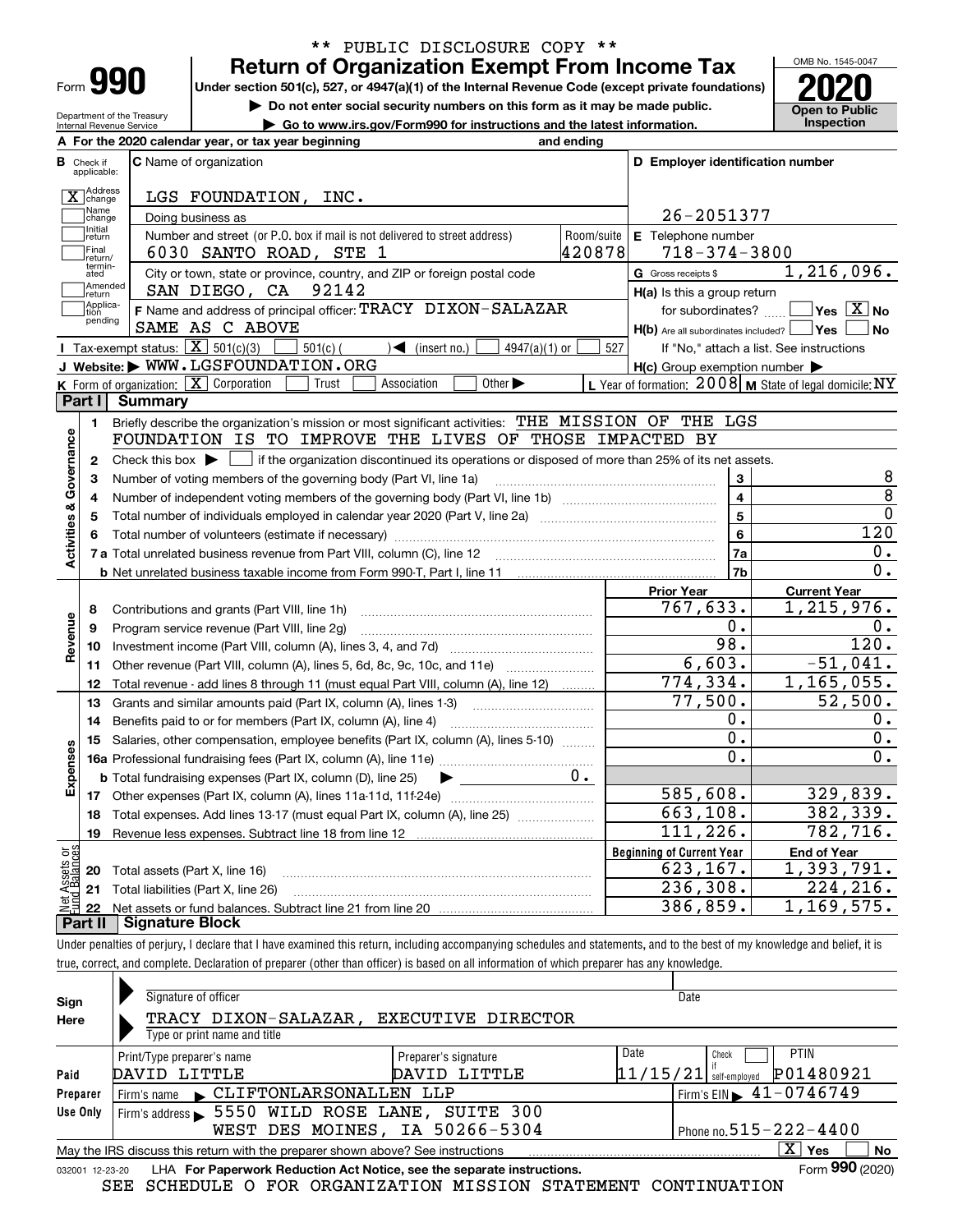| 1            | Briefly describe the organization's mission:                                                                                                                         |
|--------------|----------------------------------------------------------------------------------------------------------------------------------------------------------------------|
|              | THE LGS FOUNDATION IS DEDICATED TO IMPROVING THE LIVES OF INDVIDUALS                                                                                                 |
|              | LIVING WITH LENNOX-GASTAUT SYNDROME, A RARE AND CATASTROPHIC FORM OF                                                                                                 |
|              | EPILEPSY, THROUGH RESEARCH, PROGRAMS AND EDUCATION.                                                                                                                  |
|              |                                                                                                                                                                      |
| $\mathbf{2}$ | Did the organization undertake any significant program services during the year which were not listed on the<br>$\sqrt{}$ Yes $\sqrt{X}$ No                          |
|              | prior Form 990 or 990-EZ?<br>If "Yes," describe these new services on Schedule O.                                                                                    |
| 3            | $\overline{\mathsf{Yes}}$ $\overline{\mathsf{X}}$ No<br>Did the organization cease conducting, or make significant changes in how it conducts, any program services? |
|              | If "Yes," describe these changes on Schedule O.                                                                                                                      |
| 4            | Describe the organization's program service accomplishments for each of its three largest program services, as measured by expenses.                                 |
|              | Section 501(c)(3) and 501(c)(4) organizations are required to report the amount of grants and allocations to others, the total expenses, and                         |
|              | revenue, if any, for each program service reported.                                                                                                                  |
| 4a           | $\overline{241,356}$ including grants of \$<br>52,500. ) (Revenue \$<br>$0 \cdot$ )<br>(Code:<br>(Expenses \$                                                        |
|              | LGSF FUNDS RESEARCH FOR BETTER TREATMENTS AND CURES FOR LGS AND<br>LGS-RELATED EPILEPSIES BY AWARDING RESEARCH GRANTS TO QUALIFIED                                   |
|              | SCIENTISTS AND CLINICIANS. THESE GRANTS FUND INITIAL RESEARCH                                                                                                        |
|              | HYPOTHESES THAT HAVE NOT BEEN FULLY EXPLORED. THE RESULTS EXTRACTED                                                                                                  |
|              | FROM THIS TYPE OF RESEARCH WILL HELP BRING UNTESTED RESEARCH TO THE                                                                                                  |
|              | POINT THAT IT MAY QUALIFY FOR LARGER GOVERNMENTAL FUNDING. SINCE 2013,                                                                                               |
|              | LGS HAS AWARDED OVER HALF A MILLION DOLLARS TO 13 RESEARCH ENDEAVORS                                                                                                 |
|              | AND EFFORTS ARE RAMPING UP STARTING IN 2020 TO INCREASE THIS                                                                                                         |
|              | DRAMATICALLY. RESEARCH AREAS INCLUDE DEATH IN LGS, SUDEP, UNDERSTANDING                                                                                              |
|              | WHERE THE ELECTROGRAPHIC FEATURES OF LGS ORIGINATE IN THE BRAIN, DRUG                                                                                                |
|              | DISCOVERY, DRUG SCREENING, TREATMENTS, GENETICS, EPIDEMIOLOGY, AND<br>NEURAL NETWORKS. IN 2020, LGSF BROUGHT ON A NEW EXECUTIVE DIRECTOR                             |
|              | (ED)<br>34, 476. including grants of \$<br>$0 \cdot$<br>$0 \cdot$ ) (Revenue \$                                                                                      |
| 4b           | (Code:<br>(Expenses \$<br>RECEIVING A DIAGNOSIS OF LGS IS OVERWHELMING AND LEAVES FAMILIES WITH                                                                      |
|              | MANY UNANSWERED QUESTIONS. LGSF PROVIDES PATIENT NAVIGATOR AND FAMILY                                                                                                |
|              | SUPPORT TO ALL LIVING WITH LGS SO THAT NOBODY HAS TO WALK THE JOURNEY                                                                                                |
|              | ALONE. WE HOST A BIENNIAL PROFESSIONAL AND FAMILY CONFERENCE DESIGNED                                                                                                |
|              | TO UNITE THE COMMUNITY OF PATIENTS, FAMILIES, CAREGIVERS, RESEARCHERS,                                                                                               |
|              | CLINICIANS, AND OTHER PROFESSIONALS. OUR 2020 VIRTUAL CONFERENCE                                                                                                     |
|              | BROUGHT TOGETHER MORE THAN 420 FAMILIES FROM AROUND THE WORLD FOR THIS                                                                                               |
|              | THE PURPOSE OF THE CONFERENCE IS TO BRING THE LATEST<br>3-DAY EVENT.<br>MEDICAL AND SCIENTIFIC INFORMATION TO FAMILIES LIVING WITH LGS AND TO                        |
|              | HEAR FROM PATIENT FAMILY EXPERTS AS THEY ADVISE PROFESSIONALS AS TO                                                                                                  |
|              | WHAT MATTERS MOST TO THEM IN THEIR DAILY LIVES.                                                                                                                      |
|              |                                                                                                                                                                      |
| 4с           | 0.<br>$0.$ (Revenue \$<br>0. including grants of \$<br>) (Expenses \$<br>(Code:                                                                                      |
|              | LGSF PRODUCES AN ANNUAL RESEARCH ROUNDTABLE MEETING TO PROVIDE                                                                                                       |
|              | RESEARCHERS AND CLINICIANS THE OPPORTUNITY TO COLLABORATE AND BETTER                                                                                                 |
|              | DISCUSS RESEARCH AND TREATMENT OPTIONS FOR LGS AND TO DESIGN OUR                                                                                                     |
|              | ROADMAP TOWARDS THE CURES. THE LGS RESEARCH ROUNDTABLE DRAWS IN MORE<br>THAN 100 PARTICIPANTS AND ADDRESSES UNMET NEEDS IN RESEARCH, MEDICAL                         |
|              | CARE, HEALTHCARE PROVIDER EDUCATION, AND MORE.                                                                                                                       |
|              |                                                                                                                                                                      |
|              |                                                                                                                                                                      |
|              |                                                                                                                                                                      |
|              |                                                                                                                                                                      |
|              |                                                                                                                                                                      |
|              |                                                                                                                                                                      |
|              | 4d Other program services (Describe on Schedule O.)<br>(Expenses \$<br>(Revenue \$                                                                                   |
|              | including grants of \$<br>275,832.<br>4e Total program service expenses $\blacktriangleright$                                                                        |
|              | Form 990 (2020)                                                                                                                                                      |
|              | SEE SCHEDULE O FOR CONTINUATION(S)<br>032002 12-23-20                                                                                                                |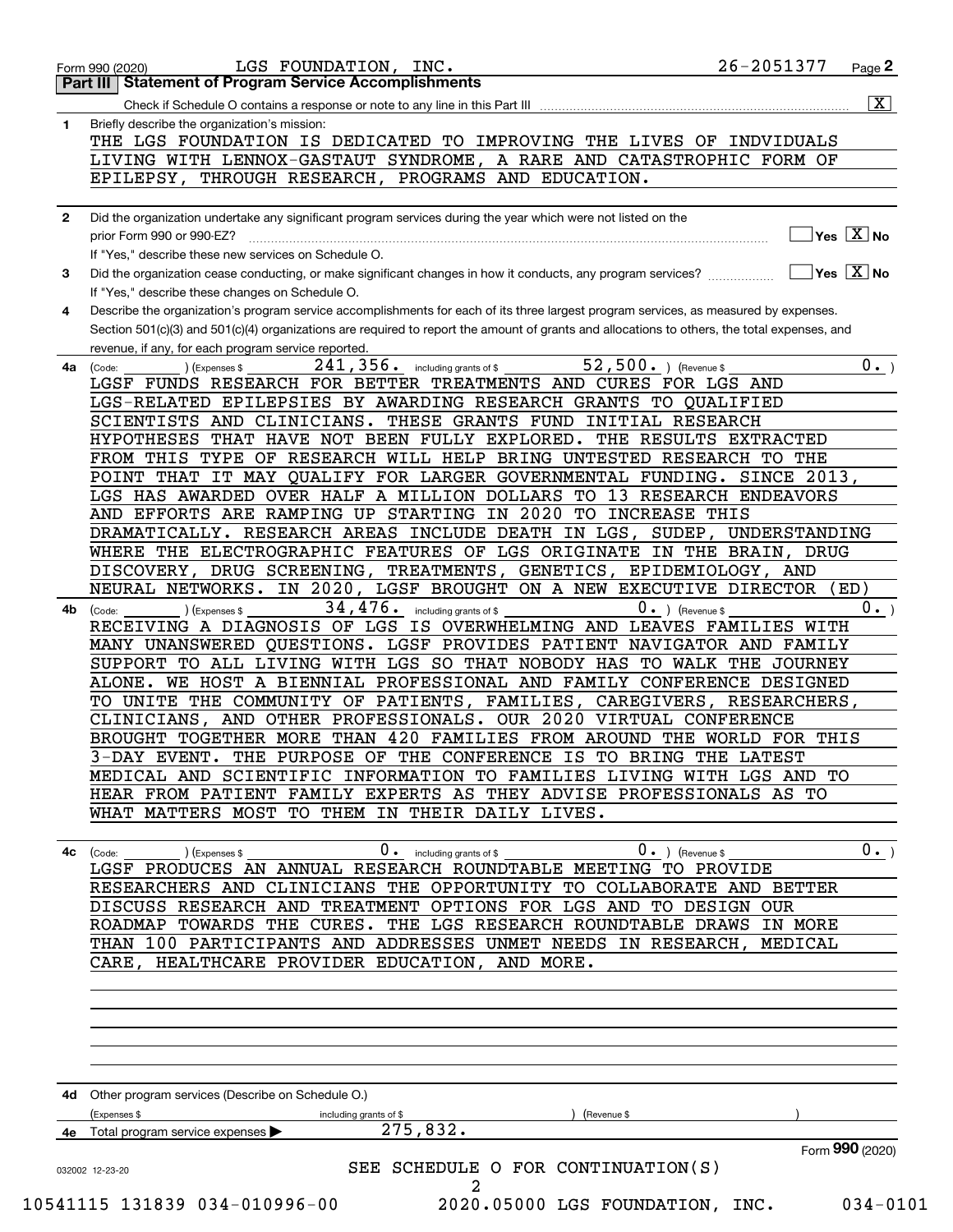|  | Form 990 (2020 |
|--|----------------|

Form 990 (2020) LGS FOUNDATION, INC. 2 6-2 0 5 1 3 7 7 <sub>Page</sub> 3<br>**Part IV** | Checklist of Required Schedules

| Is the organization described in section 501(c)(3) or 4947(a)(1) (other than a private foundation)?<br>1<br>х<br>1<br>X<br>$\mathbf{2}$<br>2<br>Did the organization engage in direct or indirect political campaign activities on behalf of or in opposition to candidates for<br>3<br>X.<br>3<br>Section 501(c)(3) organizations. Did the organization engage in lobbying activities, or have a section 501(h) election in effect<br>4<br>X.<br>4<br>Is the organization a section 501(c)(4), 501(c)(5), or 501(c)(6) organization that receives membership dues, assessments, or<br>5<br>X.<br>5<br>Did the organization maintain any donor advised funds or any similar funds or accounts for which donors have the right to<br>6<br>X.<br>provide advice on the distribution or investment of amounts in such funds or accounts? If "Yes," complete Schedule D, Part I<br>6<br>Did the organization receive or hold a conservation easement, including easements to preserve open space,<br>7<br>x<br>$\overline{7}$<br>Did the organization maintain collections of works of art, historical treasures, or other similar assets? If "Yes," complete<br>8<br>x<br>8<br>Did the organization report an amount in Part X, line 21, for escrow or custodial account liability, serve as a custodian for<br>9<br>amounts not listed in Part X; or provide credit counseling, debt management, credit repair, or debt negotiation services?<br>x<br>9<br>Did the organization, directly or through a related organization, hold assets in donor-restricted endowments<br>10<br>X.<br>10<br>If the organization's answer to any of the following questions is "Yes," then complete Schedule D, Parts VI, VII, VIII, IX, or X<br>11<br>as applicable.<br>a Did the organization report an amount for land, buildings, and equipment in Part X, line 10? If "Yes," complete Schedule D.<br>x<br>11a<br><b>b</b> Did the organization report an amount for investments - other securities in Part X, line 12, that is 5% or more of its total<br>X.<br>11 <sub>b</sub><br>c Did the organization report an amount for investments - program related in Part X, line 13, that is 5% or more of its total<br>X.<br>11c<br>d Did the organization report an amount for other assets in Part X, line 15, that is 5% or more of its total assets reported in<br>X<br>11d<br>х<br><b>11e</b><br>Did the organization's separate or consolidated financial statements for the tax year include a footnote that addresses<br>f<br>X<br>the organization's liability for uncertain tax positions under FIN 48 (ASC 740)? If "Yes," complete Schedule D, Part X<br>11f<br>12a Did the organization obtain separate, independent audited financial statements for the tax year? If "Yes," complete<br>X.<br>12a<br><b>b</b> Was the organization included in consolidated, independent audited financial statements for the tax year?<br>x<br>12 <sub>b</sub><br>If "Yes," and if the organization answered "No" to line 12a, then completing Schedule D, Parts XI and XII is optional<br>X<br>Is the organization a school described in section 170(b)(1)(A)(ii)? If "Yes," complete Schedule E<br>13<br>13<br>x<br>Did the organization maintain an office, employees, or agents outside of the United States?<br>14a<br>14a<br>Did the organization have aggregate revenues or expenses of more than \$10,000 from grantmaking, fundraising, business,<br>b<br>investment, and program service activities outside the United States, or aggregate foreign investments valued at \$100,000<br>X<br>14b<br>Did the organization report on Part IX, column (A), line 3, more than \$5,000 of grants or other assistance to or for any<br>15<br>X.<br>15<br>Did the organization report on Part IX, column (A), line 3, more than \$5,000 of aggregate grants or other assistance to<br>16<br>X.<br>16<br>Did the organization report a total of more than \$15,000 of expenses for professional fundraising services on Part IX,<br>17<br>x<br>17<br>Did the organization report more than \$15,000 total of fundraising event gross income and contributions on Part VIII, lines<br>18<br>х<br>18<br>Did the organization report more than \$15,000 of gross income from gaming activities on Part VIII, line 9a? If "Yes."<br>19<br>X<br>19<br>х<br>20a<br>If "Yes" to line 20a, did the organization attach a copy of its audited financial statements to this return?<br>20 <sub>b</sub><br>b<br>Did the organization report more than \$5,000 of grants or other assistance to any domestic organization or<br>21<br>х<br>21<br>Form 990 (2020)<br>032003 12-23-20 |  | Yes | No |
|----------------------------------------------------------------------------------------------------------------------------------------------------------------------------------------------------------------------------------------------------------------------------------------------------------------------------------------------------------------------------------------------------------------------------------------------------------------------------------------------------------------------------------------------------------------------------------------------------------------------------------------------------------------------------------------------------------------------------------------------------------------------------------------------------------------------------------------------------------------------------------------------------------------------------------------------------------------------------------------------------------------------------------------------------------------------------------------------------------------------------------------------------------------------------------------------------------------------------------------------------------------------------------------------------------------------------------------------------------------------------------------------------------------------------------------------------------------------------------------------------------------------------------------------------------------------------------------------------------------------------------------------------------------------------------------------------------------------------------------------------------------------------------------------------------------------------------------------------------------------------------------------------------------------------------------------------------------------------------------------------------------------------------------------------------------------------------------------------------------------------------------------------------------------------------------------------------------------------------------------------------------------------------------------------------------------------------------------------------------------------------------------------------------------------------------------------------------------------------------------------------------------------------------------------------------------------------------------------------------------------------------------------------------------------------------------------------------------------------------------------------------------------------------------------------------------------------------------------------------------------------------------------------------------------------------------------------------------------------------------------------------------------------------------------------------------------------------------------------------------------------------------------------------------------------------------------------------------------------------------------------------------------------------------------------------------------------------------------------------------------------------------------------------------------------------------------------------------------------------------------------------------------------------------------------------------------------------------------------------------------------------------------------------------------------------------------------------------------------------------------------------------------------------------------------------------------------------------------------------------------------------------------------------------------------------------------------------------------------------------------------------------------------------------------------------------------------------------------------------------------------------------------------------------------------------------------------------------------------------------------------------------------------------------------------------------------------------------------------------------------------------------------------------------------------------------------------------------------------------------------------------------------------------------------------------------------------------------------------------------------------------------------------|--|-----|----|
|                                                                                                                                                                                                                                                                                                                                                                                                                                                                                                                                                                                                                                                                                                                                                                                                                                                                                                                                                                                                                                                                                                                                                                                                                                                                                                                                                                                                                                                                                                                                                                                                                                                                                                                                                                                                                                                                                                                                                                                                                                                                                                                                                                                                                                                                                                                                                                                                                                                                                                                                                                                                                                                                                                                                                                                                                                                                                                                                                                                                                                                                                                                                                                                                                                                                                                                                                                                                                                                                                                                                                                                                                                                                                                                                                                                                                                                                                                                                                                                                                                                                                                                                                                                                                                                                                                                                                                                                                                                                                                                                                                                                                                                          |  |     |    |
|                                                                                                                                                                                                                                                                                                                                                                                                                                                                                                                                                                                                                                                                                                                                                                                                                                                                                                                                                                                                                                                                                                                                                                                                                                                                                                                                                                                                                                                                                                                                                                                                                                                                                                                                                                                                                                                                                                                                                                                                                                                                                                                                                                                                                                                                                                                                                                                                                                                                                                                                                                                                                                                                                                                                                                                                                                                                                                                                                                                                                                                                                                                                                                                                                                                                                                                                                                                                                                                                                                                                                                                                                                                                                                                                                                                                                                                                                                                                                                                                                                                                                                                                                                                                                                                                                                                                                                                                                                                                                                                                                                                                                                                          |  |     |    |
|                                                                                                                                                                                                                                                                                                                                                                                                                                                                                                                                                                                                                                                                                                                                                                                                                                                                                                                                                                                                                                                                                                                                                                                                                                                                                                                                                                                                                                                                                                                                                                                                                                                                                                                                                                                                                                                                                                                                                                                                                                                                                                                                                                                                                                                                                                                                                                                                                                                                                                                                                                                                                                                                                                                                                                                                                                                                                                                                                                                                                                                                                                                                                                                                                                                                                                                                                                                                                                                                                                                                                                                                                                                                                                                                                                                                                                                                                                                                                                                                                                                                                                                                                                                                                                                                                                                                                                                                                                                                                                                                                                                                                                                          |  |     |    |
|                                                                                                                                                                                                                                                                                                                                                                                                                                                                                                                                                                                                                                                                                                                                                                                                                                                                                                                                                                                                                                                                                                                                                                                                                                                                                                                                                                                                                                                                                                                                                                                                                                                                                                                                                                                                                                                                                                                                                                                                                                                                                                                                                                                                                                                                                                                                                                                                                                                                                                                                                                                                                                                                                                                                                                                                                                                                                                                                                                                                                                                                                                                                                                                                                                                                                                                                                                                                                                                                                                                                                                                                                                                                                                                                                                                                                                                                                                                                                                                                                                                                                                                                                                                                                                                                                                                                                                                                                                                                                                                                                                                                                                                          |  |     |    |
|                                                                                                                                                                                                                                                                                                                                                                                                                                                                                                                                                                                                                                                                                                                                                                                                                                                                                                                                                                                                                                                                                                                                                                                                                                                                                                                                                                                                                                                                                                                                                                                                                                                                                                                                                                                                                                                                                                                                                                                                                                                                                                                                                                                                                                                                                                                                                                                                                                                                                                                                                                                                                                                                                                                                                                                                                                                                                                                                                                                                                                                                                                                                                                                                                                                                                                                                                                                                                                                                                                                                                                                                                                                                                                                                                                                                                                                                                                                                                                                                                                                                                                                                                                                                                                                                                                                                                                                                                                                                                                                                                                                                                                                          |  |     |    |
|                                                                                                                                                                                                                                                                                                                                                                                                                                                                                                                                                                                                                                                                                                                                                                                                                                                                                                                                                                                                                                                                                                                                                                                                                                                                                                                                                                                                                                                                                                                                                                                                                                                                                                                                                                                                                                                                                                                                                                                                                                                                                                                                                                                                                                                                                                                                                                                                                                                                                                                                                                                                                                                                                                                                                                                                                                                                                                                                                                                                                                                                                                                                                                                                                                                                                                                                                                                                                                                                                                                                                                                                                                                                                                                                                                                                                                                                                                                                                                                                                                                                                                                                                                                                                                                                                                                                                                                                                                                                                                                                                                                                                                                          |  |     |    |
|                                                                                                                                                                                                                                                                                                                                                                                                                                                                                                                                                                                                                                                                                                                                                                                                                                                                                                                                                                                                                                                                                                                                                                                                                                                                                                                                                                                                                                                                                                                                                                                                                                                                                                                                                                                                                                                                                                                                                                                                                                                                                                                                                                                                                                                                                                                                                                                                                                                                                                                                                                                                                                                                                                                                                                                                                                                                                                                                                                                                                                                                                                                                                                                                                                                                                                                                                                                                                                                                                                                                                                                                                                                                                                                                                                                                                                                                                                                                                                                                                                                                                                                                                                                                                                                                                                                                                                                                                                                                                                                                                                                                                                                          |  |     |    |
|                                                                                                                                                                                                                                                                                                                                                                                                                                                                                                                                                                                                                                                                                                                                                                                                                                                                                                                                                                                                                                                                                                                                                                                                                                                                                                                                                                                                                                                                                                                                                                                                                                                                                                                                                                                                                                                                                                                                                                                                                                                                                                                                                                                                                                                                                                                                                                                                                                                                                                                                                                                                                                                                                                                                                                                                                                                                                                                                                                                                                                                                                                                                                                                                                                                                                                                                                                                                                                                                                                                                                                                                                                                                                                                                                                                                                                                                                                                                                                                                                                                                                                                                                                                                                                                                                                                                                                                                                                                                                                                                                                                                                                                          |  |     |    |
|                                                                                                                                                                                                                                                                                                                                                                                                                                                                                                                                                                                                                                                                                                                                                                                                                                                                                                                                                                                                                                                                                                                                                                                                                                                                                                                                                                                                                                                                                                                                                                                                                                                                                                                                                                                                                                                                                                                                                                                                                                                                                                                                                                                                                                                                                                                                                                                                                                                                                                                                                                                                                                                                                                                                                                                                                                                                                                                                                                                                                                                                                                                                                                                                                                                                                                                                                                                                                                                                                                                                                                                                                                                                                                                                                                                                                                                                                                                                                                                                                                                                                                                                                                                                                                                                                                                                                                                                                                                                                                                                                                                                                                                          |  |     |    |
|                                                                                                                                                                                                                                                                                                                                                                                                                                                                                                                                                                                                                                                                                                                                                                                                                                                                                                                                                                                                                                                                                                                                                                                                                                                                                                                                                                                                                                                                                                                                                                                                                                                                                                                                                                                                                                                                                                                                                                                                                                                                                                                                                                                                                                                                                                                                                                                                                                                                                                                                                                                                                                                                                                                                                                                                                                                                                                                                                                                                                                                                                                                                                                                                                                                                                                                                                                                                                                                                                                                                                                                                                                                                                                                                                                                                                                                                                                                                                                                                                                                                                                                                                                                                                                                                                                                                                                                                                                                                                                                                                                                                                                                          |  |     |    |
|                                                                                                                                                                                                                                                                                                                                                                                                                                                                                                                                                                                                                                                                                                                                                                                                                                                                                                                                                                                                                                                                                                                                                                                                                                                                                                                                                                                                                                                                                                                                                                                                                                                                                                                                                                                                                                                                                                                                                                                                                                                                                                                                                                                                                                                                                                                                                                                                                                                                                                                                                                                                                                                                                                                                                                                                                                                                                                                                                                                                                                                                                                                                                                                                                                                                                                                                                                                                                                                                                                                                                                                                                                                                                                                                                                                                                                                                                                                                                                                                                                                                                                                                                                                                                                                                                                                                                                                                                                                                                                                                                                                                                                                          |  |     |    |
|                                                                                                                                                                                                                                                                                                                                                                                                                                                                                                                                                                                                                                                                                                                                                                                                                                                                                                                                                                                                                                                                                                                                                                                                                                                                                                                                                                                                                                                                                                                                                                                                                                                                                                                                                                                                                                                                                                                                                                                                                                                                                                                                                                                                                                                                                                                                                                                                                                                                                                                                                                                                                                                                                                                                                                                                                                                                                                                                                                                                                                                                                                                                                                                                                                                                                                                                                                                                                                                                                                                                                                                                                                                                                                                                                                                                                                                                                                                                                                                                                                                                                                                                                                                                                                                                                                                                                                                                                                                                                                                                                                                                                                                          |  |     |    |
|                                                                                                                                                                                                                                                                                                                                                                                                                                                                                                                                                                                                                                                                                                                                                                                                                                                                                                                                                                                                                                                                                                                                                                                                                                                                                                                                                                                                                                                                                                                                                                                                                                                                                                                                                                                                                                                                                                                                                                                                                                                                                                                                                                                                                                                                                                                                                                                                                                                                                                                                                                                                                                                                                                                                                                                                                                                                                                                                                                                                                                                                                                                                                                                                                                                                                                                                                                                                                                                                                                                                                                                                                                                                                                                                                                                                                                                                                                                                                                                                                                                                                                                                                                                                                                                                                                                                                                                                                                                                                                                                                                                                                                                          |  |     |    |
|                                                                                                                                                                                                                                                                                                                                                                                                                                                                                                                                                                                                                                                                                                                                                                                                                                                                                                                                                                                                                                                                                                                                                                                                                                                                                                                                                                                                                                                                                                                                                                                                                                                                                                                                                                                                                                                                                                                                                                                                                                                                                                                                                                                                                                                                                                                                                                                                                                                                                                                                                                                                                                                                                                                                                                                                                                                                                                                                                                                                                                                                                                                                                                                                                                                                                                                                                                                                                                                                                                                                                                                                                                                                                                                                                                                                                                                                                                                                                                                                                                                                                                                                                                                                                                                                                                                                                                                                                                                                                                                                                                                                                                                          |  |     |    |
|                                                                                                                                                                                                                                                                                                                                                                                                                                                                                                                                                                                                                                                                                                                                                                                                                                                                                                                                                                                                                                                                                                                                                                                                                                                                                                                                                                                                                                                                                                                                                                                                                                                                                                                                                                                                                                                                                                                                                                                                                                                                                                                                                                                                                                                                                                                                                                                                                                                                                                                                                                                                                                                                                                                                                                                                                                                                                                                                                                                                                                                                                                                                                                                                                                                                                                                                                                                                                                                                                                                                                                                                                                                                                                                                                                                                                                                                                                                                                                                                                                                                                                                                                                                                                                                                                                                                                                                                                                                                                                                                                                                                                                                          |  |     |    |
|                                                                                                                                                                                                                                                                                                                                                                                                                                                                                                                                                                                                                                                                                                                                                                                                                                                                                                                                                                                                                                                                                                                                                                                                                                                                                                                                                                                                                                                                                                                                                                                                                                                                                                                                                                                                                                                                                                                                                                                                                                                                                                                                                                                                                                                                                                                                                                                                                                                                                                                                                                                                                                                                                                                                                                                                                                                                                                                                                                                                                                                                                                                                                                                                                                                                                                                                                                                                                                                                                                                                                                                                                                                                                                                                                                                                                                                                                                                                                                                                                                                                                                                                                                                                                                                                                                                                                                                                                                                                                                                                                                                                                                                          |  |     |    |
|                                                                                                                                                                                                                                                                                                                                                                                                                                                                                                                                                                                                                                                                                                                                                                                                                                                                                                                                                                                                                                                                                                                                                                                                                                                                                                                                                                                                                                                                                                                                                                                                                                                                                                                                                                                                                                                                                                                                                                                                                                                                                                                                                                                                                                                                                                                                                                                                                                                                                                                                                                                                                                                                                                                                                                                                                                                                                                                                                                                                                                                                                                                                                                                                                                                                                                                                                                                                                                                                                                                                                                                                                                                                                                                                                                                                                                                                                                                                                                                                                                                                                                                                                                                                                                                                                                                                                                                                                                                                                                                                                                                                                                                          |  |     |    |
|                                                                                                                                                                                                                                                                                                                                                                                                                                                                                                                                                                                                                                                                                                                                                                                                                                                                                                                                                                                                                                                                                                                                                                                                                                                                                                                                                                                                                                                                                                                                                                                                                                                                                                                                                                                                                                                                                                                                                                                                                                                                                                                                                                                                                                                                                                                                                                                                                                                                                                                                                                                                                                                                                                                                                                                                                                                                                                                                                                                                                                                                                                                                                                                                                                                                                                                                                                                                                                                                                                                                                                                                                                                                                                                                                                                                                                                                                                                                                                                                                                                                                                                                                                                                                                                                                                                                                                                                                                                                                                                                                                                                                                                          |  |     |    |
|                                                                                                                                                                                                                                                                                                                                                                                                                                                                                                                                                                                                                                                                                                                                                                                                                                                                                                                                                                                                                                                                                                                                                                                                                                                                                                                                                                                                                                                                                                                                                                                                                                                                                                                                                                                                                                                                                                                                                                                                                                                                                                                                                                                                                                                                                                                                                                                                                                                                                                                                                                                                                                                                                                                                                                                                                                                                                                                                                                                                                                                                                                                                                                                                                                                                                                                                                                                                                                                                                                                                                                                                                                                                                                                                                                                                                                                                                                                                                                                                                                                                                                                                                                                                                                                                                                                                                                                                                                                                                                                                                                                                                                                          |  |     |    |
|                                                                                                                                                                                                                                                                                                                                                                                                                                                                                                                                                                                                                                                                                                                                                                                                                                                                                                                                                                                                                                                                                                                                                                                                                                                                                                                                                                                                                                                                                                                                                                                                                                                                                                                                                                                                                                                                                                                                                                                                                                                                                                                                                                                                                                                                                                                                                                                                                                                                                                                                                                                                                                                                                                                                                                                                                                                                                                                                                                                                                                                                                                                                                                                                                                                                                                                                                                                                                                                                                                                                                                                                                                                                                                                                                                                                                                                                                                                                                                                                                                                                                                                                                                                                                                                                                                                                                                                                                                                                                                                                                                                                                                                          |  |     |    |
|                                                                                                                                                                                                                                                                                                                                                                                                                                                                                                                                                                                                                                                                                                                                                                                                                                                                                                                                                                                                                                                                                                                                                                                                                                                                                                                                                                                                                                                                                                                                                                                                                                                                                                                                                                                                                                                                                                                                                                                                                                                                                                                                                                                                                                                                                                                                                                                                                                                                                                                                                                                                                                                                                                                                                                                                                                                                                                                                                                                                                                                                                                                                                                                                                                                                                                                                                                                                                                                                                                                                                                                                                                                                                                                                                                                                                                                                                                                                                                                                                                                                                                                                                                                                                                                                                                                                                                                                                                                                                                                                                                                                                                                          |  |     |    |
|                                                                                                                                                                                                                                                                                                                                                                                                                                                                                                                                                                                                                                                                                                                                                                                                                                                                                                                                                                                                                                                                                                                                                                                                                                                                                                                                                                                                                                                                                                                                                                                                                                                                                                                                                                                                                                                                                                                                                                                                                                                                                                                                                                                                                                                                                                                                                                                                                                                                                                                                                                                                                                                                                                                                                                                                                                                                                                                                                                                                                                                                                                                                                                                                                                                                                                                                                                                                                                                                                                                                                                                                                                                                                                                                                                                                                                                                                                                                                                                                                                                                                                                                                                                                                                                                                                                                                                                                                                                                                                                                                                                                                                                          |  |     |    |
|                                                                                                                                                                                                                                                                                                                                                                                                                                                                                                                                                                                                                                                                                                                                                                                                                                                                                                                                                                                                                                                                                                                                                                                                                                                                                                                                                                                                                                                                                                                                                                                                                                                                                                                                                                                                                                                                                                                                                                                                                                                                                                                                                                                                                                                                                                                                                                                                                                                                                                                                                                                                                                                                                                                                                                                                                                                                                                                                                                                                                                                                                                                                                                                                                                                                                                                                                                                                                                                                                                                                                                                                                                                                                                                                                                                                                                                                                                                                                                                                                                                                                                                                                                                                                                                                                                                                                                                                                                                                                                                                                                                                                                                          |  |     |    |
|                                                                                                                                                                                                                                                                                                                                                                                                                                                                                                                                                                                                                                                                                                                                                                                                                                                                                                                                                                                                                                                                                                                                                                                                                                                                                                                                                                                                                                                                                                                                                                                                                                                                                                                                                                                                                                                                                                                                                                                                                                                                                                                                                                                                                                                                                                                                                                                                                                                                                                                                                                                                                                                                                                                                                                                                                                                                                                                                                                                                                                                                                                                                                                                                                                                                                                                                                                                                                                                                                                                                                                                                                                                                                                                                                                                                                                                                                                                                                                                                                                                                                                                                                                                                                                                                                                                                                                                                                                                                                                                                                                                                                                                          |  |     |    |
|                                                                                                                                                                                                                                                                                                                                                                                                                                                                                                                                                                                                                                                                                                                                                                                                                                                                                                                                                                                                                                                                                                                                                                                                                                                                                                                                                                                                                                                                                                                                                                                                                                                                                                                                                                                                                                                                                                                                                                                                                                                                                                                                                                                                                                                                                                                                                                                                                                                                                                                                                                                                                                                                                                                                                                                                                                                                                                                                                                                                                                                                                                                                                                                                                                                                                                                                                                                                                                                                                                                                                                                                                                                                                                                                                                                                                                                                                                                                                                                                                                                                                                                                                                                                                                                                                                                                                                                                                                                                                                                                                                                                                                                          |  |     |    |
|                                                                                                                                                                                                                                                                                                                                                                                                                                                                                                                                                                                                                                                                                                                                                                                                                                                                                                                                                                                                                                                                                                                                                                                                                                                                                                                                                                                                                                                                                                                                                                                                                                                                                                                                                                                                                                                                                                                                                                                                                                                                                                                                                                                                                                                                                                                                                                                                                                                                                                                                                                                                                                                                                                                                                                                                                                                                                                                                                                                                                                                                                                                                                                                                                                                                                                                                                                                                                                                                                                                                                                                                                                                                                                                                                                                                                                                                                                                                                                                                                                                                                                                                                                                                                                                                                                                                                                                                                                                                                                                                                                                                                                                          |  |     |    |
|                                                                                                                                                                                                                                                                                                                                                                                                                                                                                                                                                                                                                                                                                                                                                                                                                                                                                                                                                                                                                                                                                                                                                                                                                                                                                                                                                                                                                                                                                                                                                                                                                                                                                                                                                                                                                                                                                                                                                                                                                                                                                                                                                                                                                                                                                                                                                                                                                                                                                                                                                                                                                                                                                                                                                                                                                                                                                                                                                                                                                                                                                                                                                                                                                                                                                                                                                                                                                                                                                                                                                                                                                                                                                                                                                                                                                                                                                                                                                                                                                                                                                                                                                                                                                                                                                                                                                                                                                                                                                                                                                                                                                                                          |  |     |    |
|                                                                                                                                                                                                                                                                                                                                                                                                                                                                                                                                                                                                                                                                                                                                                                                                                                                                                                                                                                                                                                                                                                                                                                                                                                                                                                                                                                                                                                                                                                                                                                                                                                                                                                                                                                                                                                                                                                                                                                                                                                                                                                                                                                                                                                                                                                                                                                                                                                                                                                                                                                                                                                                                                                                                                                                                                                                                                                                                                                                                                                                                                                                                                                                                                                                                                                                                                                                                                                                                                                                                                                                                                                                                                                                                                                                                                                                                                                                                                                                                                                                                                                                                                                                                                                                                                                                                                                                                                                                                                                                                                                                                                                                          |  |     |    |
|                                                                                                                                                                                                                                                                                                                                                                                                                                                                                                                                                                                                                                                                                                                                                                                                                                                                                                                                                                                                                                                                                                                                                                                                                                                                                                                                                                                                                                                                                                                                                                                                                                                                                                                                                                                                                                                                                                                                                                                                                                                                                                                                                                                                                                                                                                                                                                                                                                                                                                                                                                                                                                                                                                                                                                                                                                                                                                                                                                                                                                                                                                                                                                                                                                                                                                                                                                                                                                                                                                                                                                                                                                                                                                                                                                                                                                                                                                                                                                                                                                                                                                                                                                                                                                                                                                                                                                                                                                                                                                                                                                                                                                                          |  |     |    |
|                                                                                                                                                                                                                                                                                                                                                                                                                                                                                                                                                                                                                                                                                                                                                                                                                                                                                                                                                                                                                                                                                                                                                                                                                                                                                                                                                                                                                                                                                                                                                                                                                                                                                                                                                                                                                                                                                                                                                                                                                                                                                                                                                                                                                                                                                                                                                                                                                                                                                                                                                                                                                                                                                                                                                                                                                                                                                                                                                                                                                                                                                                                                                                                                                                                                                                                                                                                                                                                                                                                                                                                                                                                                                                                                                                                                                                                                                                                                                                                                                                                                                                                                                                                                                                                                                                                                                                                                                                                                                                                                                                                                                                                          |  |     |    |
|                                                                                                                                                                                                                                                                                                                                                                                                                                                                                                                                                                                                                                                                                                                                                                                                                                                                                                                                                                                                                                                                                                                                                                                                                                                                                                                                                                                                                                                                                                                                                                                                                                                                                                                                                                                                                                                                                                                                                                                                                                                                                                                                                                                                                                                                                                                                                                                                                                                                                                                                                                                                                                                                                                                                                                                                                                                                                                                                                                                                                                                                                                                                                                                                                                                                                                                                                                                                                                                                                                                                                                                                                                                                                                                                                                                                                                                                                                                                                                                                                                                                                                                                                                                                                                                                                                                                                                                                                                                                                                                                                                                                                                                          |  |     |    |
|                                                                                                                                                                                                                                                                                                                                                                                                                                                                                                                                                                                                                                                                                                                                                                                                                                                                                                                                                                                                                                                                                                                                                                                                                                                                                                                                                                                                                                                                                                                                                                                                                                                                                                                                                                                                                                                                                                                                                                                                                                                                                                                                                                                                                                                                                                                                                                                                                                                                                                                                                                                                                                                                                                                                                                                                                                                                                                                                                                                                                                                                                                                                                                                                                                                                                                                                                                                                                                                                                                                                                                                                                                                                                                                                                                                                                                                                                                                                                                                                                                                                                                                                                                                                                                                                                                                                                                                                                                                                                                                                                                                                                                                          |  |     |    |
|                                                                                                                                                                                                                                                                                                                                                                                                                                                                                                                                                                                                                                                                                                                                                                                                                                                                                                                                                                                                                                                                                                                                                                                                                                                                                                                                                                                                                                                                                                                                                                                                                                                                                                                                                                                                                                                                                                                                                                                                                                                                                                                                                                                                                                                                                                                                                                                                                                                                                                                                                                                                                                                                                                                                                                                                                                                                                                                                                                                                                                                                                                                                                                                                                                                                                                                                                                                                                                                                                                                                                                                                                                                                                                                                                                                                                                                                                                                                                                                                                                                                                                                                                                                                                                                                                                                                                                                                                                                                                                                                                                                                                                                          |  |     |    |
|                                                                                                                                                                                                                                                                                                                                                                                                                                                                                                                                                                                                                                                                                                                                                                                                                                                                                                                                                                                                                                                                                                                                                                                                                                                                                                                                                                                                                                                                                                                                                                                                                                                                                                                                                                                                                                                                                                                                                                                                                                                                                                                                                                                                                                                                                                                                                                                                                                                                                                                                                                                                                                                                                                                                                                                                                                                                                                                                                                                                                                                                                                                                                                                                                                                                                                                                                                                                                                                                                                                                                                                                                                                                                                                                                                                                                                                                                                                                                                                                                                                                                                                                                                                                                                                                                                                                                                                                                                                                                                                                                                                                                                                          |  |     |    |
|                                                                                                                                                                                                                                                                                                                                                                                                                                                                                                                                                                                                                                                                                                                                                                                                                                                                                                                                                                                                                                                                                                                                                                                                                                                                                                                                                                                                                                                                                                                                                                                                                                                                                                                                                                                                                                                                                                                                                                                                                                                                                                                                                                                                                                                                                                                                                                                                                                                                                                                                                                                                                                                                                                                                                                                                                                                                                                                                                                                                                                                                                                                                                                                                                                                                                                                                                                                                                                                                                                                                                                                                                                                                                                                                                                                                                                                                                                                                                                                                                                                                                                                                                                                                                                                                                                                                                                                                                                                                                                                                                                                                                                                          |  |     |    |
|                                                                                                                                                                                                                                                                                                                                                                                                                                                                                                                                                                                                                                                                                                                                                                                                                                                                                                                                                                                                                                                                                                                                                                                                                                                                                                                                                                                                                                                                                                                                                                                                                                                                                                                                                                                                                                                                                                                                                                                                                                                                                                                                                                                                                                                                                                                                                                                                                                                                                                                                                                                                                                                                                                                                                                                                                                                                                                                                                                                                                                                                                                                                                                                                                                                                                                                                                                                                                                                                                                                                                                                                                                                                                                                                                                                                                                                                                                                                                                                                                                                                                                                                                                                                                                                                                                                                                                                                                                                                                                                                                                                                                                                          |  |     |    |
|                                                                                                                                                                                                                                                                                                                                                                                                                                                                                                                                                                                                                                                                                                                                                                                                                                                                                                                                                                                                                                                                                                                                                                                                                                                                                                                                                                                                                                                                                                                                                                                                                                                                                                                                                                                                                                                                                                                                                                                                                                                                                                                                                                                                                                                                                                                                                                                                                                                                                                                                                                                                                                                                                                                                                                                                                                                                                                                                                                                                                                                                                                                                                                                                                                                                                                                                                                                                                                                                                                                                                                                                                                                                                                                                                                                                                                                                                                                                                                                                                                                                                                                                                                                                                                                                                                                                                                                                                                                                                                                                                                                                                                                          |  |     |    |
|                                                                                                                                                                                                                                                                                                                                                                                                                                                                                                                                                                                                                                                                                                                                                                                                                                                                                                                                                                                                                                                                                                                                                                                                                                                                                                                                                                                                                                                                                                                                                                                                                                                                                                                                                                                                                                                                                                                                                                                                                                                                                                                                                                                                                                                                                                                                                                                                                                                                                                                                                                                                                                                                                                                                                                                                                                                                                                                                                                                                                                                                                                                                                                                                                                                                                                                                                                                                                                                                                                                                                                                                                                                                                                                                                                                                                                                                                                                                                                                                                                                                                                                                                                                                                                                                                                                                                                                                                                                                                                                                                                                                                                                          |  |     |    |
|                                                                                                                                                                                                                                                                                                                                                                                                                                                                                                                                                                                                                                                                                                                                                                                                                                                                                                                                                                                                                                                                                                                                                                                                                                                                                                                                                                                                                                                                                                                                                                                                                                                                                                                                                                                                                                                                                                                                                                                                                                                                                                                                                                                                                                                                                                                                                                                                                                                                                                                                                                                                                                                                                                                                                                                                                                                                                                                                                                                                                                                                                                                                                                                                                                                                                                                                                                                                                                                                                                                                                                                                                                                                                                                                                                                                                                                                                                                                                                                                                                                                                                                                                                                                                                                                                                                                                                                                                                                                                                                                                                                                                                                          |  |     |    |
|                                                                                                                                                                                                                                                                                                                                                                                                                                                                                                                                                                                                                                                                                                                                                                                                                                                                                                                                                                                                                                                                                                                                                                                                                                                                                                                                                                                                                                                                                                                                                                                                                                                                                                                                                                                                                                                                                                                                                                                                                                                                                                                                                                                                                                                                                                                                                                                                                                                                                                                                                                                                                                                                                                                                                                                                                                                                                                                                                                                                                                                                                                                                                                                                                                                                                                                                                                                                                                                                                                                                                                                                                                                                                                                                                                                                                                                                                                                                                                                                                                                                                                                                                                                                                                                                                                                                                                                                                                                                                                                                                                                                                                                          |  |     |    |
|                                                                                                                                                                                                                                                                                                                                                                                                                                                                                                                                                                                                                                                                                                                                                                                                                                                                                                                                                                                                                                                                                                                                                                                                                                                                                                                                                                                                                                                                                                                                                                                                                                                                                                                                                                                                                                                                                                                                                                                                                                                                                                                                                                                                                                                                                                                                                                                                                                                                                                                                                                                                                                                                                                                                                                                                                                                                                                                                                                                                                                                                                                                                                                                                                                                                                                                                                                                                                                                                                                                                                                                                                                                                                                                                                                                                                                                                                                                                                                                                                                                                                                                                                                                                                                                                                                                                                                                                                                                                                                                                                                                                                                                          |  |     |    |
|                                                                                                                                                                                                                                                                                                                                                                                                                                                                                                                                                                                                                                                                                                                                                                                                                                                                                                                                                                                                                                                                                                                                                                                                                                                                                                                                                                                                                                                                                                                                                                                                                                                                                                                                                                                                                                                                                                                                                                                                                                                                                                                                                                                                                                                                                                                                                                                                                                                                                                                                                                                                                                                                                                                                                                                                                                                                                                                                                                                                                                                                                                                                                                                                                                                                                                                                                                                                                                                                                                                                                                                                                                                                                                                                                                                                                                                                                                                                                                                                                                                                                                                                                                                                                                                                                                                                                                                                                                                                                                                                                                                                                                                          |  |     |    |
|                                                                                                                                                                                                                                                                                                                                                                                                                                                                                                                                                                                                                                                                                                                                                                                                                                                                                                                                                                                                                                                                                                                                                                                                                                                                                                                                                                                                                                                                                                                                                                                                                                                                                                                                                                                                                                                                                                                                                                                                                                                                                                                                                                                                                                                                                                                                                                                                                                                                                                                                                                                                                                                                                                                                                                                                                                                                                                                                                                                                                                                                                                                                                                                                                                                                                                                                                                                                                                                                                                                                                                                                                                                                                                                                                                                                                                                                                                                                                                                                                                                                                                                                                                                                                                                                                                                                                                                                                                                                                                                                                                                                                                                          |  |     |    |
|                                                                                                                                                                                                                                                                                                                                                                                                                                                                                                                                                                                                                                                                                                                                                                                                                                                                                                                                                                                                                                                                                                                                                                                                                                                                                                                                                                                                                                                                                                                                                                                                                                                                                                                                                                                                                                                                                                                                                                                                                                                                                                                                                                                                                                                                                                                                                                                                                                                                                                                                                                                                                                                                                                                                                                                                                                                                                                                                                                                                                                                                                                                                                                                                                                                                                                                                                                                                                                                                                                                                                                                                                                                                                                                                                                                                                                                                                                                                                                                                                                                                                                                                                                                                                                                                                                                                                                                                                                                                                                                                                                                                                                                          |  |     |    |
|                                                                                                                                                                                                                                                                                                                                                                                                                                                                                                                                                                                                                                                                                                                                                                                                                                                                                                                                                                                                                                                                                                                                                                                                                                                                                                                                                                                                                                                                                                                                                                                                                                                                                                                                                                                                                                                                                                                                                                                                                                                                                                                                                                                                                                                                                                                                                                                                                                                                                                                                                                                                                                                                                                                                                                                                                                                                                                                                                                                                                                                                                                                                                                                                                                                                                                                                                                                                                                                                                                                                                                                                                                                                                                                                                                                                                                                                                                                                                                                                                                                                                                                                                                                                                                                                                                                                                                                                                                                                                                                                                                                                                                                          |  |     |    |
|                                                                                                                                                                                                                                                                                                                                                                                                                                                                                                                                                                                                                                                                                                                                                                                                                                                                                                                                                                                                                                                                                                                                                                                                                                                                                                                                                                                                                                                                                                                                                                                                                                                                                                                                                                                                                                                                                                                                                                                                                                                                                                                                                                                                                                                                                                                                                                                                                                                                                                                                                                                                                                                                                                                                                                                                                                                                                                                                                                                                                                                                                                                                                                                                                                                                                                                                                                                                                                                                                                                                                                                                                                                                                                                                                                                                                                                                                                                                                                                                                                                                                                                                                                                                                                                                                                                                                                                                                                                                                                                                                                                                                                                          |  |     |    |
|                                                                                                                                                                                                                                                                                                                                                                                                                                                                                                                                                                                                                                                                                                                                                                                                                                                                                                                                                                                                                                                                                                                                                                                                                                                                                                                                                                                                                                                                                                                                                                                                                                                                                                                                                                                                                                                                                                                                                                                                                                                                                                                                                                                                                                                                                                                                                                                                                                                                                                                                                                                                                                                                                                                                                                                                                                                                                                                                                                                                                                                                                                                                                                                                                                                                                                                                                                                                                                                                                                                                                                                                                                                                                                                                                                                                                                                                                                                                                                                                                                                                                                                                                                                                                                                                                                                                                                                                                                                                                                                                                                                                                                                          |  |     |    |
|                                                                                                                                                                                                                                                                                                                                                                                                                                                                                                                                                                                                                                                                                                                                                                                                                                                                                                                                                                                                                                                                                                                                                                                                                                                                                                                                                                                                                                                                                                                                                                                                                                                                                                                                                                                                                                                                                                                                                                                                                                                                                                                                                                                                                                                                                                                                                                                                                                                                                                                                                                                                                                                                                                                                                                                                                                                                                                                                                                                                                                                                                                                                                                                                                                                                                                                                                                                                                                                                                                                                                                                                                                                                                                                                                                                                                                                                                                                                                                                                                                                                                                                                                                                                                                                                                                                                                                                                                                                                                                                                                                                                                                                          |  |     |    |
|                                                                                                                                                                                                                                                                                                                                                                                                                                                                                                                                                                                                                                                                                                                                                                                                                                                                                                                                                                                                                                                                                                                                                                                                                                                                                                                                                                                                                                                                                                                                                                                                                                                                                                                                                                                                                                                                                                                                                                                                                                                                                                                                                                                                                                                                                                                                                                                                                                                                                                                                                                                                                                                                                                                                                                                                                                                                                                                                                                                                                                                                                                                                                                                                                                                                                                                                                                                                                                                                                                                                                                                                                                                                                                                                                                                                                                                                                                                                                                                                                                                                                                                                                                                                                                                                                                                                                                                                                                                                                                                                                                                                                                                          |  |     |    |
|                                                                                                                                                                                                                                                                                                                                                                                                                                                                                                                                                                                                                                                                                                                                                                                                                                                                                                                                                                                                                                                                                                                                                                                                                                                                                                                                                                                                                                                                                                                                                                                                                                                                                                                                                                                                                                                                                                                                                                                                                                                                                                                                                                                                                                                                                                                                                                                                                                                                                                                                                                                                                                                                                                                                                                                                                                                                                                                                                                                                                                                                                                                                                                                                                                                                                                                                                                                                                                                                                                                                                                                                                                                                                                                                                                                                                                                                                                                                                                                                                                                                                                                                                                                                                                                                                                                                                                                                                                                                                                                                                                                                                                                          |  |     |    |
|                                                                                                                                                                                                                                                                                                                                                                                                                                                                                                                                                                                                                                                                                                                                                                                                                                                                                                                                                                                                                                                                                                                                                                                                                                                                                                                                                                                                                                                                                                                                                                                                                                                                                                                                                                                                                                                                                                                                                                                                                                                                                                                                                                                                                                                                                                                                                                                                                                                                                                                                                                                                                                                                                                                                                                                                                                                                                                                                                                                                                                                                                                                                                                                                                                                                                                                                                                                                                                                                                                                                                                                                                                                                                                                                                                                                                                                                                                                                                                                                                                                                                                                                                                                                                                                                                                                                                                                                                                                                                                                                                                                                                                                          |  |     |    |
|                                                                                                                                                                                                                                                                                                                                                                                                                                                                                                                                                                                                                                                                                                                                                                                                                                                                                                                                                                                                                                                                                                                                                                                                                                                                                                                                                                                                                                                                                                                                                                                                                                                                                                                                                                                                                                                                                                                                                                                                                                                                                                                                                                                                                                                                                                                                                                                                                                                                                                                                                                                                                                                                                                                                                                                                                                                                                                                                                                                                                                                                                                                                                                                                                                                                                                                                                                                                                                                                                                                                                                                                                                                                                                                                                                                                                                                                                                                                                                                                                                                                                                                                                                                                                                                                                                                                                                                                                                                                                                                                                                                                                                                          |  |     |    |
|                                                                                                                                                                                                                                                                                                                                                                                                                                                                                                                                                                                                                                                                                                                                                                                                                                                                                                                                                                                                                                                                                                                                                                                                                                                                                                                                                                                                                                                                                                                                                                                                                                                                                                                                                                                                                                                                                                                                                                                                                                                                                                                                                                                                                                                                                                                                                                                                                                                                                                                                                                                                                                                                                                                                                                                                                                                                                                                                                                                                                                                                                                                                                                                                                                                                                                                                                                                                                                                                                                                                                                                                                                                                                                                                                                                                                                                                                                                                                                                                                                                                                                                                                                                                                                                                                                                                                                                                                                                                                                                                                                                                                                                          |  |     |    |
|                                                                                                                                                                                                                                                                                                                                                                                                                                                                                                                                                                                                                                                                                                                                                                                                                                                                                                                                                                                                                                                                                                                                                                                                                                                                                                                                                                                                                                                                                                                                                                                                                                                                                                                                                                                                                                                                                                                                                                                                                                                                                                                                                                                                                                                                                                                                                                                                                                                                                                                                                                                                                                                                                                                                                                                                                                                                                                                                                                                                                                                                                                                                                                                                                                                                                                                                                                                                                                                                                                                                                                                                                                                                                                                                                                                                                                                                                                                                                                                                                                                                                                                                                                                                                                                                                                                                                                                                                                                                                                                                                                                                                                                          |  |     |    |
|                                                                                                                                                                                                                                                                                                                                                                                                                                                                                                                                                                                                                                                                                                                                                                                                                                                                                                                                                                                                                                                                                                                                                                                                                                                                                                                                                                                                                                                                                                                                                                                                                                                                                                                                                                                                                                                                                                                                                                                                                                                                                                                                                                                                                                                                                                                                                                                                                                                                                                                                                                                                                                                                                                                                                                                                                                                                                                                                                                                                                                                                                                                                                                                                                                                                                                                                                                                                                                                                                                                                                                                                                                                                                                                                                                                                                                                                                                                                                                                                                                                                                                                                                                                                                                                                                                                                                                                                                                                                                                                                                                                                                                                          |  |     |    |
|                                                                                                                                                                                                                                                                                                                                                                                                                                                                                                                                                                                                                                                                                                                                                                                                                                                                                                                                                                                                                                                                                                                                                                                                                                                                                                                                                                                                                                                                                                                                                                                                                                                                                                                                                                                                                                                                                                                                                                                                                                                                                                                                                                                                                                                                                                                                                                                                                                                                                                                                                                                                                                                                                                                                                                                                                                                                                                                                                                                                                                                                                                                                                                                                                                                                                                                                                                                                                                                                                                                                                                                                                                                                                                                                                                                                                                                                                                                                                                                                                                                                                                                                                                                                                                                                                                                                                                                                                                                                                                                                                                                                                                                          |  |     |    |
|                                                                                                                                                                                                                                                                                                                                                                                                                                                                                                                                                                                                                                                                                                                                                                                                                                                                                                                                                                                                                                                                                                                                                                                                                                                                                                                                                                                                                                                                                                                                                                                                                                                                                                                                                                                                                                                                                                                                                                                                                                                                                                                                                                                                                                                                                                                                                                                                                                                                                                                                                                                                                                                                                                                                                                                                                                                                                                                                                                                                                                                                                                                                                                                                                                                                                                                                                                                                                                                                                                                                                                                                                                                                                                                                                                                                                                                                                                                                                                                                                                                                                                                                                                                                                                                                                                                                                                                                                                                                                                                                                                                                                                                          |  |     |    |
|                                                                                                                                                                                                                                                                                                                                                                                                                                                                                                                                                                                                                                                                                                                                                                                                                                                                                                                                                                                                                                                                                                                                                                                                                                                                                                                                                                                                                                                                                                                                                                                                                                                                                                                                                                                                                                                                                                                                                                                                                                                                                                                                                                                                                                                                                                                                                                                                                                                                                                                                                                                                                                                                                                                                                                                                                                                                                                                                                                                                                                                                                                                                                                                                                                                                                                                                                                                                                                                                                                                                                                                                                                                                                                                                                                                                                                                                                                                                                                                                                                                                                                                                                                                                                                                                                                                                                                                                                                                                                                                                                                                                                                                          |  |     |    |
|                                                                                                                                                                                                                                                                                                                                                                                                                                                                                                                                                                                                                                                                                                                                                                                                                                                                                                                                                                                                                                                                                                                                                                                                                                                                                                                                                                                                                                                                                                                                                                                                                                                                                                                                                                                                                                                                                                                                                                                                                                                                                                                                                                                                                                                                                                                                                                                                                                                                                                                                                                                                                                                                                                                                                                                                                                                                                                                                                                                                                                                                                                                                                                                                                                                                                                                                                                                                                                                                                                                                                                                                                                                                                                                                                                                                                                                                                                                                                                                                                                                                                                                                                                                                                                                                                                                                                                                                                                                                                                                                                                                                                                                          |  |     |    |

10541115 131839 034-010996-00 2020.05000 LGS FOUNDATION, INC. 034-0101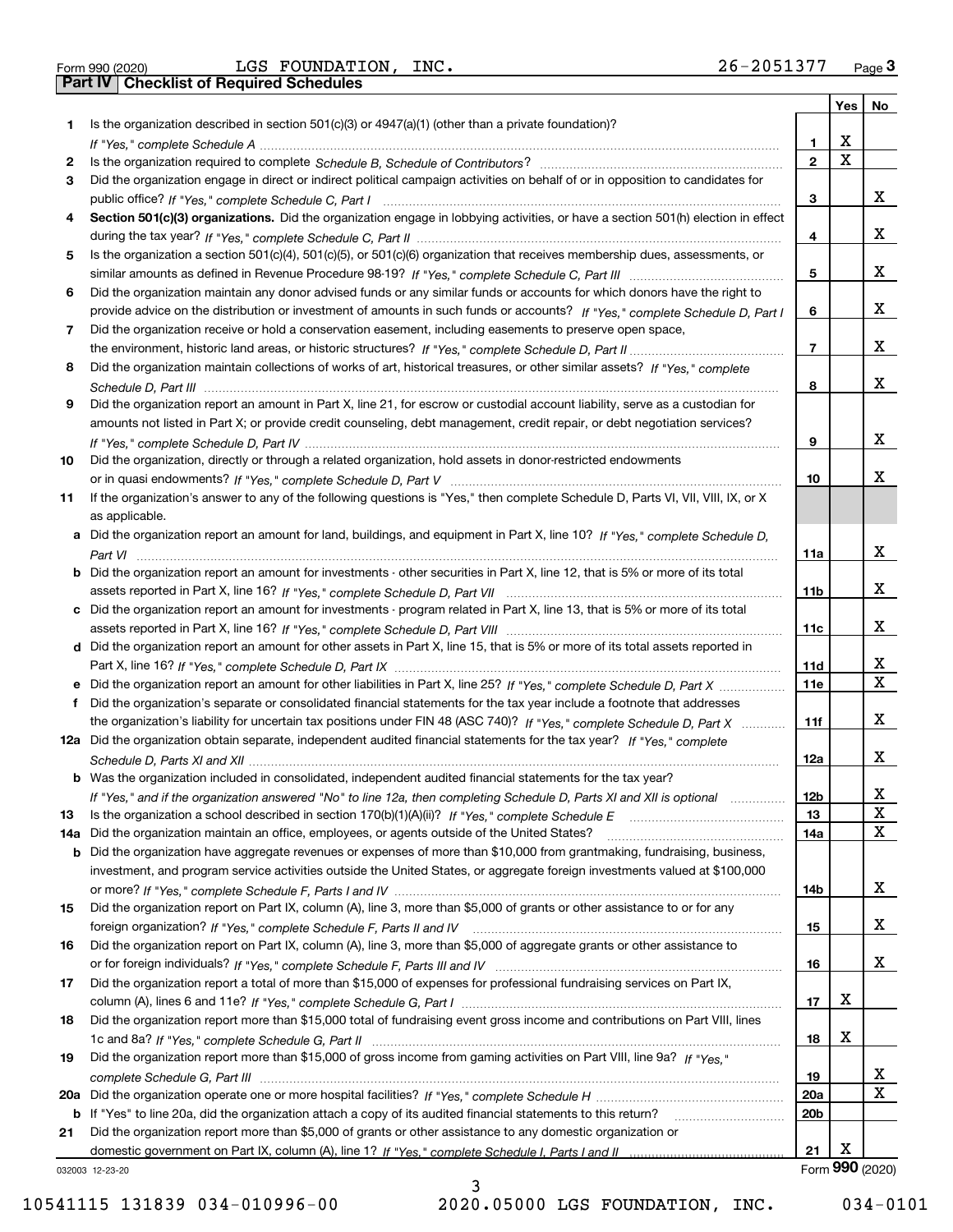|  | Form 990 (2020) |
|--|-----------------|
|  |                 |

*(continued)*

|          |                                                                                                                              |                 | Yes | <b>No</b>             |
|----------|------------------------------------------------------------------------------------------------------------------------------|-----------------|-----|-----------------------|
| 22       | Did the organization report more than \$5,000 of grants or other assistance to or for domestic individuals on                |                 |     |                       |
|          |                                                                                                                              | 22              |     | х                     |
| 23       | Did the organization answer "Yes" to Part VII, Section A, line 3, 4, or 5 about compensation of the organization's current   |                 |     |                       |
|          | and former officers, directors, trustees, key employees, and highest compensated employees? If "Yes," complete               |                 |     |                       |
|          |                                                                                                                              | 23              |     | х                     |
|          | 24a Did the organization have a tax-exempt bond issue with an outstanding principal amount of more than \$100,000 as of the  |                 |     |                       |
|          | last day of the year, that was issued after December 31, 2002? If "Yes," answer lines 24b through 24d and complete           |                 |     |                       |
|          |                                                                                                                              | 24a             |     | х                     |
|          | b Did the organization invest any proceeds of tax-exempt bonds beyond a temporary period exception?                          | 24b             |     |                       |
|          | c Did the organization maintain an escrow account other than a refunding escrow at any time during the year to defease       |                 |     |                       |
|          | any tax-exempt bonds?                                                                                                        | 24c             |     |                       |
|          |                                                                                                                              | 24d             |     |                       |
|          | 25a Section 501(c)(3), 501(c)(4), and 501(c)(29) organizations. Did the organization engage in an excess benefit             |                 |     |                       |
|          |                                                                                                                              | 25a             |     | х                     |
|          | b Is the organization aware that it engaged in an excess benefit transaction with a disqualified person in a prior year, and |                 |     |                       |
|          | that the transaction has not been reported on any of the organization's prior Forms 990 or 990-EZ? If "Yes," complete        |                 |     |                       |
|          | Schedule L, Part I                                                                                                           | 25 <sub>b</sub> |     | х                     |
| 26       | Did the organization report any amount on Part X, line 5 or 22, for receivables from or payables to any current              |                 |     |                       |
|          | or former officer, director, trustee, key employee, creator or founder, substantial contributor, or 35%                      |                 |     |                       |
|          |                                                                                                                              | 26              |     | х                     |
| 27       | Did the organization provide a grant or other assistance to any current or former officer, director, trustee, key employee,  |                 |     |                       |
|          | creator or founder, substantial contributor or employee thereof, a grant selection committee member, or to a 35% controlled  |                 |     |                       |
|          | entity (including an employee thereof) or family member of any of these persons? If "Yes," complete Schedule L, Part III     | 27              |     | x                     |
| 28       | Was the organization a party to a business transaction with one of the following parties (see Schedule L, Part IV            |                 |     |                       |
|          | instructions, for applicable filing thresholds, conditions, and exceptions):                                                 |                 |     |                       |
|          | a A current or former officer, director, trustee, key employee, creator or founder, or substantial contributor? If           |                 |     |                       |
|          |                                                                                                                              | 28a             |     | х                     |
|          |                                                                                                                              | 28 <sub>b</sub> |     | $\mathbf X$           |
|          | c A 35% controlled entity of one or more individuals and/or organizations described in lines 28a or 28b? If                  |                 |     |                       |
|          |                                                                                                                              | 28c             |     | x                     |
| 29       |                                                                                                                              | 29              |     | $\mathbf X$           |
| 30       | Did the organization receive contributions of art, historical treasures, or other similar assets, or qualified conservation  |                 |     |                       |
|          |                                                                                                                              | 30              |     | x                     |
| 31       | Did the organization liquidate, terminate, or dissolve and cease operations? If "Yes," complete Schedule N, Part I           | 31              |     | $\mathbf X$           |
| 32       | Did the organization sell, exchange, dispose of, or transfer more than 25% of its net assets? If "Yes," complete             |                 |     |                       |
|          |                                                                                                                              | 32              |     | х                     |
| 33       | Did the organization own 100% of an entity disregarded as separate from the organization under Regulations                   |                 |     |                       |
|          |                                                                                                                              | 33              |     | х                     |
| 34       | Was the organization related to any tax-exempt or taxable entity? If "Yes," complete Schedule R, Part II, III, or IV, and    |                 |     |                       |
|          |                                                                                                                              | 34              |     | х                     |
|          | 35a Did the organization have a controlled entity within the meaning of section 512(b)(13)?                                  | 35a             |     | х                     |
|          | b If "Yes" to line 35a, did the organization receive any payment from or engage in any transaction with a controlled entity  |                 |     |                       |
|          |                                                                                                                              | 35 <sub>b</sub> |     |                       |
| 36       | Section 501(c)(3) organizations. Did the organization make any transfers to an exempt non-charitable related organization?   |                 |     |                       |
|          |                                                                                                                              | 36              |     | x                     |
| 37       | Did the organization conduct more than 5% of its activities through an entity that is not a related organization             |                 |     |                       |
|          | and that is treated as a partnership for federal income tax purposes? If "Yes," complete Schedule R, Part VI                 | 37              |     | x                     |
| 38       | Did the organization complete Schedule O and provide explanations in Schedule O for Part VI, lines 11b and 19?               |                 |     |                       |
|          | Note: All Form 990 filers are required to complete Schedule O                                                                | 38              | X   |                       |
| ∣ Part V | <b>Statements Regarding Other IRS Filings and Tax Compliance</b>                                                             |                 |     |                       |
|          | Check if Schedule O contains a response or note to any line in this Part V                                                   |                 |     | $\overline{\text{X}}$ |
|          |                                                                                                                              |                 | Yes | No                    |
|          | <b>1a</b> Enter the number reported in Box 3 of Form 1096. Enter -0- if not applicable <i>manumumumum</i><br>1a              |                 |     |                       |
|          | 0<br><b>b</b> Enter the number of Forms W-2G included in line 1a. Enter -0- if not applicable<br>1b                          |                 |     |                       |
|          | c Did the organization comply with backup withholding rules for reportable payments to vendors and reportable gaming         |                 |     |                       |
|          | (gambling) winnings to prize winners?                                                                                        | 1c              | х   |                       |
|          | 032004 12-23-20                                                                                                              |                 |     | Form 990 (2020)       |
|          | 4                                                                                                                            |                 |     |                       |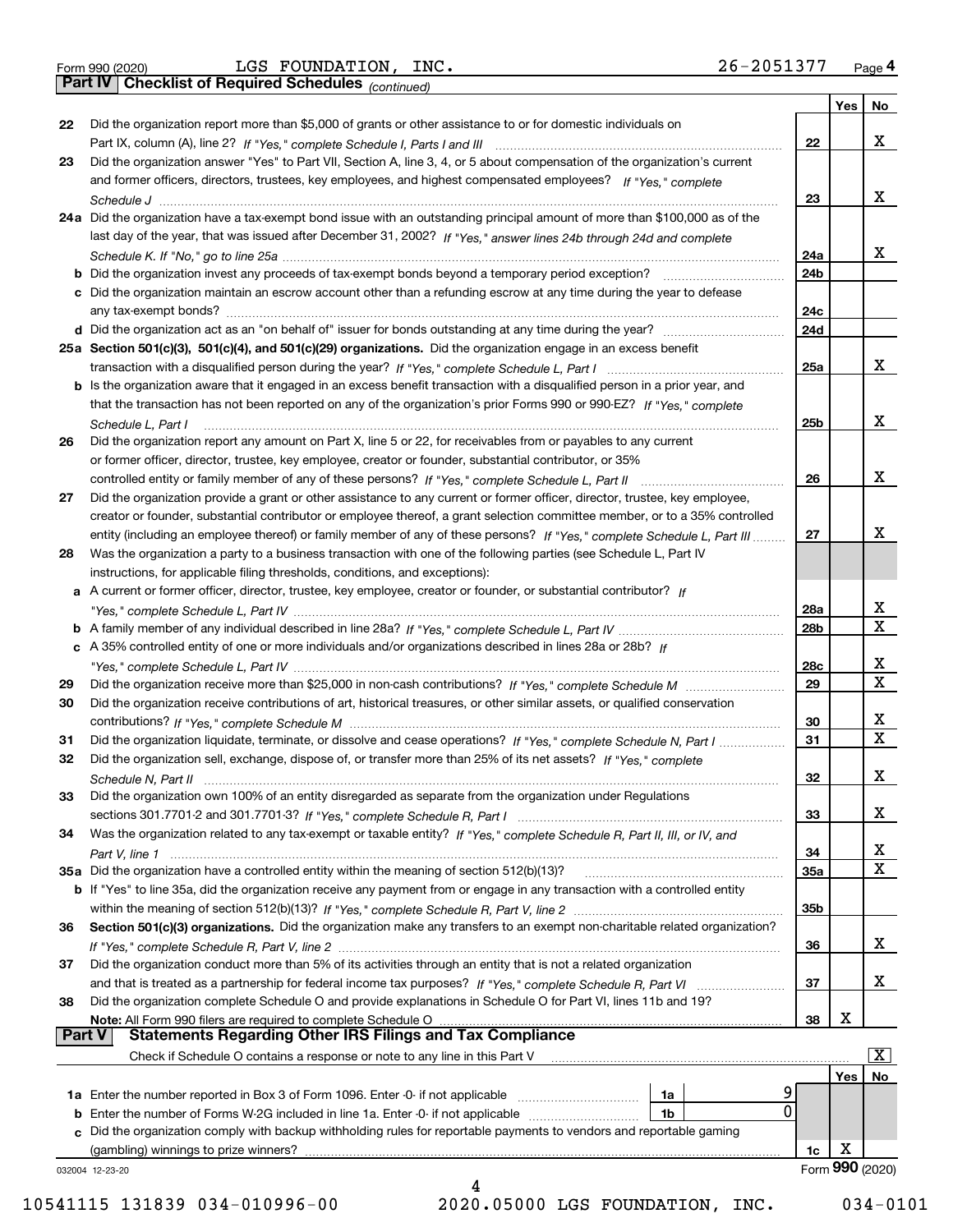|               | LGS FOUNDATION, INC.<br>26-2051377<br>Form 990 (2020)                                                                                                                                                         |                |     | Page 5                      |
|---------------|---------------------------------------------------------------------------------------------------------------------------------------------------------------------------------------------------------------|----------------|-----|-----------------------------|
| <b>Part V</b> | Statements Regarding Other IRS Filings and Tax Compliance (continued)                                                                                                                                         |                |     |                             |
|               |                                                                                                                                                                                                               |                | Yes | No                          |
|               | 2a Enter the number of employees reported on Form W-3, Transmittal of Wage and Tax Statements,                                                                                                                |                |     |                             |
|               | filed for the calendar year ending with or within the year covered by this return <i>manumumumum</i><br>2a                                                                                                    | 0              |     |                             |
|               |                                                                                                                                                                                                               | 2 <sub>b</sub> |     |                             |
|               |                                                                                                                                                                                                               |                |     |                             |
|               | 3a Did the organization have unrelated business gross income of \$1,000 or more during the year?                                                                                                              | 3a             |     | х                           |
|               |                                                                                                                                                                                                               | 3 <sub>b</sub> |     |                             |
|               | 4a At any time during the calendar year, did the organization have an interest in, or a signature or other authority over, a                                                                                  |                |     |                             |
|               | financial account in a foreign country (such as a bank account, securities account, or other financial account)?                                                                                              | 4a             |     | x                           |
|               | <b>b</b> If "Yes," enter the name of the foreign country $\blacktriangleright$                                                                                                                                |                |     |                             |
|               | See instructions for filing requirements for FinCEN Form 114, Report of Foreign Bank and Financial Accounts (FBAR).                                                                                           |                |     |                             |
|               |                                                                                                                                                                                                               | 5a             |     | х                           |
| b             |                                                                                                                                                                                                               | 5 <sub>b</sub> |     | x                           |
|               |                                                                                                                                                                                                               | 5с             |     |                             |
|               | 6a Does the organization have annual gross receipts that are normally greater than \$100,000, and did the organization solicit                                                                                |                |     |                             |
|               | any contributions that were not tax deductible as charitable contributions?                                                                                                                                   | 6a             |     | x                           |
|               | <b>b</b> If "Yes," did the organization include with every solicitation an express statement that such contributions or gifts                                                                                 |                |     |                             |
|               | were not tax deductible?                                                                                                                                                                                      | 6b             |     |                             |
| 7             | Organizations that may receive deductible contributions under section 170(c).                                                                                                                                 |                |     |                             |
| a             | Did the organization receive a payment in excess of \$75 made partly as a contribution and partly for goods and services provided to the payor?                                                               | 7a             |     | x                           |
|               | <b>b</b> If "Yes," did the organization notify the donor of the value of the goods or services provided?                                                                                                      | 7b             |     |                             |
|               | c Did the organization sell, exchange, or otherwise dispose of tangible personal property for which it was required                                                                                           |                |     |                             |
|               |                                                                                                                                                                                                               | 7c             |     | x                           |
|               | 7d<br>d If "Yes," indicate the number of Forms 8282 filed during the year [11] [11] The System manuscription of Forms 8282 filed during the year [11] [12] The System manuscription of the Year [12] $\sigma$ |                |     |                             |
| е             | Did the organization receive any funds, directly or indirectly, to pay premiums on a personal benefit contract?                                                                                               | 7e             |     |                             |
| f             | Did the organization, during the year, pay premiums, directly or indirectly, on a personal benefit contract?                                                                                                  | 7f             |     |                             |
| g             | If the organization received a contribution of qualified intellectual property, did the organization file Form 8899 as required?                                                                              | 7g             |     |                             |
| h.            | If the organization received a contribution of cars, boats, airplanes, or other vehicles, did the organization file a Form 1098-C?                                                                            | 7h             |     |                             |
| 8             | Sponsoring organizations maintaining donor advised funds. Did a donor advised fund maintained by the                                                                                                          |                |     |                             |
|               | sponsoring organization have excess business holdings at any time during the year?                                                                                                                            | 8              |     |                             |
| 9             | Sponsoring organizations maintaining donor advised funds.                                                                                                                                                     |                |     |                             |
| а             | Did the sponsoring organization make any taxable distributions under section 4966?                                                                                                                            | 9a             |     |                             |
|               | <b>b</b> Did the sponsoring organization make a distribution to a donor, donor advisor, or related person?                                                                                                    | 9b             |     |                             |
| 10            | Section 501(c)(7) organizations. Enter:                                                                                                                                                                       |                |     |                             |
|               | 10a                                                                                                                                                                                                           |                |     |                             |
|               | 10b <br>Gross receipts, included on Form 990, Part VIII, line 12, for public use of club facilities                                                                                                           |                |     |                             |
| 11            | Section 501(c)(12) organizations. Enter:                                                                                                                                                                      |                |     |                             |
|               | <b>a</b> Gross income from members or shareholders<br>11a                                                                                                                                                     |                |     |                             |
|               | b Gross income from other sources (Do not net amounts due or paid to other sources against                                                                                                                    |                |     |                             |
|               | 11b                                                                                                                                                                                                           |                |     |                             |
|               | 12a Section 4947(a)(1) non-exempt charitable trusts. Is the organization filing Form 990 in lieu of Form 1041?                                                                                                | 12a            |     |                             |
|               | <b>b</b> If "Yes," enter the amount of tax-exempt interest received or accrued during the year<br>12b                                                                                                         |                |     |                             |
| 13            | Section 501(c)(29) qualified nonprofit health insurance issuers.                                                                                                                                              |                |     |                             |
|               | <b>a</b> Is the organization licensed to issue qualified health plans in more than one state?                                                                                                                 | 13а            |     |                             |
|               | Note: See the instructions for additional information the organization must report on Schedule O.                                                                                                             |                |     |                             |
|               | <b>b</b> Enter the amount of reserves the organization is required to maintain by the states in which the                                                                                                     |                |     |                             |
|               | 13b                                                                                                                                                                                                           |                |     |                             |
|               | 13с                                                                                                                                                                                                           |                |     |                             |
| 14a           | Did the organization receive any payments for indoor tanning services during the tax year?                                                                                                                    | 14a            |     | x                           |
|               | <b>b</b> If "Yes," has it filed a Form 720 to report these payments? If "No," provide an explanation on Schedule O                                                                                            | 14b            |     |                             |
| 15            | Is the organization subject to the section 4960 tax on payment(s) of more than \$1,000,000 in remuneration or                                                                                                 |                |     |                             |
|               |                                                                                                                                                                                                               | 15             |     | x                           |
|               | If "Yes," see instructions and file Form 4720, Schedule N.                                                                                                                                                    |                |     |                             |
| 16            | Is the organization an educational institution subject to the section 4968 excise tax on net investment income?                                                                                               | 16             |     | x                           |
|               | If "Yes," complete Form 4720, Schedule O.                                                                                                                                                                     |                |     |                             |
|               |                                                                                                                                                                                                               |                |     | $F_{\text{arm}}$ 990 (2020) |

Form (2020) **990**

032005 12-23-20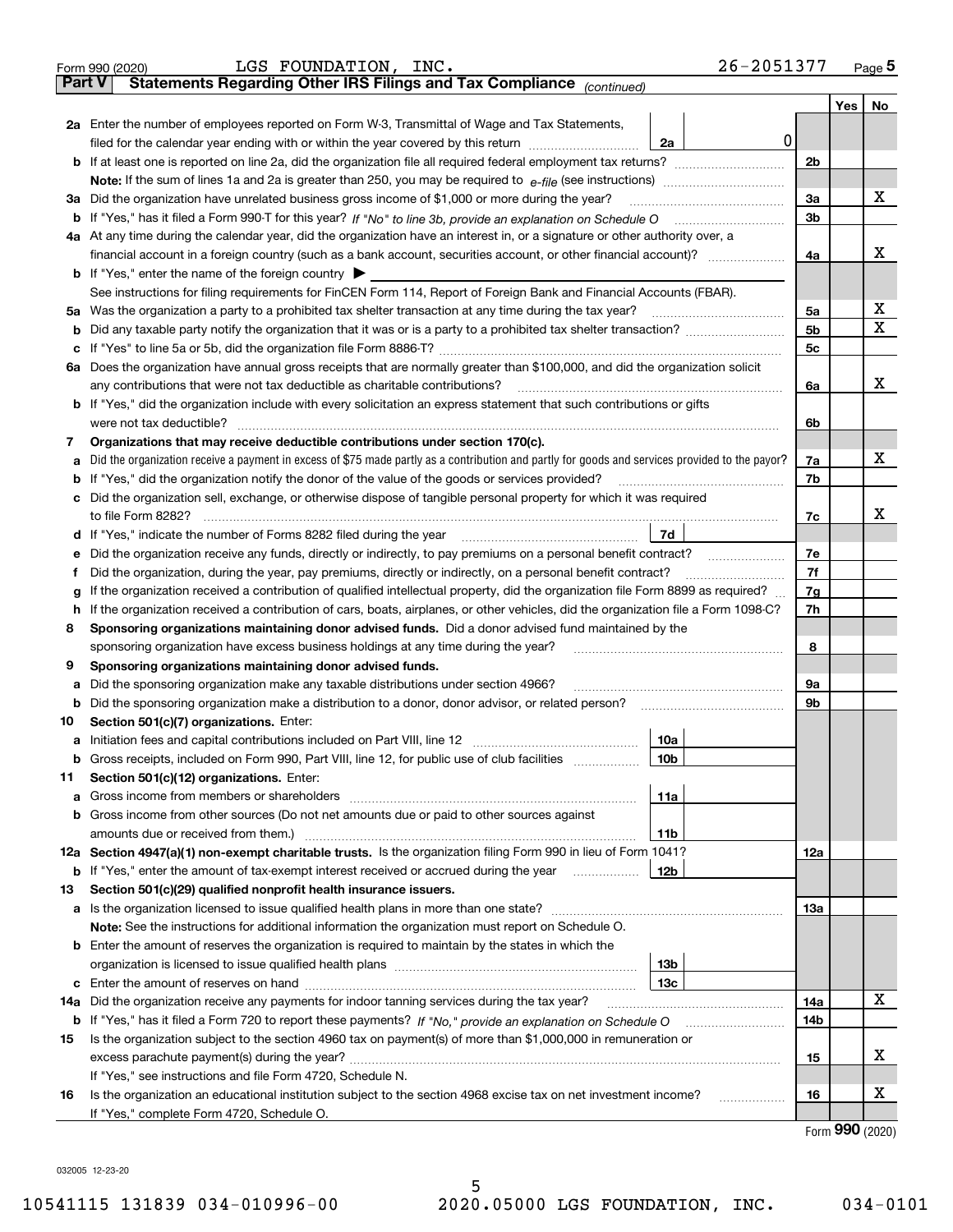|  | Form 990 (2020) |
|--|-----------------|
|  |                 |

| Form 990 (2020) | LGS FOUNDATION, INC. | 26-2051377                                                                                                                  | $P$ age $6$ |
|-----------------|----------------------|-----------------------------------------------------------------------------------------------------------------------------|-------------|
|                 |                      | Part VI Governance, Management, and Disclosure For each "Yes" response to lines 2 through 7b below, and for a "No" response |             |
|                 |                      | to line 8a, 8b, or 10b below, describe the circumstances, processes, or changes on Schedule O. See instructions.            |             |

|              |                                                                                                                                                                                                                                |       |                         | Yes             | No                      |
|--------------|--------------------------------------------------------------------------------------------------------------------------------------------------------------------------------------------------------------------------------|-------|-------------------------|-----------------|-------------------------|
|              | <b>1a</b> Enter the number of voting members of the governing body at the end of the tax year <i>manumum</i>                                                                                                                   | 1a    | 8                       |                 |                         |
|              | If there are material differences in voting rights among members of the governing body, or if the governing                                                                                                                    |       |                         |                 |                         |
|              | body delegated broad authority to an executive committee or similar committee, explain on Schedule O.                                                                                                                          |       |                         |                 |                         |
| b            | Enter the number of voting members included on line 1a, above, who are independent                                                                                                                                             | l 1b  | 8                       |                 |                         |
| $\mathbf{2}$ | Did any officer, director, trustee, or key employee have a family relationship or a business relationship with any other                                                                                                       |       |                         |                 |                         |
|              | officer, director, trustee, or key employee?                                                                                                                                                                                   |       | $\mathbf{2}$            |                 | х                       |
| 3            | Did the organization delegate control over management duties customarily performed by or under the direct supervision                                                                                                          |       |                         |                 |                         |
|              |                                                                                                                                                                                                                                |       | 3                       | X               |                         |
| 4            | Did the organization make any significant changes to its governing documents since the prior Form 990 was filed?                                                                                                               |       | $\overline{\mathbf{4}}$ |                 | $\mathbf X$             |
| 5            |                                                                                                                                                                                                                                |       | 5                       |                 | $\overline{\mathbf{x}}$ |
| 6            | Did the organization have members or stockholders?                                                                                                                                                                             |       | 6                       |                 | X                       |
|              | 7a Did the organization have members, stockholders, or other persons who had the power to elect or appoint one or                                                                                                              |       |                         |                 |                         |
|              |                                                                                                                                                                                                                                |       | 7a                      |                 | X                       |
|              | <b>b</b> Are any governance decisions of the organization reserved to (or subject to approval by) members, stockholders, or                                                                                                    |       |                         |                 |                         |
|              | persons other than the governing body?                                                                                                                                                                                         |       | 7b                      |                 | х                       |
| 8            | Did the organization contemporaneously document the meetings held or written actions undertaken during the year by the following:                                                                                              |       |                         |                 |                         |
| a            |                                                                                                                                                                                                                                |       | 8a                      | X               |                         |
| b            | Each committee with authority to act on behalf of the governing body? [10] manufacture manufacture with authority to act on behalf of the governing body? [10] manufacture with authority of the state with an interval and th |       | 8b                      | X               |                         |
| 9            | Is there any officer, director, trustee, or key employee listed in Part VII, Section A, who cannot be reached at the                                                                                                           |       |                         |                 |                         |
|              |                                                                                                                                                                                                                                |       | 9                       |                 | x                       |
|              | Section B. Policies (This Section B requests information about policies not required by the Internal Revenue Code.)                                                                                                            |       |                         |                 |                         |
|              |                                                                                                                                                                                                                                |       |                         | Yes             | No                      |
|              |                                                                                                                                                                                                                                |       | 10a                     |                 | X                       |
|              | <b>b</b> If "Yes," did the organization have written policies and procedures governing the activities of such chapters, affiliates,                                                                                            |       |                         |                 |                         |
|              |                                                                                                                                                                                                                                |       | 10 <sub>b</sub>         |                 |                         |
|              | 11a Has the organization provided a complete copy of this Form 990 to all members of its governing body before filing the form?                                                                                                |       | 11a                     | X               |                         |
|              | <b>b</b> Describe in Schedule O the process, if any, used by the organization to review this Form 990.                                                                                                                         |       |                         |                 |                         |
|              |                                                                                                                                                                                                                                |       | 12a                     | X               |                         |
| b            |                                                                                                                                                                                                                                |       | 12 <sub>b</sub>         | X               |                         |
| c            | Did the organization regularly and consistently monitor and enforce compliance with the policy? If "Yes," describe                                                                                                             |       |                         |                 |                         |
|              | in Schedule O how this was done material contracts and the set of the state of the state of the state of the state of the state of the state of the state of the state of the state of the state of the state of the state of  |       | 12c                     | X               |                         |
| 13           |                                                                                                                                                                                                                                |       | 13                      |                 | X                       |
| 14           | Did the organization have a written document retention and destruction policy? manufactured and the organization have a written document retention and destruction policy?                                                     |       | 14                      |                 | $\mathbf X$             |
| 15           | Did the process for determining compensation of the following persons include a review and approval by independent                                                                                                             |       |                         |                 |                         |
|              | persons, comparability data, and contemporaneous substantiation of the deliberation and decision?                                                                                                                              |       |                         |                 |                         |
|              | a The organization's CEO, Executive Director, or top management official manufactured content content of the organization's CEO, Executive Director, or top management official manufactured content of the state of the state |       | 15a                     |                 | х                       |
|              | <b>b</b> Other officers or key employees of the organization                                                                                                                                                                   |       | 15b                     |                 | X                       |
|              | If "Yes" to line 15a or 15b, describe the process in Schedule O (see instructions).                                                                                                                                            |       |                         |                 |                         |
|              |                                                                                                                                                                                                                                |       |                         |                 |                         |
|              | 16a Did the organization invest in, contribute assets to, or participate in a joint venture or similar arrangement with a                                                                                                      |       |                         |                 | X                       |
|              | taxable entity during the year?<br>b If "Yes," did the organization follow a written policy or procedure requiring the organization to evaluate its participation                                                              |       | 16a                     |                 |                         |
|              |                                                                                                                                                                                                                                |       |                         |                 |                         |
|              | in joint venture arrangements under applicable federal tax law, and take steps to safeguard the organization's                                                                                                                 |       |                         |                 |                         |
|              | exempt status with respect to such arrangements?<br><b>Section C. Disclosure</b>                                                                                                                                               |       | 16b                     |                 |                         |
|              |                                                                                                                                                                                                                                |       |                         |                 |                         |
| 17           | List the states with which a copy of this Form 990 is required to be filed $\blacktriangleright$ NY                                                                                                                            |       |                         |                 |                         |
| 18           | Section 6104 requires an organization to make its Forms 1023 (1024 or 1024-A, if applicable), 990, and 990-T (Section 501(c)(3)s only) available                                                                               |       |                         |                 |                         |
|              | for public inspection. Indicate how you made these available. Check all that apply.                                                                                                                                            |       |                         |                 |                         |
|              | $X$ Upon request<br>Another's website<br>Own website<br>Other (explain on Schedule O)                                                                                                                                          |       |                         |                 |                         |
| 19           | Describe on Schedule O whether (and if so, how) the organization made its governing documents, conflict of interest policy, and financial                                                                                      |       |                         |                 |                         |
|              | statements available to the public during the tax year.                                                                                                                                                                        |       |                         |                 |                         |
| 20           | State the name, address, and telephone number of the person who possesses the organization's books and records                                                                                                                 |       |                         |                 |                         |
|              | TRACY DIXON-SALAZAR - 858-735-0183                                                                                                                                                                                             |       |                         |                 |                         |
|              | 6030 SANTO ROAD, STE 1, NO. 420878, SAN DIEGO, CA                                                                                                                                                                              | 92142 |                         |                 |                         |
|              | 032006 12-23-20                                                                                                                                                                                                                |       |                         | Form 990 (2020) |                         |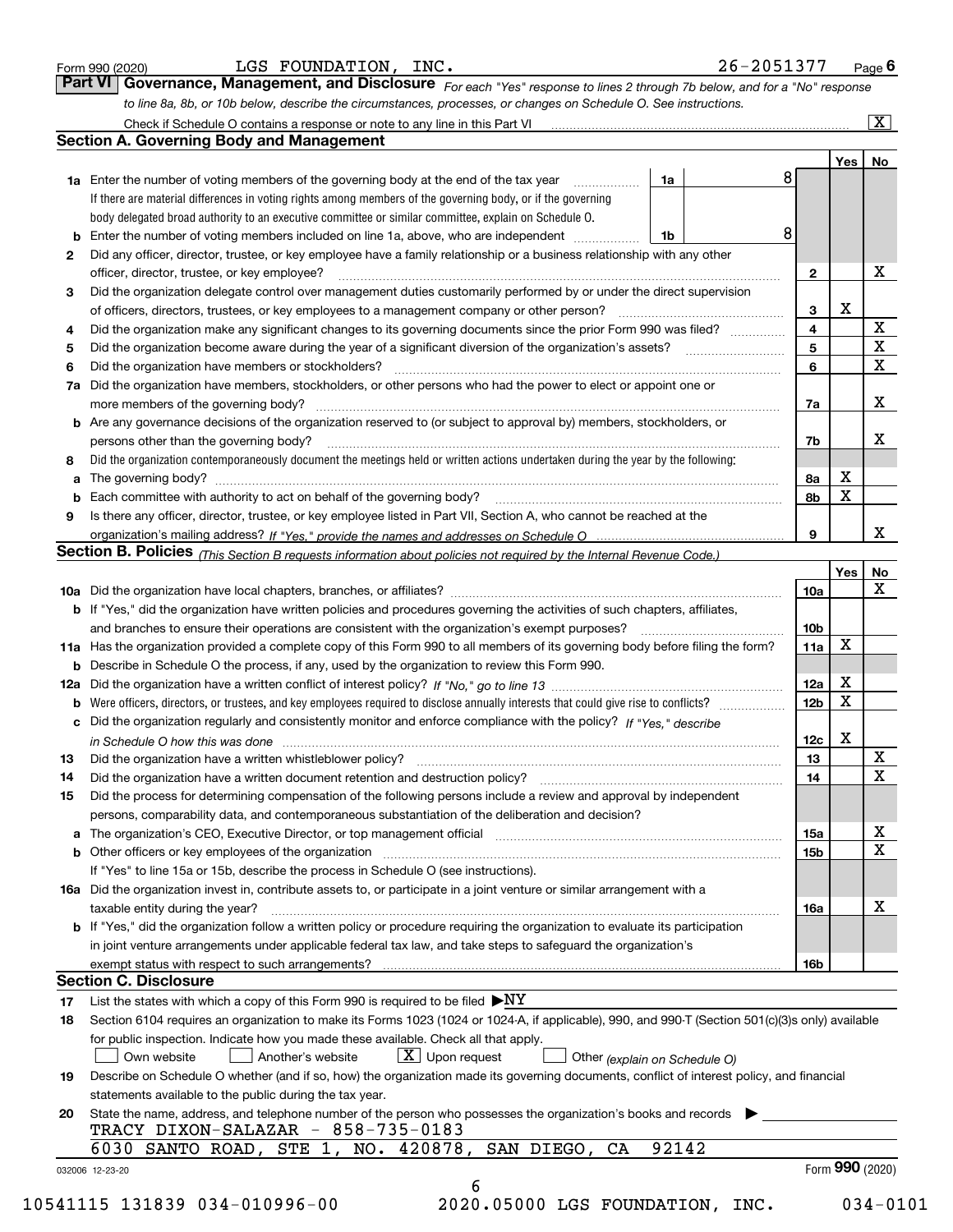| Form 990 (2020) | LGS FOUNDATION, INC.                                                                                                                                      | 26-2051377 | Page |
|-----------------|-----------------------------------------------------------------------------------------------------------------------------------------------------------|------------|------|
|                 | Part VII Compensation of Officers, Directors, Trustees, Key Employees, Highest Compensated                                                                |            |      |
|                 | <b>Employees, and Independent Contractors</b>                                                                                                             |            |      |
|                 | Check if Schedule O contains a response or note to any line in this Part VII                                                                              |            |      |
| Section A.      | Officers, Directors, Trustees, Key Employees, and Highest Compensated Employees                                                                           |            |      |
|                 | to Complete this tople for all persons required to be listed. Benef compensation for the colondary very ending with or within the examination's toy year. |            |      |

**1a •** List all of the organization's current officers, directors, trustees (whether individuals or organizations), regardless of amount of compensation. for all persons required to be listed. Report compensation for the calendar year ending with or within the organization's tax ye Enter -0- in columns (D), (E), and (F) if no compensation was paid.

 $\bullet$  List all of the organization's  $\,$ current key employees, if any. See instructions for definition of "key employee."

**•** List the organization's five current highest compensated employees (other than an officer, director, trustee, or key employee) who received reportable compensation (Box 5 of Form W-2 and/or Box 7 of Form 1099-MISC) of more than \$100,000 from the organization and any related organizations.

**•** List all of the organization's former officers, key employees, and highest compensated employees who received more than \$100,000 of reportable compensation from the organization and any related organizations.

**former directors or trustees**  ¥ List all of the organization's that received, in the capacity as a former director or trustee of the organization, more than \$10,000 of reportable compensation from the organization and any related organizations.

See instructions for the order in which to list the persons above.

 $\boxed{\textbf{X}}$  Check this box if neither the organization nor any related organization compensated any current officer, director, or trustee.

| (A)                             | (B)               |                                |                       |                                                                  | (C)          |                                 |        | (D)             | (E)                           | (F)                   |
|---------------------------------|-------------------|--------------------------------|-----------------------|------------------------------------------------------------------|--------------|---------------------------------|--------|-----------------|-------------------------------|-----------------------|
| Name and title                  | Average           |                                |                       | Position<br>(do not check more than one                          |              |                                 |        | Reportable      | Reportable                    | Estimated             |
|                                 | hours per         |                                |                       | box, unless person is both an<br>officer and a director/trustee) |              |                                 |        | compensation    | compensation                  | amount of             |
|                                 | week<br>(list any |                                |                       |                                                                  |              |                                 |        | from<br>the     | from related<br>organizations | other<br>compensation |
|                                 | hours for         |                                |                       |                                                                  |              |                                 |        | organization    | (W-2/1099-MISC)               | from the              |
|                                 | related           |                                |                       |                                                                  |              |                                 |        | (W-2/1099-MISC) |                               | organization          |
|                                 | organizations     |                                |                       |                                                                  |              |                                 |        |                 |                               | and related           |
|                                 | below             | Individual trustee or director | Institutional trustee |                                                                  | Key employee | Highest compensated<br>employee |        |                 |                               | organizations         |
|                                 | line)             |                                |                       | Officer                                                          |              |                                 | Former |                 |                               |                       |
| (1) NATALIE GILMORE             | 15.00             |                                |                       |                                                                  |              |                                 |        |                 |                               |                       |
| PRESIDENT                       |                   | $\mathbf X$                    |                       | $\mathbf X$                                                      |              |                                 |        | 0.              | $\mathbf 0$ .                 | $0_{.}$               |
| (2) ELIZABETH TERRY             | 5.00              |                                |                       |                                                                  |              |                                 |        |                 |                               |                       |
| FORMER VP, LEFT DEC 2020        |                   | X                              |                       |                                                                  |              |                                 |        | 0.              | 0.                            | $\mathbf 0$ .         |
| (3) KAREN GROFF                 | 10.00             |                                |                       |                                                                  |              |                                 |        |                 |                               |                       |
| VICE PRESIDENT                  |                   | X                              |                       | $\mathbf X$                                                      |              |                                 |        | 0.              | 0.                            | $\mathbf 0$ .         |
| (4) JOHN CURRIER                | 1.00              |                                |                       |                                                                  |              |                                 |        |                 |                               |                       |
| FORMER TREASURER, LEFT DEC 2020 |                   | X                              |                       |                                                                  |              |                                 |        | 0.              | 0.                            | $\mathbf 0$ .         |
| (5) CHRISTOPHER MITCHELL, JD    | 4.00              |                                |                       |                                                                  |              |                                 |        |                 |                               |                       |
| <b>SECRETARY</b>                |                   | $\mathbf X$                    |                       | $\mathbf X$                                                      |              |                                 |        | 0.              | 0.                            | $\mathbf 0$ .         |
| (6) DALE TODD                   | 1.00              |                                |                       |                                                                  |              |                                 |        |                 |                               |                       |
| BOARD MEMBER                    |                   | $\mathbf X$                    |                       |                                                                  |              |                                 |        | 0.              | 0.                            | $\mathbf 0$ .         |
| (7) MELANIE HUNTLEY, PHD        | 2.00              |                                |                       |                                                                  |              |                                 |        |                 |                               |                       |
| <b>BOARD MEMBER</b>             |                   | $\mathbf X$                    |                       |                                                                  |              |                                 |        | 0.              | 0.                            | $\mathbf 0$ .         |
| (8) KEVIN MERRITT               | 2.00              |                                |                       |                                                                  |              |                                 |        |                 |                               |                       |
| TREASURER                       |                   | $\mathbf X$                    |                       | $\mathbf X$                                                      |              |                                 |        | 0.              | 0.                            | $\mathbf 0$ .         |
| (9) TRACY DIXON-SALAZAR         | 60.00             |                                |                       |                                                                  |              |                                 |        |                 |                               |                       |
| EXECUTIVE DIRECTOR              |                   |                                |                       | $\mathbf X$                                                      |              |                                 |        | 0.              | 0.                            | 0.                    |
|                                 |                   |                                |                       |                                                                  |              |                                 |        |                 |                               |                       |
|                                 |                   |                                |                       |                                                                  |              |                                 |        |                 |                               |                       |
|                                 |                   |                                |                       |                                                                  |              |                                 |        |                 |                               |                       |
|                                 |                   |                                |                       |                                                                  |              |                                 |        |                 |                               |                       |
|                                 |                   |                                |                       |                                                                  |              |                                 |        |                 |                               |                       |
|                                 |                   |                                |                       |                                                                  |              |                                 |        |                 |                               |                       |
|                                 |                   |                                |                       |                                                                  |              |                                 |        |                 |                               |                       |
|                                 |                   |                                |                       |                                                                  |              |                                 |        |                 |                               |                       |
|                                 |                   |                                |                       |                                                                  |              |                                 |        |                 |                               |                       |
|                                 |                   |                                |                       |                                                                  |              |                                 |        |                 |                               |                       |
|                                 |                   |                                |                       |                                                                  |              |                                 |        |                 |                               |                       |
|                                 |                   |                                |                       |                                                                  |              |                                 |        |                 |                               |                       |
|                                 |                   |                                |                       |                                                                  |              |                                 |        |                 |                               |                       |
|                                 |                   |                                |                       |                                                                  |              |                                 |        |                 |                               |                       |
|                                 |                   |                                |                       |                                                                  |              |                                 |        |                 |                               |                       |
|                                 |                   |                                |                       |                                                                  |              |                                 |        |                 |                               |                       |
|                                 |                   |                                |                       |                                                                  |              |                                 |        |                 |                               |                       |

7

032007 12-23-20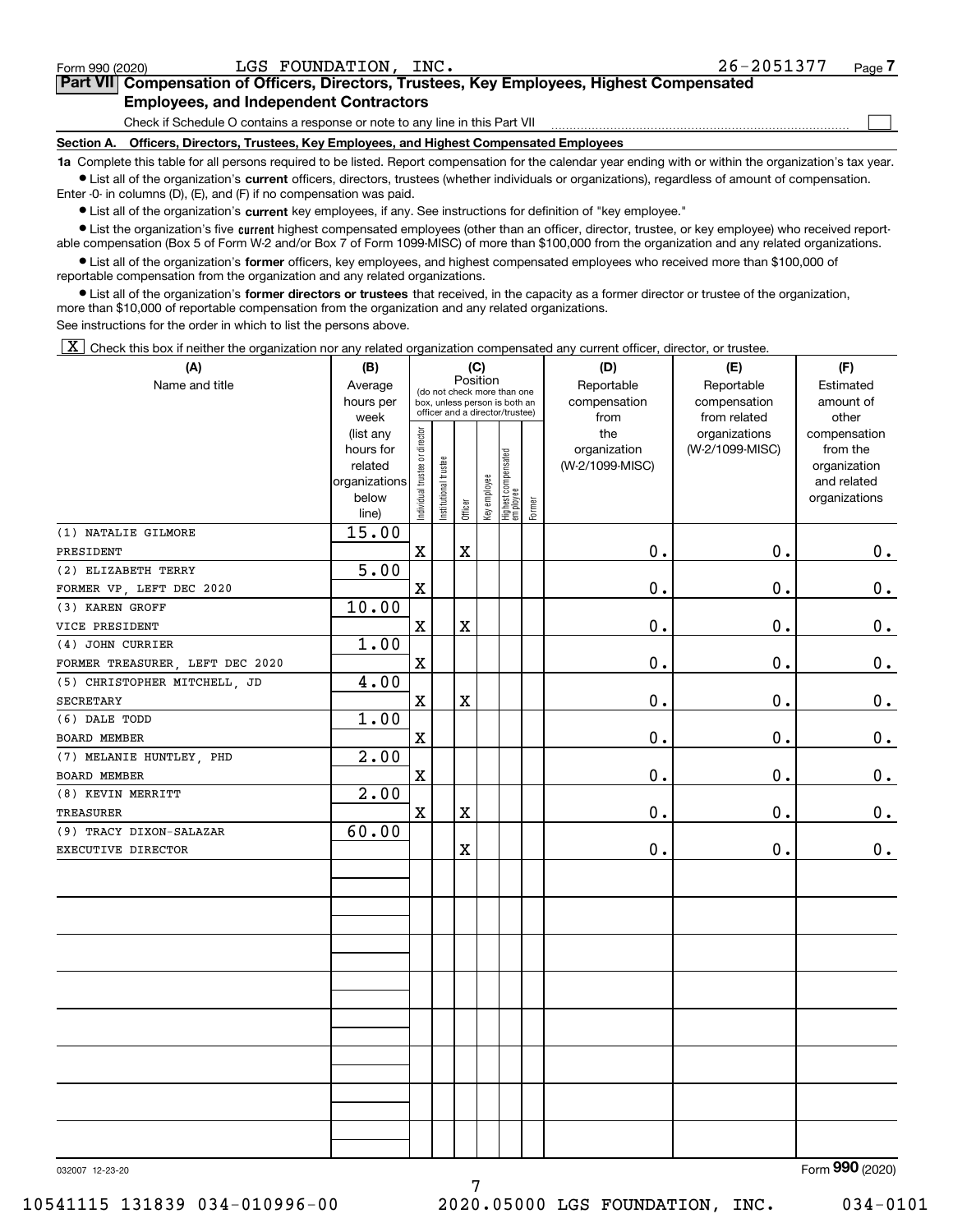|              | Form 990 (2020)                                                                                                                                                                                                                                                          | LGS FOUNDATION, INC. |                                                                      |                               |                       |                 |              |                                                                                                 |        |                                                                                                        | 26-2051377                                        |                        |        |                                                                          | Page 8                 |
|--------------|--------------------------------------------------------------------------------------------------------------------------------------------------------------------------------------------------------------------------------------------------------------------------|----------------------|----------------------------------------------------------------------|-------------------------------|-----------------------|-----------------|--------------|-------------------------------------------------------------------------------------------------|--------|--------------------------------------------------------------------------------------------------------|---------------------------------------------------|------------------------|--------|--------------------------------------------------------------------------|------------------------|
|              | <b>Part VII</b>                                                                                                                                                                                                                                                          |                      |                                                                      |                               |                       |                 |              |                                                                                                 |        | Section A. Officers, Directors, Trustees, Key Employees, and Highest Compensated Employees (continued) |                                                   |                        |        |                                                                          |                        |
|              | (B)<br>(A)<br>Average<br>Name and title<br>hours per<br>week                                                                                                                                                                                                             |                      |                                                                      |                               |                       | (C)<br>Position |              | (do not check more than one<br>box, unless person is both an<br>officer and a director/trustee) |        | (D)<br>Reportable<br>compensation<br>from                                                              | (E)<br>Reportable<br>compensation<br>from related |                        |        | (F)<br>Estimated<br>amount of<br>other                                   |                        |
|              |                                                                                                                                                                                                                                                                          |                      | (list any<br>hours for<br>related<br>organizations<br>below<br>line) | ndividual trustee or director | Institutional trustee | Officer         | Key employee | Highest compensated<br>employee                                                                 | Former | the<br>organization<br>(W-2/1099-MISC)                                                                 | organizations<br>(W-2/1099-MISC)                  |                        |        | compensation<br>from the<br>organization<br>and related<br>organizations |                        |
|              |                                                                                                                                                                                                                                                                          |                      |                                                                      |                               |                       |                 |              |                                                                                                 |        |                                                                                                        |                                                   |                        |        |                                                                          |                        |
|              |                                                                                                                                                                                                                                                                          |                      |                                                                      |                               |                       |                 |              |                                                                                                 |        |                                                                                                        |                                                   |                        |        |                                                                          |                        |
|              |                                                                                                                                                                                                                                                                          |                      |                                                                      |                               |                       |                 |              |                                                                                                 |        |                                                                                                        |                                                   |                        |        |                                                                          |                        |
|              |                                                                                                                                                                                                                                                                          |                      |                                                                      |                               |                       |                 |              |                                                                                                 |        |                                                                                                        |                                                   |                        |        |                                                                          |                        |
|              |                                                                                                                                                                                                                                                                          |                      |                                                                      |                               |                       |                 |              |                                                                                                 |        |                                                                                                        |                                                   |                        |        |                                                                          |                        |
|              | 1b Subtotal                                                                                                                                                                                                                                                              |                      |                                                                      |                               |                       |                 |              |                                                                                                 |        | 0.                                                                                                     |                                                   | 0.                     |        |                                                                          | 0.                     |
| $\mathbf{2}$ | c Total from continuation sheets to Part VII, Section A <b>manual</b> contains the Total from continuum<br>d Total (add lines 1b and 1c)<br>Total number of individuals (including but not limited to those listed above) who received more than \$100,000 of reportable |                      |                                                                      |                               |                       |                 |              |                                                                                                 |        | $\overline{0}$ .<br>$\mathbf 0$ .                                                                      |                                                   | 0.<br>$\overline{0}$ . |        |                                                                          | 0.<br>$\overline{0}$ . |
|              | compensation from the organization $\blacktriangleright$                                                                                                                                                                                                                 |                      |                                                                      |                               |                       |                 |              |                                                                                                 |        |                                                                                                        |                                                   |                        |        | Yes                                                                      | 0<br>No                |
| з<br>4       | Did the organization list any former officer, director, trustee, key employee, or highest compensated employee on<br>For any individual listed on line 1a, is the sum of reportable compensation and other compensation from the organization                            |                      |                                                                      |                               |                       |                 |              |                                                                                                 |        |                                                                                                        |                                                   |                        | 3      |                                                                          | х                      |
| 5            | Did any person listed on line 1a receive or accrue compensation from any unrelated organization or individual for services                                                                                                                                               |                      |                                                                      |                               |                       |                 |              |                                                                                                 |        |                                                                                                        |                                                   |                        | 4<br>5 |                                                                          | х<br>x                 |
|              | <b>Section B. Independent Contractors</b>                                                                                                                                                                                                                                |                      |                                                                      |                               |                       |                 |              |                                                                                                 |        |                                                                                                        |                                                   |                        |        |                                                                          |                        |
| 1            | Complete this table for your five highest compensated independent contractors that received more than \$100,000 of compensation from<br>the organization. Report compensation for the calendar year ending with or within the organization's tax year.                   |                      |                                                                      |                               |                       |                 |              |                                                                                                 |        |                                                                                                        |                                                   |                        |        |                                                                          |                        |
|              | (A)<br>(B)<br>Name and business address<br>Description of services<br><b>NONE</b>                                                                                                                                                                                        |                      |                                                                      |                               |                       |                 |              |                                                                                                 |        | (C)                                                                                                    | Compensation                                      |                        |        |                                                                          |                        |
|              |                                                                                                                                                                                                                                                                          |                      |                                                                      |                               |                       |                 |              |                                                                                                 |        |                                                                                                        |                                                   |                        |        |                                                                          |                        |
|              |                                                                                                                                                                                                                                                                          |                      |                                                                      |                               |                       |                 |              |                                                                                                 |        |                                                                                                        |                                                   |                        |        |                                                                          |                        |
|              |                                                                                                                                                                                                                                                                          |                      |                                                                      |                               |                       |                 |              |                                                                                                 |        |                                                                                                        |                                                   |                        |        |                                                                          |                        |
| 2            | Total number of independent contractors (including but not limited to those listed above) who received more than<br>\$100,000 of compensation from the organization                                                                                                      |                      |                                                                      |                               |                       |                 | U            |                                                                                                 |        |                                                                                                        |                                                   |                        |        | QQQ                                                                      |                        |

032008 12-23-20

Form (2020) **990**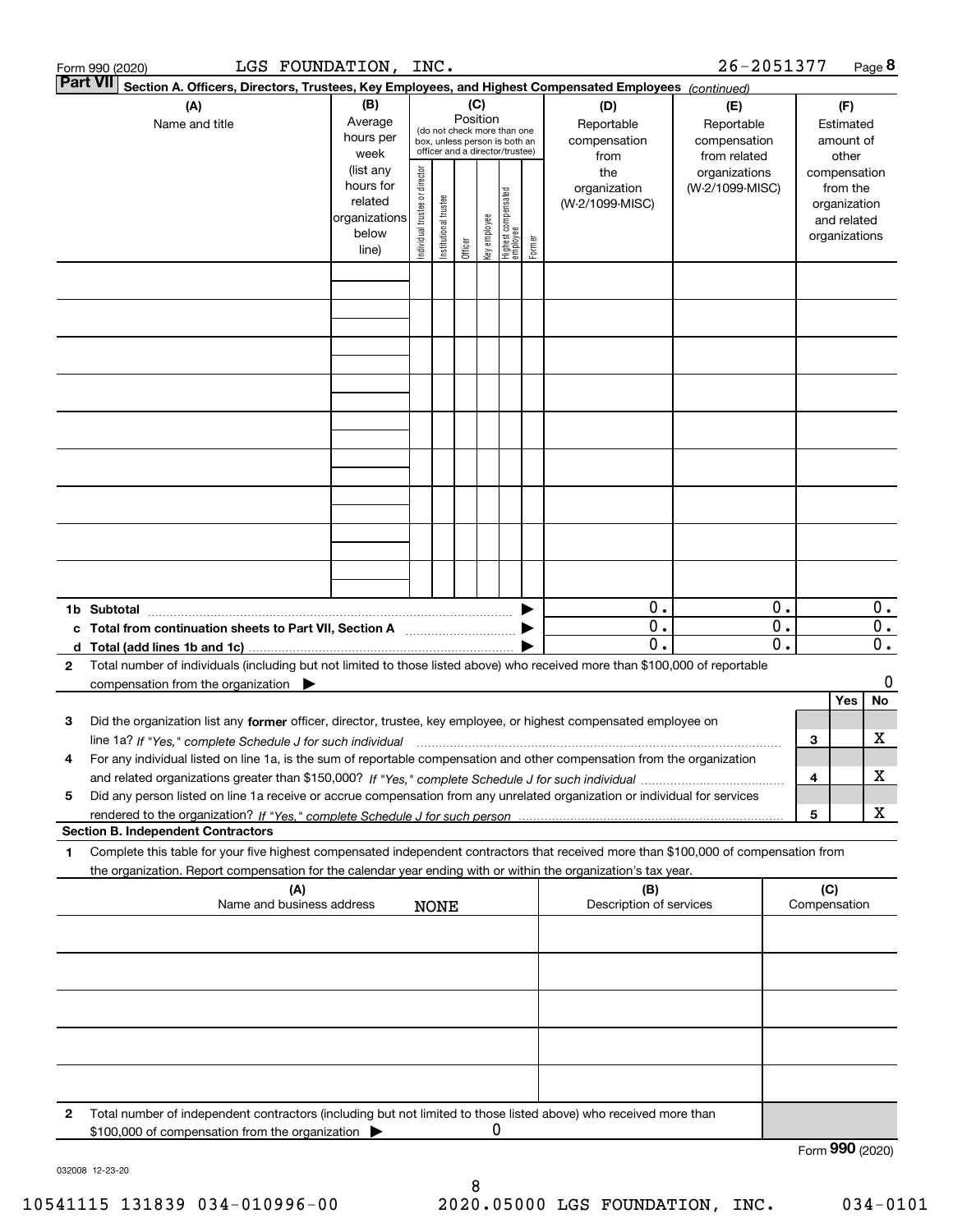|                                                           |                  | Form 990 (2020)                                                                                                      | LGS FOUNDATION, INC. |                       |                      |                                              | 26-2051377                                        | Page 9                                                          |
|-----------------------------------------------------------|------------------|----------------------------------------------------------------------------------------------------------------------|----------------------|-----------------------|----------------------|----------------------------------------------|---------------------------------------------------|-----------------------------------------------------------------|
|                                                           | <b>Part VIII</b> | <b>Statement of Revenue</b>                                                                                          |                      |                       |                      |                                              |                                                   |                                                                 |
|                                                           |                  | Check if Schedule O contains a response or note to any line in this Part VIII                                        |                      |                       |                      |                                              |                                                   |                                                                 |
|                                                           |                  |                                                                                                                      |                      |                       | (A)<br>Total revenue | (B)<br>Related or exempt<br>function revenue | $\overline{(C)}$<br>Unrelated<br>business revenue | (D)<br>Revenue excluded<br>from tax under<br>sections 512 - 514 |
|                                                           |                  | 1 a Federated campaigns                                                                                              | 1a                   |                       |                      |                                              |                                                   |                                                                 |
| Contributions, Gifts, Grants<br>and Other Similar Amounts | b                | Membership dues                                                                                                      | 1 <sub>b</sub>       |                       |                      |                                              |                                                   |                                                                 |
|                                                           | с                | Fundraising events                                                                                                   | 1 <sub>c</sub>       | 357, 168.             |                      |                                              |                                                   |                                                                 |
|                                                           | d                | Related organizations <i>mimiming</i>                                                                                | 1 <sub>d</sub>       |                       |                      |                                              |                                                   |                                                                 |
|                                                           | е                | Government grants (contributions)                                                                                    | 1e                   |                       |                      |                                              |                                                   |                                                                 |
|                                                           | f                | All other contributions, gifts, grants, and                                                                          |                      |                       |                      |                                              |                                                   |                                                                 |
|                                                           |                  | similar amounts not included above                                                                                   | 1f                   | 858,808.              |                      |                                              |                                                   |                                                                 |
|                                                           | g                | Noncash contributions included in lines 1a-1f                                                                        | $1g$ \$              |                       |                      |                                              |                                                   |                                                                 |
|                                                           |                  |                                                                                                                      |                      |                       | 1,215,976.           |                                              |                                                   |                                                                 |
|                                                           |                  |                                                                                                                      |                      | <b>Business Code</b>  |                      |                                              |                                                   |                                                                 |
|                                                           |                  |                                                                                                                      |                      |                       |                      |                                              |                                                   |                                                                 |
|                                                           | 2a               | <u>experience</u> and the contract of the contract of the contract of the contract of                                |                      |                       |                      |                                              |                                                   |                                                                 |
|                                                           | b                | <u> 1989 - Andrea Stadt Britain, amerikansk politik (</u>                                                            |                      |                       |                      |                                              |                                                   |                                                                 |
| Program Service<br>Revenue                                | с                | <u> Alexandria de la contrada de la contrada de la contrada de la contrada de la contrada de la contrada de la c</u> |                      |                       |                      |                                              |                                                   |                                                                 |
|                                                           | d                | <u> 1989 - Johann Barn, amerikansk politiker (d. 1989)</u>                                                           |                      |                       |                      |                                              |                                                   |                                                                 |
|                                                           | е                |                                                                                                                      |                      |                       |                      |                                              |                                                   |                                                                 |
|                                                           | f                |                                                                                                                      |                      |                       |                      |                                              |                                                   |                                                                 |
|                                                           | g<br>3           |                                                                                                                      |                      |                       |                      |                                              |                                                   |                                                                 |
|                                                           |                  | Investment income (including dividends, interest, and                                                                |                      |                       | 120.                 |                                              |                                                   | 120.                                                            |
|                                                           |                  |                                                                                                                      |                      | ▶                     |                      |                                              |                                                   |                                                                 |
|                                                           | 4                | Income from investment of tax-exempt bond proceeds                                                                   |                      |                       |                      |                                              |                                                   |                                                                 |
|                                                           | 5                |                                                                                                                      | (i) Real             | (ii) Personal         |                      |                                              |                                                   |                                                                 |
|                                                           |                  |                                                                                                                      |                      |                       |                      |                                              |                                                   |                                                                 |
|                                                           | 6а               | 6a<br>Gross rents                                                                                                    |                      |                       |                      |                                              |                                                   |                                                                 |
|                                                           | b                | 6b<br>Less: rental expenses                                                                                          |                      |                       |                      |                                              |                                                   |                                                                 |
|                                                           | с                | Rental income or (loss)<br>6с                                                                                        |                      |                       |                      |                                              |                                                   |                                                                 |
|                                                           |                  | d Net rental income or (loss)                                                                                        |                      |                       |                      |                                              |                                                   |                                                                 |
|                                                           |                  | 7 a Gross amount from sales of                                                                                       | (i) Securities       | (ii) Other            |                      |                                              |                                                   |                                                                 |
|                                                           |                  | assets other than inventory<br>7a                                                                                    |                      |                       |                      |                                              |                                                   |                                                                 |
|                                                           |                  | <b>b</b> Less: cost or other basis                                                                                   |                      |                       |                      |                                              |                                                   |                                                                 |
| evenue                                                    |                  | 7b<br>and sales expenses                                                                                             |                      |                       |                      |                                              |                                                   |                                                                 |
|                                                           |                  | 7c<br>c Gain or (loss)                                                                                               |                      |                       |                      |                                              |                                                   |                                                                 |
|                                                           |                  |                                                                                                                      |                      |                       |                      |                                              |                                                   |                                                                 |
| Other <sub>R</sub>                                        |                  | 8 a Gross income from fundraising events (not                                                                        |                      |                       |                      |                                              |                                                   |                                                                 |
|                                                           |                  | including \$ $357, 168$ . of                                                                                         |                      |                       |                      |                                              |                                                   |                                                                 |
|                                                           |                  | contributions reported on line 1c). See                                                                              |                      |                       |                      |                                              |                                                   |                                                                 |
|                                                           |                  |                                                                                                                      | 8a                   | 0.                    |                      |                                              |                                                   |                                                                 |
|                                                           |                  | <b>b</b> Less: direct expenses <b>constants b</b>                                                                    | 8 <sub>b</sub>       | 51,041.               |                      |                                              |                                                   |                                                                 |
|                                                           |                  | c Net income or (loss) from fundraising events                                                                       |                      | ▶                     | $-51,041.$           |                                              |                                                   | $-51,041.$                                                      |
|                                                           |                  | 9 a Gross income from gaming activities. See                                                                         |                      |                       |                      |                                              |                                                   |                                                                 |
|                                                           |                  |                                                                                                                      | 9a                   |                       |                      |                                              |                                                   |                                                                 |
|                                                           |                  | <b>b</b> Less: direct expenses <b>manually</b>                                                                       | 9 <sub>b</sub>       |                       |                      |                                              |                                                   |                                                                 |
|                                                           |                  | c Net income or (loss) from gaming activities                                                                        |                      | .                     |                      |                                              |                                                   |                                                                 |
|                                                           |                  | 10 a Gross sales of inventory, less returns                                                                          |                      |                       |                      |                                              |                                                   |                                                                 |
|                                                           |                  |                                                                                                                      | 10a                  |                       |                      |                                              |                                                   |                                                                 |
|                                                           |                  | <b>b</b> Less: cost of goods sold                                                                                    | 10 <sub>b</sub>      |                       |                      |                                              |                                                   |                                                                 |
|                                                           |                  | c Net income or (loss) from sales of inventory                                                                       |                      |                       |                      |                                              |                                                   |                                                                 |
|                                                           |                  |                                                                                                                      |                      | <b>Business Code</b>  |                      |                                              |                                                   |                                                                 |
|                                                           | 11 a             | <u> 1989 - Johann John Stein, fransk politik (f. 1989)</u>                                                           |                      |                       |                      |                                              |                                                   |                                                                 |
|                                                           | b                | the contract of the contract of the contract of the contract of the contract of                                      |                      |                       |                      |                                              |                                                   |                                                                 |
| Miscellaneous<br>Revenue                                  | c                | the contract of the contract of the contract of the contract of the contract of                                      |                      |                       |                      |                                              |                                                   |                                                                 |
|                                                           |                  |                                                                                                                      |                      |                       |                      |                                              |                                                   |                                                                 |
|                                                           |                  |                                                                                                                      |                      | $\blacktriangleright$ |                      |                                              |                                                   |                                                                 |
|                                                           | 12               |                                                                                                                      |                      | $\blacktriangleright$ | 1, 165, 055.         | 0.                                           | 0.                                                | $-50,921.$                                                      |
|                                                           | 032009 12-23-20  |                                                                                                                      |                      |                       |                      |                                              |                                                   | Form 990 (2020)                                                 |

10541115 131839 034-010996-00 2020.05000 LGS FOUNDATION, INC. 034-0101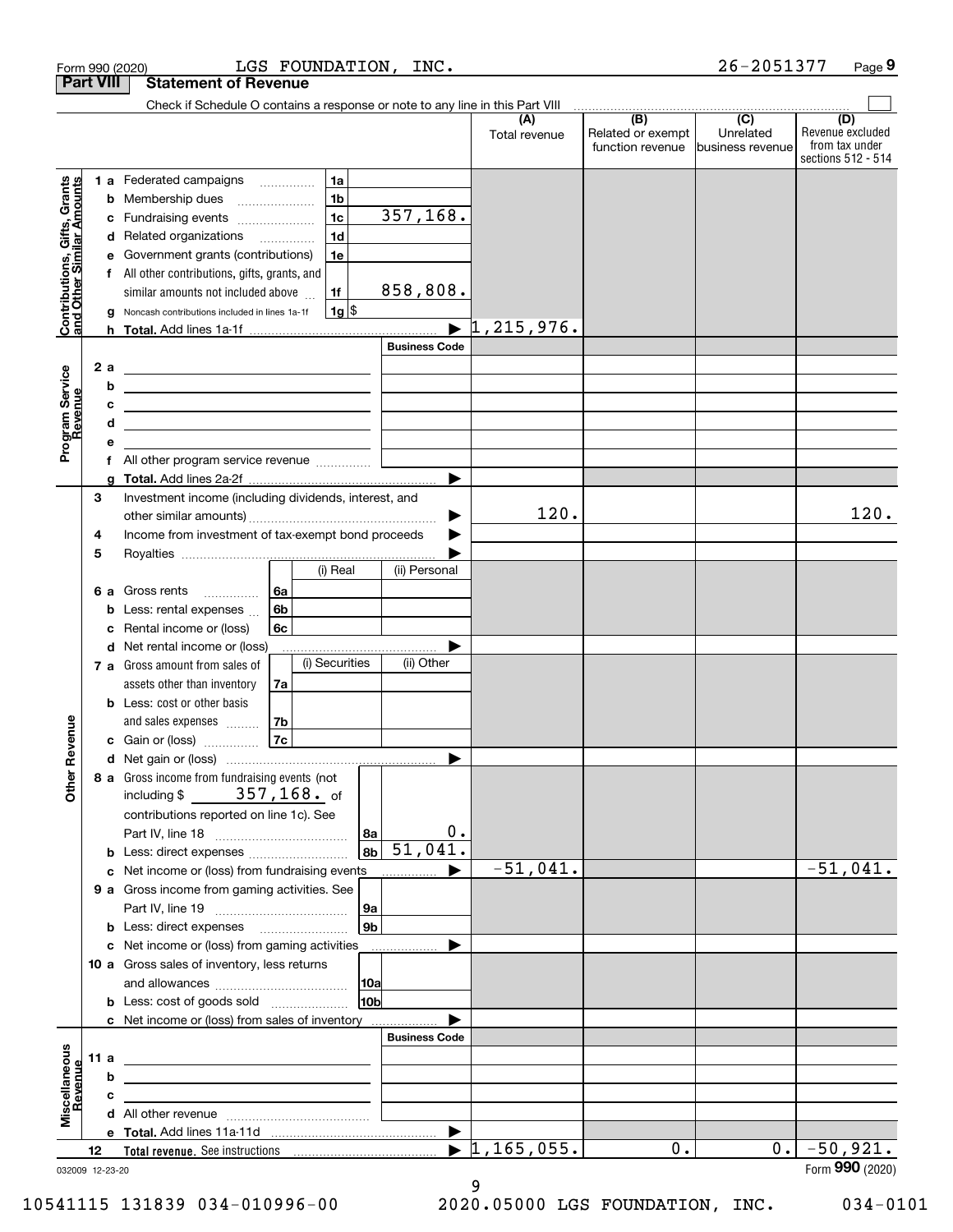|  | Form 990 (2020) |
|--|-----------------|
|  |                 |

Form 990 (2020) LGS FOUNDATION , INC . 2 6-2 0 5 1 3 7 7 Page **Part IX Statement of Functional Expenses**

|              | Section 501(c)(3) and 501(c)(4) organizations must complete all columns. All other organizations must complete column (A).                                                                                 |                       |                                    |                                           |                                |
|--------------|------------------------------------------------------------------------------------------------------------------------------------------------------------------------------------------------------------|-----------------------|------------------------------------|-------------------------------------------|--------------------------------|
|              | Check if Schedule O contains a response or note to any line in this Part IX                                                                                                                                |                       |                                    |                                           |                                |
|              | Do not include amounts reported on lines 6b,<br>7b, 8b, 9b, and 10b of Part VIII.                                                                                                                          | (A)<br>Total expenses | (B)<br>Program service<br>expenses | (C)<br>Management and<br>general expenses | (D)<br>Fundraising<br>expenses |
| 1.           | Grants and other assistance to domestic organizations                                                                                                                                                      |                       |                                    |                                           |                                |
|              | and domestic governments. See Part IV, line 21                                                                                                                                                             | 52,500.               | 52,500.                            |                                           |                                |
| $\mathbf{2}$ | Grants and other assistance to domestic                                                                                                                                                                    |                       |                                    |                                           |                                |
|              | individuals. See Part IV, line 22                                                                                                                                                                          |                       |                                    |                                           |                                |
| 3            | Grants and other assistance to foreign                                                                                                                                                                     |                       |                                    |                                           |                                |
|              | organizations, foreign governments, and foreign                                                                                                                                                            |                       |                                    |                                           |                                |
|              | individuals. See Part IV, lines 15 and 16                                                                                                                                                                  |                       |                                    |                                           |                                |
| 4            | Benefits paid to or for members                                                                                                                                                                            |                       |                                    |                                           |                                |
| 5            | Compensation of current officers, directors,                                                                                                                                                               |                       |                                    |                                           |                                |
|              | trustees, and key employees                                                                                                                                                                                |                       |                                    |                                           |                                |
| 6            | Compensation not included above to disqualified                                                                                                                                                            |                       |                                    |                                           |                                |
|              | persons (as defined under section 4958(f)(1)) and                                                                                                                                                          |                       |                                    |                                           |                                |
|              | persons described in section 4958(c)(3)(B)                                                                                                                                                                 |                       |                                    |                                           |                                |
| 7            |                                                                                                                                                                                                            |                       |                                    |                                           |                                |
| 8            | Pension plan accruals and contributions (include                                                                                                                                                           |                       |                                    |                                           |                                |
|              | section 401(k) and 403(b) employer contributions)                                                                                                                                                          |                       |                                    |                                           |                                |
| 9            |                                                                                                                                                                                                            |                       |                                    |                                           |                                |
| 10           |                                                                                                                                                                                                            |                       |                                    |                                           |                                |
| 11           | Fees for services (nonemployees):                                                                                                                                                                          |                       |                                    |                                           |                                |
| а            |                                                                                                                                                                                                            | 218,356.              | 218,356.                           |                                           |                                |
| b            |                                                                                                                                                                                                            | 7,020.                |                                    | $\frac{7,020}{22,567}$                    |                                |
| c            |                                                                                                                                                                                                            | 22,567.               |                                    |                                           |                                |
| d            |                                                                                                                                                                                                            |                       |                                    |                                           |                                |
|              | Professional fundraising services. See Part IV, line 17                                                                                                                                                    |                       |                                    |                                           |                                |
|              | Investment management fees                                                                                                                                                                                 |                       |                                    |                                           |                                |
| g            | Other. (If line 11g amount exceeds 10% of line 25,                                                                                                                                                         |                       |                                    |                                           |                                |
|              | column (A) amount, list line 11g expenses on Sch O.)                                                                                                                                                       |                       |                                    |                                           |                                |
| 12           |                                                                                                                                                                                                            | 7,797.                | 3,353.                             | 4,444.                                    |                                |
| 13           |                                                                                                                                                                                                            | 8,529.                | 820.                               | 7,709.                                    |                                |
| 14           |                                                                                                                                                                                                            | 43,243.               |                                    | 43, 243.                                  |                                |
| 15           |                                                                                                                                                                                                            |                       |                                    |                                           |                                |
| 16           |                                                                                                                                                                                                            | 2,074.                |                                    | 2,074.                                    |                                |
| 17           |                                                                                                                                                                                                            | 12,703.               | 378.                               | 12,325.                                   |                                |
| 18           | Payments of travel or entertainment expenses                                                                                                                                                               |                       |                                    |                                           |                                |
|              | for any federal, state, or local public officials                                                                                                                                                          |                       |                                    |                                           |                                |
| 19           | Conferences, conventions, and meetings                                                                                                                                                                     |                       |                                    |                                           |                                |
| 20           | Interest                                                                                                                                                                                                   |                       |                                    |                                           |                                |
| 21           |                                                                                                                                                                                                            |                       |                                    |                                           |                                |
| 22           | Depreciation, depletion, and amortization                                                                                                                                                                  | 2,013.                |                                    |                                           |                                |
| 23           | Insurance                                                                                                                                                                                                  |                       |                                    | 2,013.                                    |                                |
| 24           | Other expenses. Itemize expenses not covered<br>above (List miscellaneous expenses on line 24e. If<br>line 24e amount exceeds 10% of line 25, column (A)<br>amount. list line 24e expenses on Schedule 0.) |                       |                                    |                                           |                                |
| а            |                                                                                                                                                                                                            |                       |                                    |                                           |                                |
| b            | <u> 1989 - Johann Barn, mars ann an t-Amhain ann an t-Aonaichte ann an t-Aonaichte ann an t-Aonaichte ann an t-Aon</u>                                                                                     |                       |                                    |                                           |                                |
| с            |                                                                                                                                                                                                            |                       |                                    |                                           |                                |
| d            |                                                                                                                                                                                                            |                       |                                    |                                           |                                |
|              | e All other expenses and the All other expenses                                                                                                                                                            | 5,537.                | 425.                               | 5,112.                                    |                                |
| 25           | Total functional expenses. Add lines 1 through 24e                                                                                                                                                         | 382, 339.             | 275,832.                           | 106, 507.                                 | $\mathbf 0$ .                  |
| 26           | Joint costs. Complete this line only if the organization                                                                                                                                                   |                       |                                    |                                           |                                |
|              | reported in column (B) joint costs from a combined                                                                                                                                                         |                       |                                    |                                           |                                |
|              | educational campaign and fundraising solicitation.<br>Check here $\blacktriangleright$<br>if following SOP 98-2 (ASC 958-720)                                                                              |                       |                                    |                                           |                                |
|              |                                                                                                                                                                                                            |                       |                                    |                                           |                                |

032010 12-23-20

# 10541115 131839 034-010996-00 2020.05000 LGS FOUNDATION, INC. 034-0101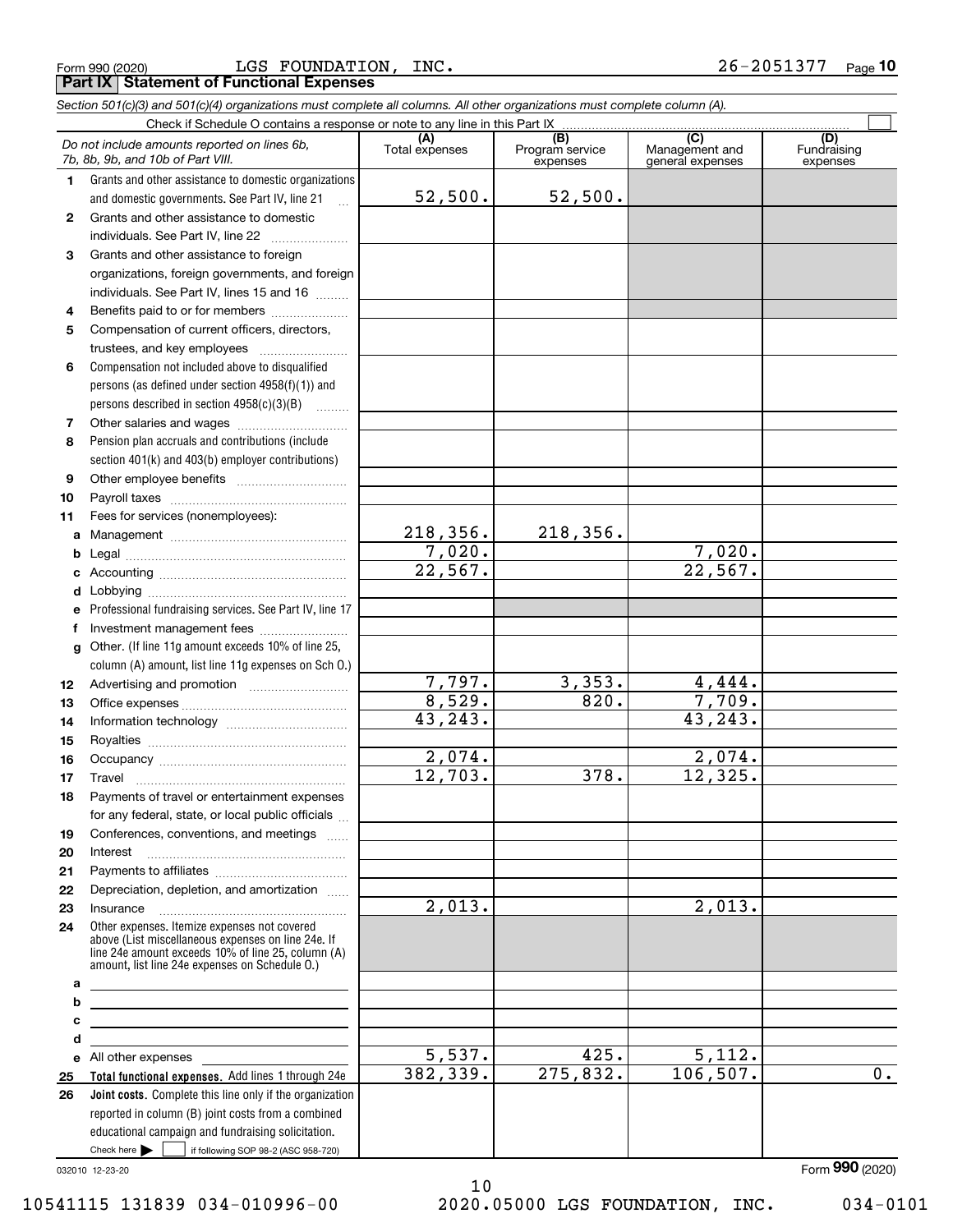**Net Assets or Fund Balances**

ξ

Assets or Fund Balances

**23** Pledges and grants receivable, net  $\ldots$  **multimes contained and grants receivable**, net **multimes contained and grants receivable**, net **multimes contained and grants receivable 45**Loans and other receivables from any current or former officer, director, **678910a**Land, buildings, and equipment: cost or other **111213141516171819202122232425262728292345678910c11121314151617181920212223242526b** Less: accumulated depreciation  $\ldots$  **10b** basis. Complete Part VI of Schedule D will aller **Total assets.**  Add lines 1 through 15 (must equal line 33) **Total liabilities.**  Add lines 17 through 25 **Organizations that follow FASB ASC 958, check here** | **and complete lines 27, 28, 32, and 33. 2728**Organizations that do not follow FASB ASC 958, check here  $\quadblacktriangleright\; \boxed{\mathrm{X}}$ **and complete lines 29 through 33. 29**0. 0. Cash - non-interest-bearing ~~~~~~~~~~~~~~~~~~~~~~~~~ Savings and temporary cash investments ~~~~~~~~~~~~~~~~~~Accounts receivable, net ~~~~~~~~~~~~~~~~~~~~~~~~~~ trustee, key employee, creator or founder, substantial contributor, or 35% controlled entity or family member of any of these persons ............................ Loans and other receivables from other disqualified persons (as defined under section  $4958(f)(1)$ , and persons described in section  $4958(c)(3)(B)$ Notes and loans receivable, net ~~~~~~~~~~~~~~~~~~~~~~~ Inventories for sale or use ~~~~~~~~~~~~~~~~~~~~~~~~~~ Prepaid expenses and deferred charges ~~~~~~~~~~~~~~~~~~ Investments - publicly traded securities ~~~~~~~~~~~~~~~~~~~ Investments - other securities. See Part IV, line 11 ~~~~~~~~~~~~~~ Investments - program-related. See Part IV, line 11 [2010] [2010] [2010] [2010] [2010] [2010] [2010] [2010] [2 Intangible assets …………………………………………………………………………………… Other assets. See Part IV, line 11 ~~~~~~~~~~~~~~~~~~~~~~ Accounts payable and accrued expenses ~~~~~~~~~~~~~~~~~~ Grants payable ~~~~~~~~~~~~~~~~~~~~~~~~~~~~~~~ Deferred revenue ~~~~~~~~~~~~~~~~~~~~~~~~~~~~~~ Tax-exempt bond liabilities …………………………………………………………… Escrow or custodial account liability. Complete Part IV of Schedule D Loans and other payables to any current or former officer, director, trustee, key employee, creator or founder, substantial contributor, or 35% controlled entity or family member of any of these persons ~~~~~~~~~Secured mortgages and notes payable to unrelated third parties **Fig. 1.1.1.1.1.1.1.1.1.1.** Unsecured notes and loans payable to unrelated third parties  $\ldots$ Other liabilities (including federal income tax, payables to related third parties, and other liabilities not included on lines 17-24). Complete Part X of Schedule D ~~~~~~~~~~~~~~~~~~~~~~~~~~~~~~~ Net assets without donor restrictions ~~~~~~~~~~~~~~~~~~~~ Net assets with donor restrictions ~~~~~~~~~~~~~~~~~~~~~~Capital stock or trust principal, or current funds ~~~~~~~~~~~~~~~ $178,684. | 4 | 250,333.$  $0.1$  15  $\vert$  0.  $623, 167.$  16 1,393,791.  $211,704.$  2 211,824.  $36,308.$   $17$   $24,216$ .  $200,000$ .  $19$  200,000.  $236,308.$  26 224,216.

Form 990 (2020) LGS FOUNDATION , INC **.** 2 6-2 0 5 1 3 7 7 <sub>Page</sub> 11 LGS FOUNDATION, INC.

Paid-in or capital surplus, or land, building, or equipment fund www.commun.com Retained earnings, endowment, accumulated income, or other funds www.com Total net assets or fund balances ~~~~~~~~~~~~~~~~~~~~~~

Total liabilities and net assets/fund balances

Check if Schedule O contains a response or note to any line in this Part X

 $\mathcal{L}^{\text{max}}$ 

**(A) (B)**

Beginning of year | | End of year

**1**

 $232,779.$  1 931,634.

 $386,859.$   $32 \mid 1,169,575.$  $623, 167.$  33  $1, 393, 791.$ 

 $386,859.$  31 | 1,169,575.

 $0.$ |  $30$  |  $0.$ 

Form (2020) **990**

**1**

**Assets**

**Liabilities**

iabilities

**Part X** Balance Sheet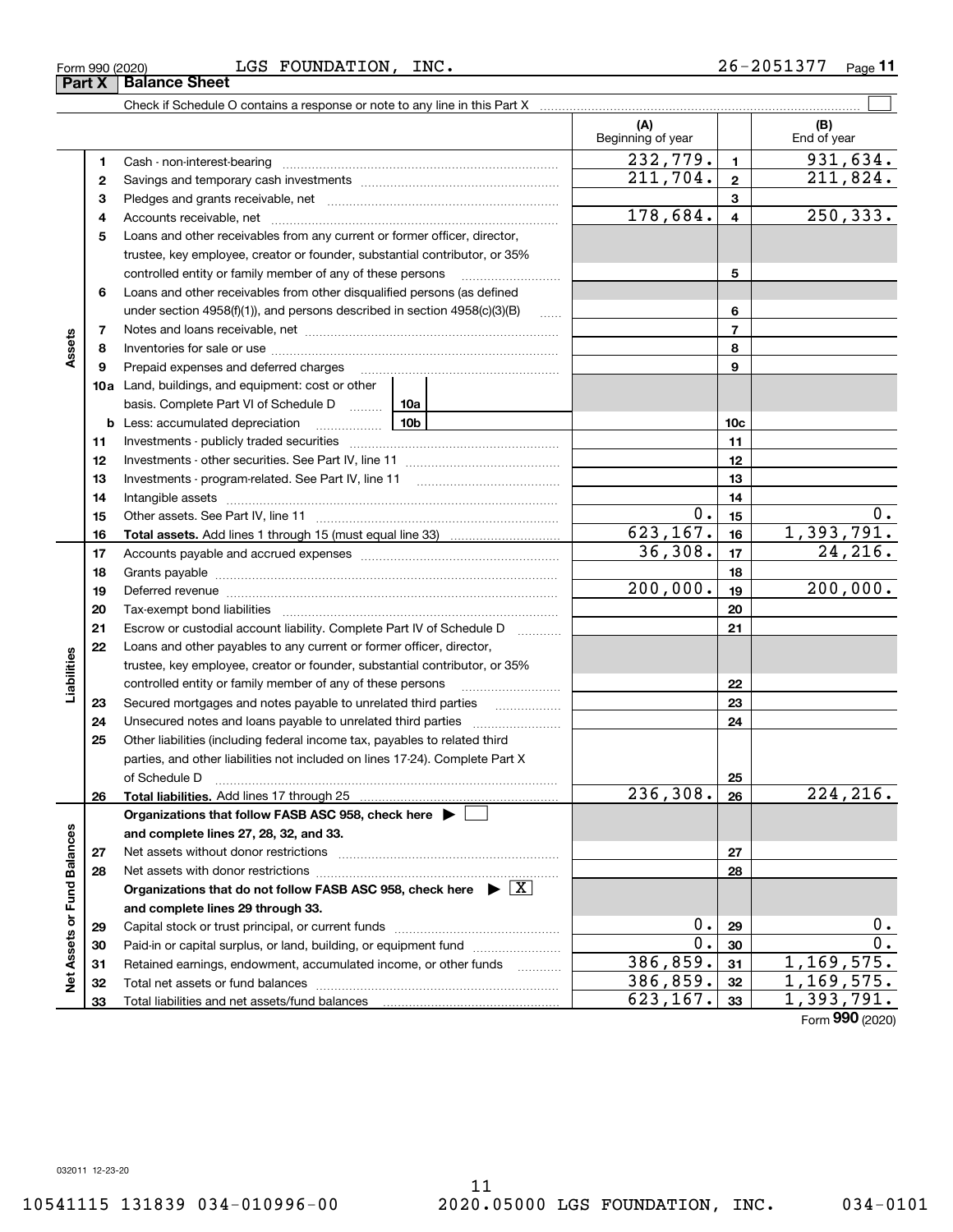|    | LGS FOUNDATION, INC.<br>Form 990 (2020)                                                                                                                                                                                                                                                                                                                                                                                                                                    |                         | 26-2051377     |     | Page $12$             |
|----|----------------------------------------------------------------------------------------------------------------------------------------------------------------------------------------------------------------------------------------------------------------------------------------------------------------------------------------------------------------------------------------------------------------------------------------------------------------------------|-------------------------|----------------|-----|-----------------------|
|    | <b>Reconciliation of Net Assets</b><br>Part XI                                                                                                                                                                                                                                                                                                                                                                                                                             |                         |                |     |                       |
|    |                                                                                                                                                                                                                                                                                                                                                                                                                                                                            |                         |                |     |                       |
|    |                                                                                                                                                                                                                                                                                                                                                                                                                                                                            |                         |                |     |                       |
| 1  | Total revenue (must equal Part VIII, column (A), line 12)                                                                                                                                                                                                                                                                                                                                                                                                                  | 1                       | 1, 165, 055.   |     |                       |
| 2  | Total expenses (must equal Part IX, column (A), line 25) maturing content content content content content conte                                                                                                                                                                                                                                                                                                                                                            | $\mathbf{2}$            | 382,339.       |     |                       |
| з  | Revenue less expenses. Subtract line 2 from line 1                                                                                                                                                                                                                                                                                                                                                                                                                         | 3                       | 782,716.       |     |                       |
| 4  |                                                                                                                                                                                                                                                                                                                                                                                                                                                                            | $\overline{\mathbf{4}}$ | 386,859.       |     |                       |
| 5  | Net unrealized gains (losses) on investments<br>$\overline{a_1, \ldots, a_n, \ldots, a_n, \ldots, a_n, \ldots, a_n, \ldots, a_n, \ldots, a_n, \ldots, a_n, \ldots, a_n, \ldots, a_n, \ldots, a_n, \ldots, a_n, \ldots, a_n, \ldots, a_n, \ldots, a_n, \ldots, a_n, \ldots, a_n, \ldots, a_n, \ldots, a_n, \ldots, a_n, \ldots, a_n, \ldots, a_n, \ldots, a_n, \ldots, a_n, \ldots, a_n, \ldots, a_n, \ldots, a_n, \ldots, a_n, \ldots, a_n, \ldots, a_n, \ldots, a_n, \ld$ | 5                       |                |     |                       |
| 6  |                                                                                                                                                                                                                                                                                                                                                                                                                                                                            | 6                       |                |     |                       |
| 7  | Investment expenses www.communication.com/www.communication.com/www.communication.com/www.com                                                                                                                                                                                                                                                                                                                                                                              | $\overline{7}$          |                |     |                       |
| 8  | Prior period adjustments                                                                                                                                                                                                                                                                                                                                                                                                                                                   | 8                       |                |     |                       |
| 9  | Other changes in net assets or fund balances (explain on Schedule O)                                                                                                                                                                                                                                                                                                                                                                                                       | 9                       |                |     | 0.                    |
| 10 | Net assets or fund balances at end of year. Combine lines 3 through 9 (must equal Part X, line 32,                                                                                                                                                                                                                                                                                                                                                                         |                         |                |     |                       |
|    |                                                                                                                                                                                                                                                                                                                                                                                                                                                                            | 10                      | 1,169,575.     |     |                       |
|    | Part XII Financial Statements and Reporting                                                                                                                                                                                                                                                                                                                                                                                                                                |                         |                |     |                       |
|    |                                                                                                                                                                                                                                                                                                                                                                                                                                                                            |                         |                |     | $\overline{\text{X}}$ |
|    |                                                                                                                                                                                                                                                                                                                                                                                                                                                                            |                         |                | Yes | No                    |
| 1. | $ X $ Accrual<br>Accounting method used to prepare the Form 990: <u>I</u> Cash<br>Other                                                                                                                                                                                                                                                                                                                                                                                    |                         |                |     |                       |
|    | If the organization changed its method of accounting from a prior year or checked "Other," explain in Schedule O.                                                                                                                                                                                                                                                                                                                                                          |                         |                |     |                       |
|    | 2a Were the organization's financial statements compiled or reviewed by an independent accountant?                                                                                                                                                                                                                                                                                                                                                                         |                         | 2a             |     | X                     |
|    | If "Yes," check a box below to indicate whether the financial statements for the year were compiled or reviewed on a                                                                                                                                                                                                                                                                                                                                                       |                         |                |     |                       |
|    | separate basis, consolidated basis, or both:                                                                                                                                                                                                                                                                                                                                                                                                                               |                         |                |     |                       |
|    | Separate basis<br>Consolidated basis<br>Both consolidated and separate basis                                                                                                                                                                                                                                                                                                                                                                                               |                         |                |     |                       |
|    | <b>b</b> Were the organization's financial statements audited by an independent accountant?                                                                                                                                                                                                                                                                                                                                                                                |                         | 2 <sub>b</sub> | X   |                       |
|    | If "Yes," check a box below to indicate whether the financial statements for the year were audited on a separate basis,                                                                                                                                                                                                                                                                                                                                                    |                         |                |     |                       |
|    | consolidated basis, or both:                                                                                                                                                                                                                                                                                                                                                                                                                                               |                         |                |     |                       |
|    | $ \mathbf{X} $ Separate basis<br><b>Consolidated basis</b><br>Both consolidated and separate basis                                                                                                                                                                                                                                                                                                                                                                         |                         |                |     |                       |
|    | c If "Yes" to line 2a or 2b, does the organization have a committee that assumes responsibility for oversight of the audit,                                                                                                                                                                                                                                                                                                                                                |                         |                |     |                       |
|    | review, or compilation of its financial statements and selection of an independent accountant?                                                                                                                                                                                                                                                                                                                                                                             |                         | 2c             | х   |                       |
|    | If the organization changed either its oversight process or selection process during the tax year, explain on Schedule O.                                                                                                                                                                                                                                                                                                                                                  |                         |                |     |                       |
|    | 3a As a result of a federal award, was the organization required to undergo an audit or audits as set forth in the Single Audit                                                                                                                                                                                                                                                                                                                                            |                         |                |     |                       |
|    |                                                                                                                                                                                                                                                                                                                                                                                                                                                                            |                         | За             |     | x                     |
|    | b If "Yes," did the organization undergo the required audit or audits? If the organization did not undergo the required audit                                                                                                                                                                                                                                                                                                                                              |                         |                |     |                       |
|    |                                                                                                                                                                                                                                                                                                                                                                                                                                                                            |                         | 3b             |     |                       |

Form (2020) **990**

032012 12-23-20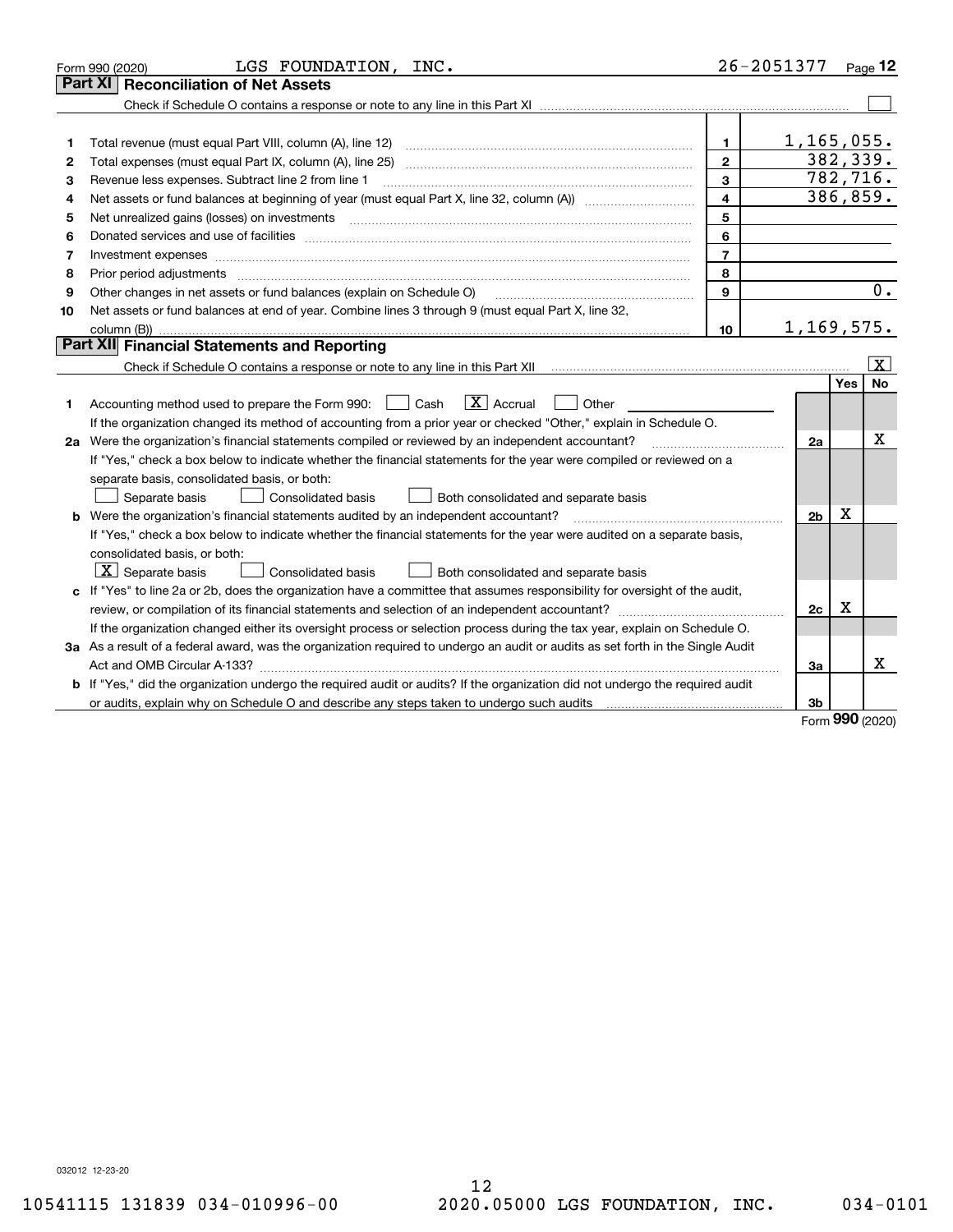| <b>SCHEDULE A</b> |
|-------------------|
|-------------------|

Department of the Treasury Internal Revenue Service

**(Form 990 or 990-EZ)**

# **Public Charity Status and Public Support**

**Complete if the organization is a section 501(c)(3) organization or a section 4947(a)(1) nonexempt charitable trust. | Attach to Form 990 or Form 990-EZ.** 

| $\blacksquare$                                                           |
|--------------------------------------------------------------------------|
| ▶ Go to www.irs.gov/Form990 for instructions and the latest information. |

| OMB No. 1545-0047            |
|------------------------------|
| 2020                         |
| Open to Public<br>Inspection |

# **Name of the organization Employer identification** number

|        |        |                                                                                                                                                                                               | LGS FOUNDATION, INC. |                                                        |                             |                                 |                            |  | 26-2051377                 |
|--------|--------|-----------------------------------------------------------------------------------------------------------------------------------------------------------------------------------------------|----------------------|--------------------------------------------------------|-----------------------------|---------------------------------|----------------------------|--|----------------------------|
| Part I |        | Reason for Public Charity Status. (All organizations must complete this part.) See instructions.                                                                                              |                      |                                                        |                             |                                 |                            |  |                            |
|        |        | The organization is not a private foundation because it is: (For lines 1 through 12, check only one box.)                                                                                     |                      |                                                        |                             |                                 |                            |  |                            |
| 1.     |        | A church, convention of churches, or association of churches described in section 170(b)(1)(A)(i).                                                                                            |                      |                                                        |                             |                                 |                            |  |                            |
| 2      |        | A school described in section 170(b)(1)(A)(ii). (Attach Schedule E (Form 990 or 990-EZ).)                                                                                                     |                      |                                                        |                             |                                 |                            |  |                            |
| З      |        | A hospital or a cooperative hospital service organization described in section 170(b)(1)(A)(iii).                                                                                             |                      |                                                        |                             |                                 |                            |  |                            |
| 4      |        | A medical research organization operated in conjunction with a hospital described in section 170(b)(1)(A)(iii). Enter the hospital's name,                                                    |                      |                                                        |                             |                                 |                            |  |                            |
|        |        | city, and state:                                                                                                                                                                              |                      |                                                        |                             |                                 |                            |  |                            |
| 5      |        | An organization operated for the benefit of a college or university owned or operated by a governmental unit described in                                                                     |                      |                                                        |                             |                                 |                            |  |                            |
|        |        | section 170(b)(1)(A)(iv). (Complete Part II.)                                                                                                                                                 |                      |                                                        |                             |                                 |                            |  |                            |
| 6      |        | A federal, state, or local government or governmental unit described in section 170(b)(1)(A)(v).                                                                                              |                      |                                                        |                             |                                 |                            |  |                            |
| 7      |        | An organization that normally receives a substantial part of its support from a governmental unit or from the general public described in                                                     |                      |                                                        |                             |                                 |                            |  |                            |
|        |        | section 170(b)(1)(A)(vi). (Complete Part II.)                                                                                                                                                 |                      |                                                        |                             |                                 |                            |  |                            |
| 8      |        | A community trust described in section 170(b)(1)(A)(vi). (Complete Part II.)                                                                                                                  |                      |                                                        |                             |                                 |                            |  |                            |
| 9      |        | An agricultural research organization described in section 170(b)(1)(A)(ix) operated in conjunction with a land-grant college                                                                 |                      |                                                        |                             |                                 |                            |  |                            |
|        |        | or university or a non-land-grant college of agriculture (see instructions). Enter the name, city, and state of the college or                                                                |                      |                                                        |                             |                                 |                            |  |                            |
|        |        | university:                                                                                                                                                                                   |                      |                                                        |                             |                                 |                            |  |                            |
|        | 10 $X$ | An organization that normally receives (1) more than 33 1/3% of its support from contributions, membership fees, and gross receipts from                                                      |                      |                                                        |                             |                                 |                            |  |                            |
|        |        | activities related to its exempt functions, subject to certain exceptions; and (2) no more than 33 1/3% of its support from gross investment                                                  |                      |                                                        |                             |                                 |                            |  |                            |
|        |        | income and unrelated business taxable income (less section 511 tax) from businesses acquired by the organization after June 30, 1975.                                                         |                      |                                                        |                             |                                 |                            |  |                            |
|        |        | See section 509(a)(2). (Complete Part III.)                                                                                                                                                   |                      |                                                        |                             |                                 |                            |  |                            |
| 11     |        | An organization organized and operated exclusively to test for public safety. See section 509(a)(4).                                                                                          |                      |                                                        |                             |                                 |                            |  |                            |
| 12     |        | An organization organized and operated exclusively for the benefit of, to perform the functions of, or to carry out the purposes of one or                                                    |                      |                                                        |                             |                                 |                            |  |                            |
|        |        | more publicly supported organizations described in section 509(a)(1) or section 509(a)(2). See section 509(a)(3). Check the box in                                                            |                      |                                                        |                             |                                 |                            |  |                            |
|        |        | lines 12a through 12d that describes the type of supporting organization and complete lines 12e, 12f, and 12g.                                                                                |                      |                                                        |                             |                                 |                            |  |                            |
| a      |        | Type I. A supporting organization operated, supervised, or controlled by its supported organization(s), typically by giving                                                                   |                      |                                                        |                             |                                 |                            |  |                            |
|        |        | the supported organization(s) the power to regularly appoint or elect a majority of the directors or trustees of the supporting<br>organization. You must complete Part IV, Sections A and B. |                      |                                                        |                             |                                 |                            |  |                            |
| b      |        | Type II. A supporting organization supervised or controlled in connection with its supported organization(s), by having                                                                       |                      |                                                        |                             |                                 |                            |  |                            |
|        |        | control or management of the supporting organization vested in the same persons that control or manage the supported                                                                          |                      |                                                        |                             |                                 |                            |  |                            |
|        |        | organization(s). You must complete Part IV, Sections A and C.                                                                                                                                 |                      |                                                        |                             |                                 |                            |  |                            |
| с      |        | Type III functionally integrated. A supporting organization operated in connection with, and functionally integrated with,                                                                    |                      |                                                        |                             |                                 |                            |  |                            |
|        |        | its supported organization(s) (see instructions). You must complete Part IV, Sections A, D, and E.                                                                                            |                      |                                                        |                             |                                 |                            |  |                            |
| d      |        | Type III non-functionally integrated. A supporting organization operated in connection with its supported organization(s)                                                                     |                      |                                                        |                             |                                 |                            |  |                            |
|        |        | that is not functionally integrated. The organization generally must satisfy a distribution requirement and an attentiveness                                                                  |                      |                                                        |                             |                                 |                            |  |                            |
|        |        | requirement (see instructions). You must complete Part IV, Sections A and D, and Part V.                                                                                                      |                      |                                                        |                             |                                 |                            |  |                            |
| е      |        | Check this box if the organization received a written determination from the IRS that it is a Type I, Type II, Type III                                                                       |                      |                                                        |                             |                                 |                            |  |                            |
|        |        | functionally integrated, or Type III non-functionally integrated supporting organization.                                                                                                     |                      |                                                        |                             |                                 |                            |  |                            |
| f      |        | Enter the number of supported organizations                                                                                                                                                   |                      |                                                        |                             |                                 |                            |  |                            |
|        |        | Provide the following information about the supported organization(s).                                                                                                                        |                      |                                                        |                             |                                 |                            |  |                            |
|        |        | (i) Name of supported                                                                                                                                                                         | (ii) EIN             | (iii) Type of organization<br>(described on lines 1-10 | in your governing document? | (iv) Is the organization listed | (v) Amount of monetary     |  | (vi) Amount of other       |
|        |        | organization                                                                                                                                                                                  |                      | above (see instructions))                              | Yes                         | No                              | support (see instructions) |  | support (see instructions) |
|        |        |                                                                                                                                                                                               |                      |                                                        |                             |                                 |                            |  |                            |
|        |        |                                                                                                                                                                                               |                      |                                                        |                             |                                 |                            |  |                            |
|        |        |                                                                                                                                                                                               |                      |                                                        |                             |                                 |                            |  |                            |
|        |        |                                                                                                                                                                                               |                      |                                                        |                             |                                 |                            |  |                            |
|        |        |                                                                                                                                                                                               |                      |                                                        |                             |                                 |                            |  |                            |
|        |        |                                                                                                                                                                                               |                      |                                                        |                             |                                 |                            |  |                            |
|        |        |                                                                                                                                                                                               |                      |                                                        |                             |                                 |                            |  |                            |
|        |        |                                                                                                                                                                                               |                      |                                                        |                             |                                 |                            |  |                            |
|        |        |                                                                                                                                                                                               |                      |                                                        |                             |                                 |                            |  |                            |
| Total  |        |                                                                                                                                                                                               |                      |                                                        |                             |                                 |                            |  |                            |
|        |        |                                                                                                                                                                                               |                      |                                                        |                             |                                 |                            |  |                            |

LHA For Paperwork Reduction Act Notice, see the Instructions for Form 990 or 990-EZ. <sub>032021</sub> o1-25-21 Schedule A (Form 990 or 990-EZ) 2020 13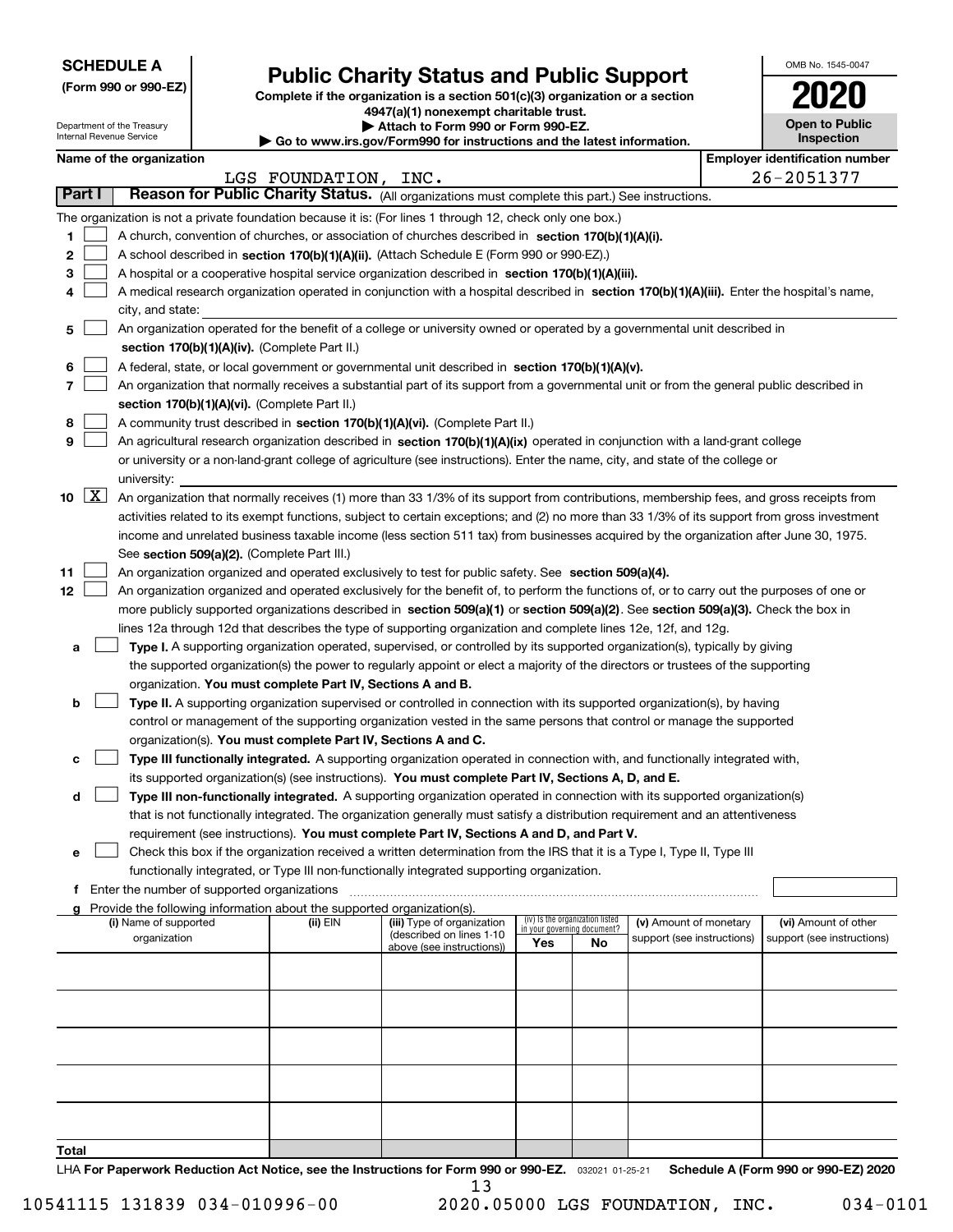### Schedule A (Form 990 or 990-EZ) 2020 Page LGS FOUNDATION, INC. 26-2051377

**2**

(Complete only if you checked the box on line 5, 7, or 8 of Part I or if the organization failed to qualify under Part III. If the organization fails to qualify under the tests listed below, please complete Part III.) **Part II Support Schedule for Organizations Described in Sections 170(b)(1)(A)(iv) and 170(b)(1)(A)(vi)**

|    | <b>Section A. Public Support</b>                                                                                                               |          |            |            |            |          |                                      |
|----|------------------------------------------------------------------------------------------------------------------------------------------------|----------|------------|------------|------------|----------|--------------------------------------|
|    | Calendar year (or fiscal year beginning in) $\blacktriangleright$                                                                              | (a) 2016 | $(b)$ 2017 | $(c)$ 2018 | $(d)$ 2019 | (e) 2020 | (f) Total                            |
|    | 1 Gifts, grants, contributions, and                                                                                                            |          |            |            |            |          |                                      |
|    | membership fees received. (Do not                                                                                                              |          |            |            |            |          |                                      |
|    | include any "unusual grants.")                                                                                                                 |          |            |            |            |          |                                      |
|    | 2 Tax revenues levied for the organ-                                                                                                           |          |            |            |            |          |                                      |
|    | ization's benefit and either paid to                                                                                                           |          |            |            |            |          |                                      |
|    | or expended on its behalf                                                                                                                      |          |            |            |            |          |                                      |
|    | 3 The value of services or facilities                                                                                                          |          |            |            |            |          |                                      |
|    | furnished by a governmental unit to                                                                                                            |          |            |            |            |          |                                      |
|    | the organization without charge                                                                                                                |          |            |            |            |          |                                      |
|    | 4 Total. Add lines 1 through 3                                                                                                                 |          |            |            |            |          |                                      |
| 5  | The portion of total contributions                                                                                                             |          |            |            |            |          |                                      |
|    | by each person (other than a                                                                                                                   |          |            |            |            |          |                                      |
|    | governmental unit or publicly                                                                                                                  |          |            |            |            |          |                                      |
|    | supported organization) included                                                                                                               |          |            |            |            |          |                                      |
|    | on line 1 that exceeds 2% of the                                                                                                               |          |            |            |            |          |                                      |
|    | amount shown on line 11,                                                                                                                       |          |            |            |            |          |                                      |
|    | column (f)                                                                                                                                     |          |            |            |            |          |                                      |
|    | 6 Public support. Subtract line 5 from line 4.                                                                                                 |          |            |            |            |          |                                      |
|    | <b>Section B. Total Support</b>                                                                                                                |          |            |            |            |          |                                      |
|    | Calendar year (or fiscal year beginning in) $\blacktriangleright$                                                                              | (a) 2016 | (b) 2017   | $(c)$ 2018 | $(d)$ 2019 | (e) 2020 | (f) Total                            |
|    | 7 Amounts from line 4                                                                                                                          |          |            |            |            |          |                                      |
| 8  | Gross income from interest,                                                                                                                    |          |            |            |            |          |                                      |
|    | dividends, payments received on                                                                                                                |          |            |            |            |          |                                      |
|    | securities loans, rents, royalties,                                                                                                            |          |            |            |            |          |                                      |
|    | and income from similar sources                                                                                                                |          |            |            |            |          |                                      |
|    | <b>9</b> Net income from unrelated business                                                                                                    |          |            |            |            |          |                                      |
|    | activities, whether or not the                                                                                                                 |          |            |            |            |          |                                      |
|    | business is regularly carried on                                                                                                               |          |            |            |            |          |                                      |
|    | <b>10</b> Other income. Do not include gain                                                                                                    |          |            |            |            |          |                                      |
|    | or loss from the sale of capital                                                                                                               |          |            |            |            |          |                                      |
|    | assets (Explain in Part VI.)                                                                                                                   |          |            |            |            |          |                                      |
|    | <b>11 Total support.</b> Add lines 7 through 10                                                                                                |          |            |            |            |          |                                      |
|    | <b>12</b> Gross receipts from related activities, etc. (see instructions)                                                                      |          |            |            |            | 12       |                                      |
|    | 13 First 5 years. If the Form 990 is for the organization's first, second, third, fourth, or fifth tax year as a section 501(c)(3)             |          |            |            |            |          |                                      |
|    |                                                                                                                                                |          |            |            |            |          |                                      |
|    | <b>Section C. Computation of Public Support Percentage</b>                                                                                     |          |            |            |            |          |                                      |
|    | 14 Public support percentage for 2020 (line 6, column (f), divided by line 11, column (f) <i>mummumumum</i>                                    |          |            |            |            | 14       | %                                    |
|    |                                                                                                                                                |          |            |            |            | 15       | %                                    |
|    | 16a 33 1/3% support test - 2020. If the organization did not check the box on line 13, and line 14 is 33 1/3% or more, check this box and      |          |            |            |            |          |                                      |
|    | stop here. The organization qualifies as a publicly supported organization                                                                     |          |            |            |            |          | ▔▁」                                  |
|    | b 33 1/3% support test - 2019. If the organization did not check a box on line 13 or 16a, and line 15 is 33 1/3% or more, check this box       |          |            |            |            |          |                                      |
|    | and stop here. The organization qualifies as a publicly supported organization                                                                 |          |            |            |            |          |                                      |
|    | 17a 10% -facts-and-circumstances test - 2020. If the organization did not check a box on line 13, 16a, or 16b, and line 14 is 10% or more,     |          |            |            |            |          |                                      |
|    | and if the organization meets the facts-and-circumstances test, check this box and stop here. Explain in Part VI how the organization          |          |            |            |            |          |                                      |
|    | meets the facts-and-circumstances test. The organization qualifies as a publicly supported organization                                        |          |            |            |            |          |                                      |
|    | <b>b 10% -facts-and-circumstances test - 2019.</b> If the organization did not check a box on line 13, 16a, 16b, or 17a, and line 15 is 10% or |          |            |            |            |          |                                      |
|    | more, and if the organization meets the facts-and-circumstances test, check this box and stop here. Explain in Part VI how the                 |          |            |            |            |          |                                      |
|    | organization meets the facts-and-circumstances test. The organization qualifies as a publicly supported organization                           |          |            |            |            |          |                                      |
| 18 | Private foundation. If the organization did not check a box on line 13, 16a, 16b, 17a, or 17b, check this box and see instructions             |          |            |            |            |          |                                      |
|    |                                                                                                                                                |          |            |            |            |          | Schedule A (Form 990 or 990-F7) 2020 |

**Schedule A (Form 990 or 990-EZ) 2020**

032022 01-25-21

14 10541115 131839 034-010996-00 2020.05000 LGS FOUNDATION, INC. 034-0101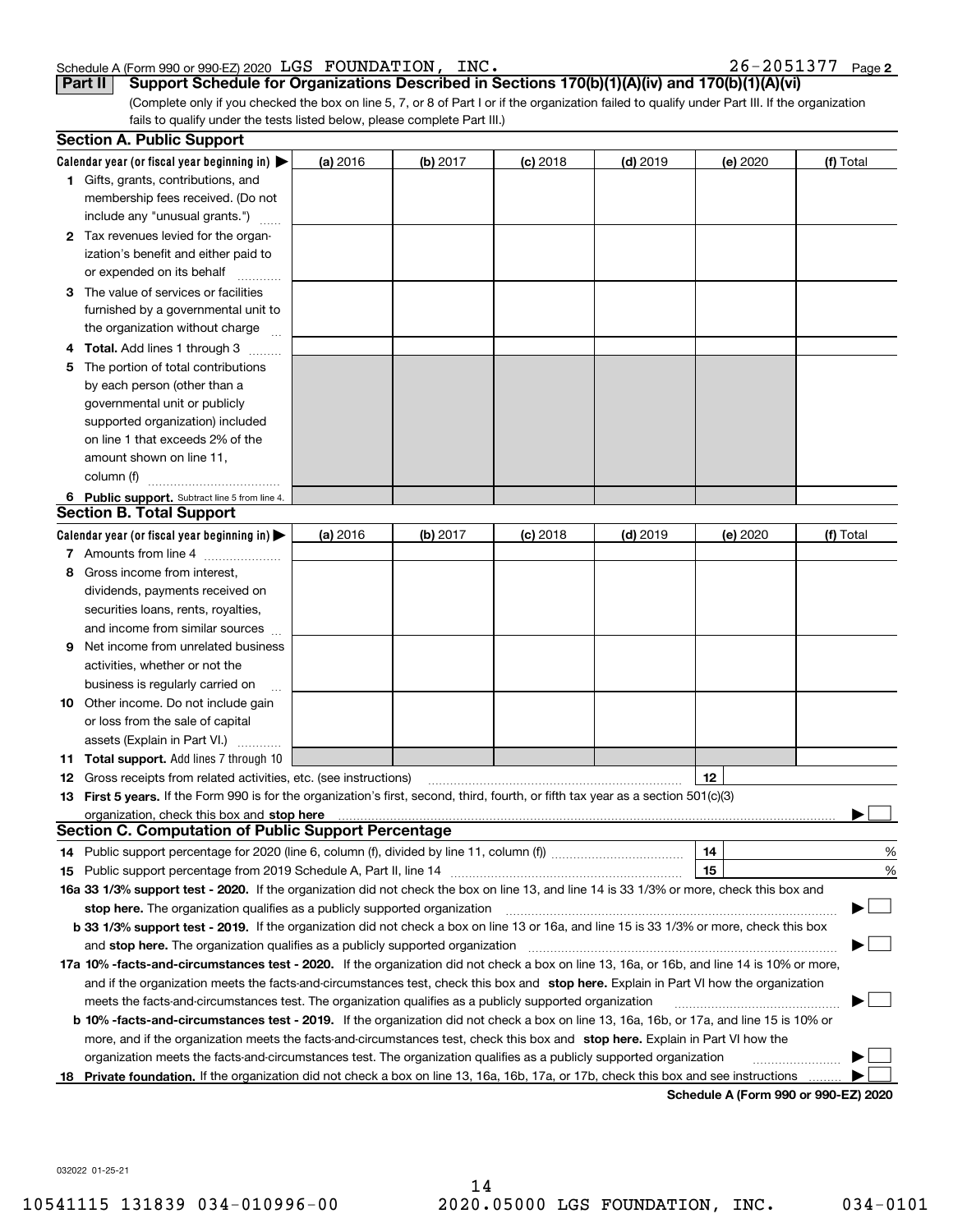### Schedule A (Form 990 or 990-EZ) 2020 Page LGS FOUNDATION, INC. 26-2051377

# **Part III Support Schedule for Organizations Described in Section 509(a)(2)**

(Complete only if you checked the box on line 10 of Part I or if the organization failed to qualify under Part II. If the organization fails to qualify under the tests listed below, please complete Part II.)

| Section A. Public Support |                                                                                                                                                                                                              |           |          |            |            |                                      |                                          |  |
|---------------------------|--------------------------------------------------------------------------------------------------------------------------------------------------------------------------------------------------------------|-----------|----------|------------|------------|--------------------------------------|------------------------------------------|--|
|                           | Calendar year (or fiscal year beginning in) $\blacktriangleright$                                                                                                                                            | (a) 2016  | (b) 2017 | $(c)$ 2018 | $(d)$ 2019 | (e) 2020                             | (f) Total                                |  |
|                           | 1 Gifts, grants, contributions, and                                                                                                                                                                          |           |          |            |            |                                      |                                          |  |
|                           | membership fees received. (Do not                                                                                                                                                                            |           |          |            |            |                                      |                                          |  |
|                           | include any "unusual grants.")                                                                                                                                                                               | 278,906.  | 397,945. | 405,800.   | 775, 527.  | 858,808.                             | 2716986.                                 |  |
|                           | 2 Gross receipts from admissions,<br>merchandise sold or services per-<br>formed, or facilities furnished in<br>any activity that is related to the<br>organization's tax-exempt purpose                     | 16,000.   |          | 19,000.    |            |                                      | 35,000.                                  |  |
|                           | 3 Gross receipts from activities that                                                                                                                                                                        |           |          |            |            |                                      |                                          |  |
|                           | are not an unrelated trade or bus-                                                                                                                                                                           |           |          |            |            |                                      |                                          |  |
|                           | iness under section 513                                                                                                                                                                                      | 65,177.   | 42,244.  | 30,532.    |            | $25,454.$ 357,168.                   | 520,575.                                 |  |
|                           | 4 Tax revenues levied for the organ-                                                                                                                                                                         |           |          |            |            |                                      |                                          |  |
|                           | ization's benefit and either paid to<br>or expended on its behalf                                                                                                                                            |           |          |            |            |                                      |                                          |  |
|                           | 5 The value of services or facilities<br>furnished by a governmental unit to                                                                                                                                 |           |          |            |            |                                      |                                          |  |
|                           | the organization without charge                                                                                                                                                                              |           |          |            |            |                                      |                                          |  |
|                           | 6 Total. Add lines 1 through 5                                                                                                                                                                               | 360,083.  | 440,189. | 455,332.   | 800,981.   | 1215976.                             | 3272561.                                 |  |
|                           | 7a Amounts included on lines 1, 2, and<br>3 received from disqualified persons                                                                                                                               |           |          |            |            |                                      | 0.                                       |  |
|                           | <b>b</b> Amounts included on lines 2 and 3 received<br>from other than disqualified persons that<br>exceed the greater of \$5,000 or 1% of the<br>amount on line 13 for the year                             |           |          |            |            |                                      | 0.                                       |  |
|                           | c Add lines 7a and 7b                                                                                                                                                                                        |           |          |            |            |                                      | $\overline{0}$ .                         |  |
|                           | 8 Public support. (Subtract line 7c from line 6.)                                                                                                                                                            |           |          |            |            |                                      | 3272561.                                 |  |
|                           | <b>Section B. Total Support</b>                                                                                                                                                                              |           |          |            |            |                                      |                                          |  |
|                           | Calendar year (or fiscal year beginning in) $\blacktriangleright$                                                                                                                                            | (a) 2016  | (b) 2017 | $(c)$ 2018 | $(d)$ 2019 | (e) 2020                             | (f) Total                                |  |
|                           | 9 Amounts from line 6                                                                                                                                                                                        | 360,083.  | 440,189. | 455,332.   | 800,981.   | 1215976.                             | 3272561.                                 |  |
|                           | 10a Gross income from interest,<br>dividends, payments received on<br>securities loans, rents, royalties,<br>and income from similar sources                                                                 |           |          |            |            | 120.                                 | 120.                                     |  |
|                           | <b>b</b> Unrelated business taxable income                                                                                                                                                                   |           |          |            |            |                                      |                                          |  |
|                           | (less section 511 taxes) from businesses<br>acquired after June 30, 1975                                                                                                                                     |           |          |            |            |                                      |                                          |  |
|                           | c Add lines 10a and 10b                                                                                                                                                                                      |           |          |            |            | 120.                                 | 120.                                     |  |
|                           | 11 Net income from unrelated business<br>activities not included in line 10b,<br>whether or not the business is                                                                                              | 76.       | 159.     | 175.       | 98.        |                                      | 508.                                     |  |
|                           | regularly carried on<br>12 Other income. Do not include gain<br>or loss from the sale of capital                                                                                                             |           |          |            |            |                                      |                                          |  |
|                           | assets (Explain in Part VI.)                                                                                                                                                                                 | 360, 159. | 440,348. | 455,507.   | 801,079.   | 1216096.                             | 3273189.                                 |  |
|                           | <b>13 Total support.</b> (Add lines 9, 10c, 11, and 12.)<br>14 First 5 years. If the Form 990 is for the organization's first, second, third, fourth, or fifth tax year as a section 501(c)(3) organization, |           |          |            |            |                                      |                                          |  |
|                           | check this box and stop here measurement contracts and the state of the state of the state of the state of the                                                                                               |           |          |            |            |                                      |                                          |  |
|                           | <b>Section C. Computation of Public Support Percentage</b>                                                                                                                                                   |           |          |            |            |                                      |                                          |  |
|                           | 15 Public support percentage for 2020 (line 8, column (f), divided by line 13, column (f))                                                                                                                   |           |          |            |            | 15                                   | 99.98<br>%                               |  |
|                           | 16 Public support percentage from 2019 Schedule A, Part III, line 15                                                                                                                                         |           |          |            |            | 16                                   | 99.97<br>$\%$                            |  |
|                           | Section D. Computation of Investment Income Percentage                                                                                                                                                       |           |          |            |            |                                      |                                          |  |
|                           | 17 Investment income percentage for 2020 (line 10c, column (f), divided by line 13, column (f))                                                                                                              |           |          |            |            | 17                                   | .00<br>$\frac{9}{6}$                     |  |
|                           | 18 Investment income percentage from 2019 Schedule A, Part III, line 17                                                                                                                                      |           |          |            |            | 18                                   | %                                        |  |
|                           | 19a 33 1/3% support tests - 2020. If the organization did not check the box on line 14, and line 15 is more than 33 1/3%, and line 17 is not                                                                 |           |          |            |            |                                      |                                          |  |
|                           | more than 33 1/3%, check this box and stop here. The organization qualifies as a publicly supported organization                                                                                             |           |          |            |            |                                      | $\blacktriangleright$ $\boxed{\text{X}}$ |  |
|                           | b 33 1/3% support tests - 2019. If the organization did not check a box on line 14 or line 19a, and line 16 is more than 33 1/3%, and                                                                        |           |          |            |            |                                      |                                          |  |
|                           | line 18 is not more than 33 1/3%, check this box and stop here. The organization qualifies as a publicly supported organization                                                                              |           |          |            |            |                                      |                                          |  |
|                           | 20 Private foundation. If the organization did not check a box on line 14, 19a, or 19b, check this box and see instructions                                                                                  |           |          |            |            |                                      |                                          |  |
|                           | 032023 01-25-21                                                                                                                                                                                              |           |          |            |            | Schedule A (Form 990 or 990-EZ) 2020 |                                          |  |
|                           |                                                                                                                                                                                                              |           | 15       |            |            |                                      |                                          |  |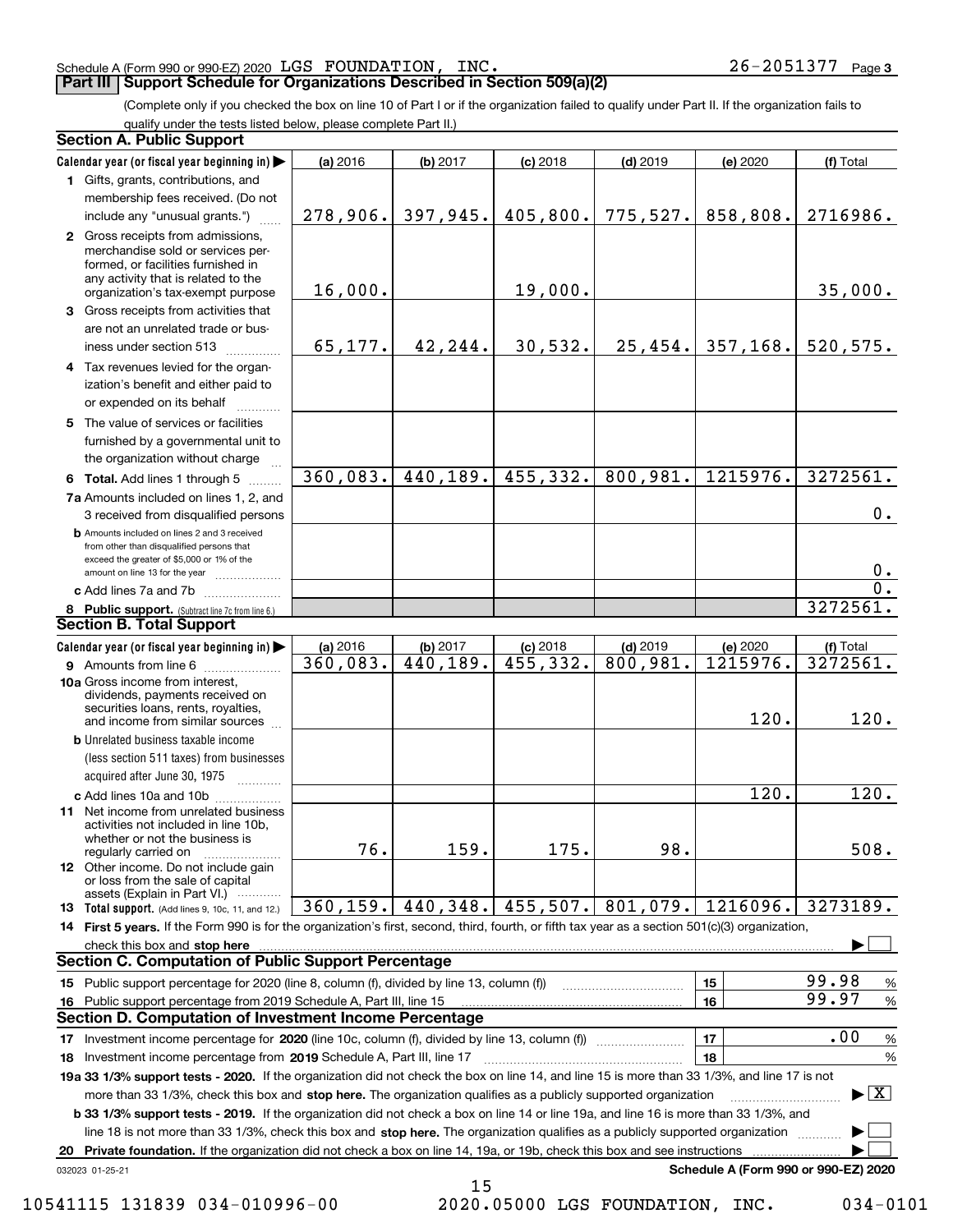**1**

**2**

**3a**

**3b**

**3c**

**4a**

**4b**

**4c**

**5a**

**5b5c**

**6**

**7**

**8**

**9a**

**9b**

**9c**

**10a**

**10b**

**YesNo**

# **Part IV Supporting Organizations**

(Complete only if you checked a box in line 12 on Part I. If you checked box 12a, Part I, complete Sections A and B. If you checked box 12b, Part I, complete Sections A and C. If you checked box 12c, Part I, complete Sections A, D, and E. If you checked box 12d, Part I, complete Sections A and D, and complete Part V.)

## **Section A. All Supporting Organizations**

- **1** Are all of the organization's supported organizations listed by name in the organization's governing documents? If "No," describe in **Part VI** how the supported organizations are designated. If designated by *class or purpose, describe the designation. If historic and continuing relationship, explain.*
- **2** Did the organization have any supported organization that does not have an IRS determination of status under section 509(a)(1) or (2)? If "Yes," explain in Part VI how the organization determined that the supported *organization was described in section 509(a)(1) or (2).*
- **3a** Did the organization have a supported organization described in section 501(c)(4), (5), or (6)? If "Yes," answer *lines 3b and 3c below.*
- **b** Did the organization confirm that each supported organization qualified under section 501(c)(4), (5), or (6) and satisfied the public support tests under section 509(a)(2)? If "Yes," describe in **Part VI** when and how the *organization made the determination.*
- **c**Did the organization ensure that all support to such organizations was used exclusively for section 170(c)(2)(B) purposes? If "Yes," explain in **Part VI** what controls the organization put in place to ensure such use.
- **4a***If* Was any supported organization not organized in the United States ("foreign supported organization")? *"Yes," and if you checked box 12a or 12b in Part I, answer lines 4b and 4c below.*
- **b** Did the organization have ultimate control and discretion in deciding whether to make grants to the foreign supported organization? If "Yes," describe in **Part VI** how the organization had such control and discretion *despite being controlled or supervised by or in connection with its supported organizations.*
- **c** Did the organization support any foreign supported organization that does not have an IRS determination under sections 501(c)(3) and 509(a)(1) or (2)? If "Yes," explain in **Part VI** what controls the organization used *to ensure that all support to the foreign supported organization was used exclusively for section 170(c)(2)(B) purposes.*
- **5a** Did the organization add, substitute, or remove any supported organizations during the tax year? If "Yes," answer lines 5b and 5c below (if applicable). Also, provide detail in **Part VI,** including (i) the names and EIN *numbers of the supported organizations added, substituted, or removed; (ii) the reasons for each such action; (iii) the authority under the organization's organizing document authorizing such action; and (iv) how the action was accomplished (such as by amendment to the organizing document).*
- **b** Type I or Type II only. Was any added or substituted supported organization part of a class already designated in the organization's organizing document?
- **cSubstitutions only.**  Was the substitution the result of an event beyond the organization's control?
- **6** Did the organization provide support (whether in the form of grants or the provision of services or facilities) to **Part VI.** *If "Yes," provide detail in* support or benefit one or more of the filing organization's supported organizations? anyone other than (i) its supported organizations, (ii) individuals that are part of the charitable class benefited by one or more of its supported organizations, or (iii) other supporting organizations that also
- **7**Did the organization provide a grant, loan, compensation, or other similar payment to a substantial contributor *If "Yes," complete Part I of Schedule L (Form 990 or 990-EZ).* regard to a substantial contributor? (as defined in section 4958(c)(3)(C)), a family member of a substantial contributor, or a 35% controlled entity with
- **8** Did the organization make a loan to a disqualified person (as defined in section 4958) not described in line 7? *If "Yes," complete Part I of Schedule L (Form 990 or 990-EZ).*
- **9a** Was the organization controlled directly or indirectly at any time during the tax year by one or more in section 509(a)(1) or (2))? If "Yes," *provide detail in* <code>Part VI.</code> disqualified persons, as defined in section 4946 (other than foundation managers and organizations described
- **b** Did one or more disqualified persons (as defined in line 9a) hold a controlling interest in any entity in which the supporting organization had an interest? If "Yes," provide detail in P**art VI**.
- **c**Did a disqualified person (as defined in line 9a) have an ownership interest in, or derive any personal benefit from, assets in which the supporting organization also had an interest? If "Yes," provide detail in P**art VI.**
- **10a** Was the organization subject to the excess business holdings rules of section 4943 because of section supporting organizations)? If "Yes," answer line 10b below. 4943(f) (regarding certain Type II supporting organizations, and all Type III non-functionally integrated
- **b** Did the organization have any excess business holdings in the tax year? (Use Schedule C, Form 4720, to *determine whether the organization had excess business holdings.)*

032024 01-25-21

**Schedule A (Form 990 or 990-EZ) 2020**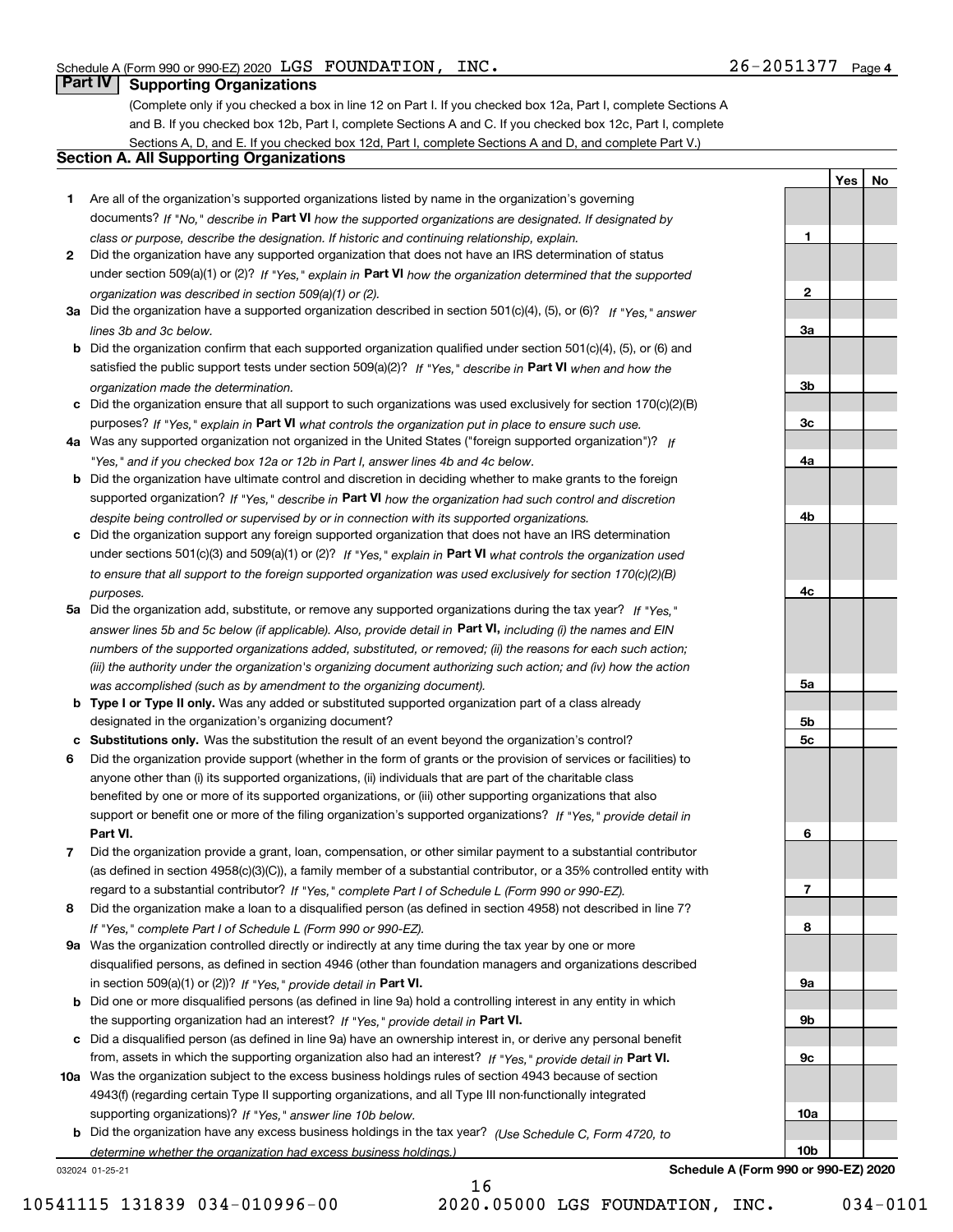|              |                                                                                                                                                                                                                                              |              | Yes | No |
|--------------|----------------------------------------------------------------------------------------------------------------------------------------------------------------------------------------------------------------------------------------------|--------------|-----|----|
| 11           | Has the organization accepted a gift or contribution from any of the following persons?                                                                                                                                                      |              |     |    |
|              | a A person who directly or indirectly controls, either alone or together with persons described in lines 11b and                                                                                                                             |              |     |    |
|              | 11c below, the governing body of a supported organization?                                                                                                                                                                                   | 11a          |     |    |
|              | <b>b</b> A family member of a person described in line 11a above?                                                                                                                                                                            | 11b          |     |    |
|              | c A 35% controlled entity of a person described in line 11a or 11b above? If "Yes" to line 11a, 11b, or 11c, provide                                                                                                                         |              |     |    |
|              | detail in Part VI.                                                                                                                                                                                                                           | 11c          |     |    |
|              | <b>Section B. Type I Supporting Organizations</b>                                                                                                                                                                                            |              |     |    |
|              |                                                                                                                                                                                                                                              |              | Yes | No |
| 1.           | Did the governing body, members of the governing body, officers acting in their official capacity, or membership of one or                                                                                                                   |              |     |    |
|              | more supported organizations have the power to regularly appoint or elect at least a majority of the organization's officers,                                                                                                                |              |     |    |
|              | directors, or trustees at all times during the tax year? If "No," describe in Part VI how the supported organization(s)                                                                                                                      |              |     |    |
|              | effectively operated, supervised, or controlled the organization's activities. If the organization had more than one supported                                                                                                               |              |     |    |
|              | organization, describe how the powers to appoint and/or remove officers, directors, or trustees were allocated among the<br>supported organizations and what conditions or restrictions, if any, applied to such powers during the tax year. | 1            |     |    |
| $\mathbf{2}$ | Did the organization operate for the benefit of any supported organization other than the supported                                                                                                                                          |              |     |    |
|              | organization(s) that operated, supervised, or controlled the supporting organization? If "Yes," explain in                                                                                                                                   |              |     |    |
|              | Part VI how providing such benefit carried out the purposes of the supported organization(s) that operated,                                                                                                                                  |              |     |    |
|              | supervised, or controlled the supporting organization.                                                                                                                                                                                       | $\mathbf{2}$ |     |    |
|              | <b>Section C. Type II Supporting Organizations</b>                                                                                                                                                                                           |              |     |    |
|              |                                                                                                                                                                                                                                              |              | Yes | No |
| 1.           | Were a majority of the organization's directors or trustees during the tax year also a majority of the directors                                                                                                                             |              |     |    |
|              | or trustees of each of the organization's supported organization(s)? If "No," describe in Part VI how control                                                                                                                                |              |     |    |
|              | or management of the supporting organization was vested in the same persons that controlled or managed                                                                                                                                       |              |     |    |
|              | the supported organization(s).                                                                                                                                                                                                               | 1            |     |    |
|              | Section D. All Type III Supporting Organizations                                                                                                                                                                                             |              |     |    |
|              |                                                                                                                                                                                                                                              |              | Yes | No |
| 1.           | Did the organization provide to each of its supported organizations, by the last day of the fifth month of the                                                                                                                               |              |     |    |
|              | organization's tax year, (i) a written notice describing the type and amount of support provided during the prior tax                                                                                                                        |              |     |    |
|              | year, (ii) a copy of the Form 990 that was most recently filed as of the date of notification, and (iii) copies of the                                                                                                                       |              |     |    |
|              | organization's governing documents in effect on the date of notification, to the extent not previously provided?                                                                                                                             | 1            |     |    |
| 2            | Were any of the organization's officers, directors, or trustees either (i) appointed or elected by the supported                                                                                                                             |              |     |    |
|              | organization(s) or (ii) serving on the governing body of a supported organization? If "No," explain in Part VI how                                                                                                                           |              |     |    |
|              | the organization maintained a close and continuous working relationship with the supported organization(s).                                                                                                                                  | $\mathbf{2}$ |     |    |
| 3            | By reason of the relationship described in line 2, above, did the organization's supported organizations have a                                                                                                                              |              |     |    |
|              | significant voice in the organization's investment policies and in directing the use of the organization's                                                                                                                                   |              |     |    |
|              | income or assets at all times during the tax year? If "Yes," describe in Part VI the role the organization's                                                                                                                                 |              |     |    |
|              | supported organizations played in this regard.                                                                                                                                                                                               | 3            |     |    |
|              | Section E. Type III Functionally Integrated Supporting Organizations                                                                                                                                                                         |              |     |    |
| 1.           | Check the box next to the method that the organization used to satisfy the Integral Part Test during the year (see instructions).                                                                                                            |              |     |    |
| a            | The organization satisfied the Activities Test. Complete line 2 below.                                                                                                                                                                       |              |     |    |
| b            | The organization is the parent of each of its supported organizations. Complete line 3 below.                                                                                                                                                |              |     |    |
| c            | The organization supported a governmental entity. Describe in Part VI how you supported a governmental entity (see instructions)                                                                                                             |              |     |    |
| 2            | Activities Test. Answer lines 2a and 2b below.                                                                                                                                                                                               |              | Yes | No |
| а            | Did substantially all of the organization's activities during the tax year directly further the exempt purposes of                                                                                                                           |              |     |    |
|              | the supported organization(s) to which the organization was responsive? If "Yes." then in Part VI identify                                                                                                                                   |              |     |    |
|              | those supported organizations and explain how these activities directly furthered their exempt purposes,                                                                                                                                     |              |     |    |
|              | how the organization was responsive to those supported organizations, and how the organization determined                                                                                                                                    |              |     |    |
|              | that these activities constituted substantially all of its activities.                                                                                                                                                                       | 2a           |     |    |
|              | <b>b</b> Did the activities described in line 2a, above, constitute activities that, but for the organization's involvement,                                                                                                                 |              |     |    |
|              | one or more of the organization's supported organization(s) would have been engaged in? If "Yes," explain in                                                                                                                                 |              |     |    |
|              | <b>Part VI</b> the reasons for the organization's position that its supported organization(s) would have engaged in                                                                                                                          |              |     |    |
|              | these activities but for the organization's involvement.                                                                                                                                                                                     | 2b           |     |    |
| з            | Parent of Supported Organizations. Answer lines 3a and 3b below.                                                                                                                                                                             |              |     |    |
|              | a Did the organization have the power to regularly appoint or elect a majority of the officers, directors, or                                                                                                                                |              |     |    |
|              | trustees of each of the supported organizations? If "Yes" or "No" provide details in Part VI.                                                                                                                                                | За           |     |    |
|              |                                                                                                                                                                                                                                              |              |     |    |

**b** Did the organization exercise a substantial degree of direction over the policies, programs, and activities of each of its supported organizations? If "Yes," describe in Part VI the role played by the organization in this regard.

17

032025 01-25-21

**Schedule A (Form 990 or 990-EZ) 2020**

**3b**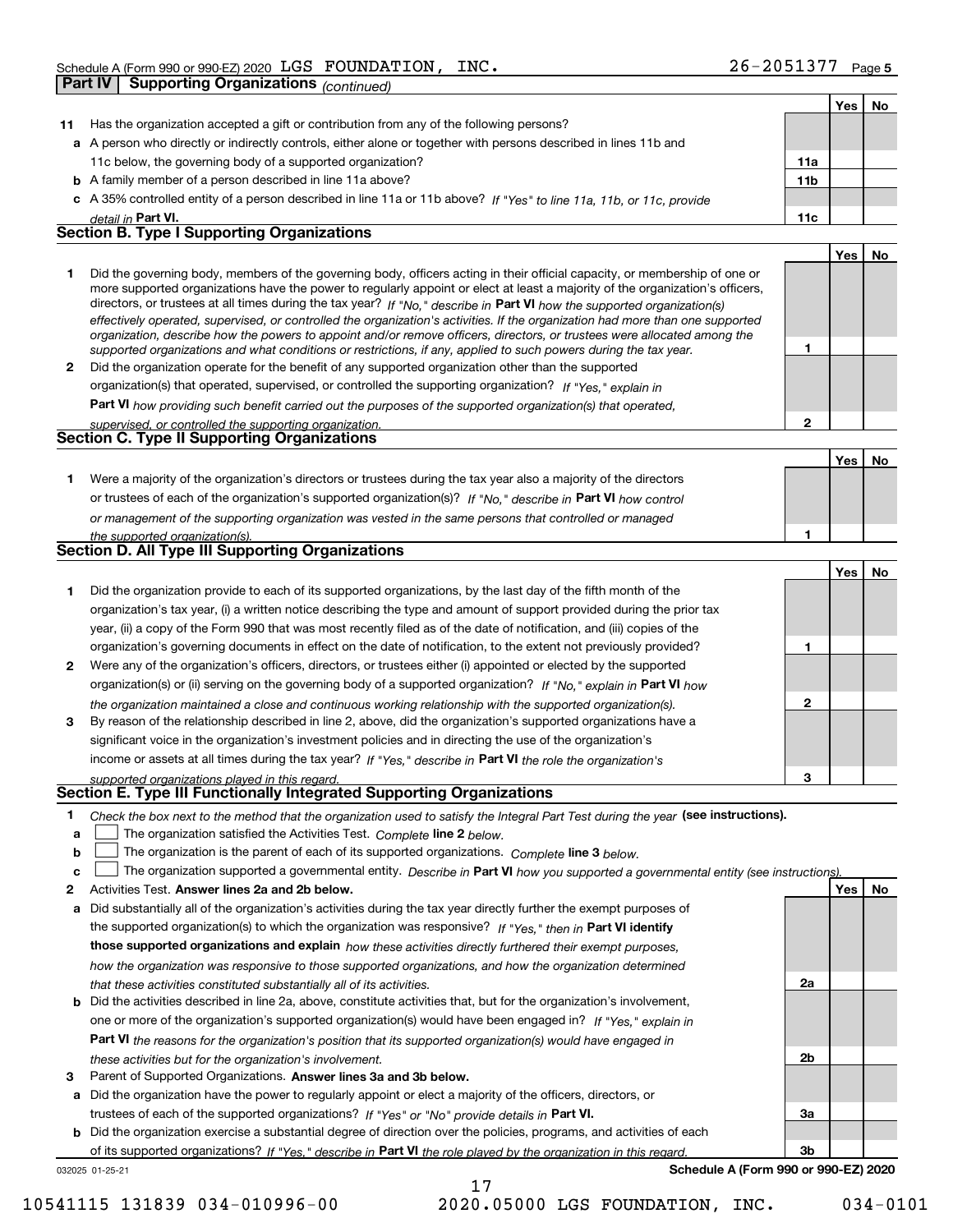### Schedule A (Form 990 or 990-EZ) 2020 Page LGS FOUNDATION, INC. 26-2051377 **Part V Type III Non-Functionally Integrated 509(a)(3) Supporting Organizations**

**1**1 Check here if the organization satisfied the Integral Part Test as a qualifying trust on Nov. 20, 1970 (explain in Part VI). See instructions. All other Type III non-functionally integrated supporting organizations must complete Sections A through E.

|              | Section A - Adjusted Net Income                                                                                                   |                | (A) Prior Year | (B) Current Year<br>(optional) |
|--------------|-----------------------------------------------------------------------------------------------------------------------------------|----------------|----------------|--------------------------------|
| 1            | Net short-term capital gain                                                                                                       | 1              |                |                                |
| 2            | Recoveries of prior-year distributions                                                                                            | $\overline{2}$ |                |                                |
| 3            | Other gross income (see instructions)                                                                                             | 3              |                |                                |
| 4            | Add lines 1 through 3.                                                                                                            | 4              |                |                                |
| 5            | Depreciation and depletion                                                                                                        | 5              |                |                                |
| 6            | Portion of operating expenses paid or incurred for production or                                                                  |                |                |                                |
|              | collection of gross income or for management, conservation, or                                                                    |                |                |                                |
|              | maintenance of property held for production of income (see instructions)                                                          | 6              |                |                                |
| 7            | Other expenses (see instructions)                                                                                                 | $\overline{7}$ |                |                                |
| 8            | Adjusted Net Income (subtract lines 5, 6, and 7 from line 4)                                                                      | 8              |                |                                |
|              | <b>Section B - Minimum Asset Amount</b>                                                                                           |                | (A) Prior Year | (B) Current Year<br>(optional) |
| 1            | Aggregate fair market value of all non-exempt-use assets (see                                                                     |                |                |                                |
|              | instructions for short tax year or assets held for part of year):                                                                 |                |                |                                |
|              | a Average monthly value of securities                                                                                             | 1a             |                |                                |
|              | <b>b</b> Average monthly cash balances                                                                                            | 1 <sub>b</sub> |                |                                |
|              | c Fair market value of other non-exempt-use assets                                                                                | 1c             |                |                                |
|              | d Total (add lines 1a, 1b, and 1c)                                                                                                | 1d             |                |                                |
|              | e Discount claimed for blockage or other factors                                                                                  |                |                |                                |
|              | (explain in detail in Part VI):                                                                                                   |                |                |                                |
| $\mathbf{2}$ | Acquisition indebtedness applicable to non-exempt-use assets                                                                      | 2              |                |                                |
| 3            | Subtract line 2 from line 1d.                                                                                                     | 3              |                |                                |
| 4            | Cash deemed held for exempt use. Enter 0.015 of line 3 (for greater amount,                                                       |                |                |                                |
|              | see instructions).                                                                                                                | 4              |                |                                |
| 5            | Net value of non-exempt-use assets (subtract line 4 from line 3)                                                                  | 5              |                |                                |
| 6            | Multiply line 5 by 0.035.                                                                                                         | 6              |                |                                |
| 7            | Recoveries of prior-year distributions                                                                                            | $\overline{7}$ |                |                                |
| 8            | Minimum Asset Amount (add line 7 to line 6)                                                                                       | 8              |                |                                |
|              | <b>Section C - Distributable Amount</b>                                                                                           |                |                | <b>Current Year</b>            |
| 1            | Adjusted net income for prior year (from Section A, line 8, column A)                                                             | 1              |                |                                |
| 2            | Enter 0.85 of line 1.                                                                                                             | $\overline{2}$ |                |                                |
| з            | Minimum asset amount for prior year (from Section B, line 8, column A)                                                            | 3              |                |                                |
| 4            | Enter greater of line 2 or line 3.                                                                                                | 4              |                |                                |
| 5            | Income tax imposed in prior year                                                                                                  | 5              |                |                                |
| 6            | <b>Distributable Amount.</b> Subtract line 5 from line 4, unless subject to                                                       |                |                |                                |
|              | emergency temporary reduction (see instructions).                                                                                 | 6              |                |                                |
| 7            | Check here if the current year is the organization's first as a non-functionally integrated Type III supporting organization (see |                |                |                                |

instructions).

**Schedule A (Form 990 or 990-EZ) 2020**

032026 01-25-21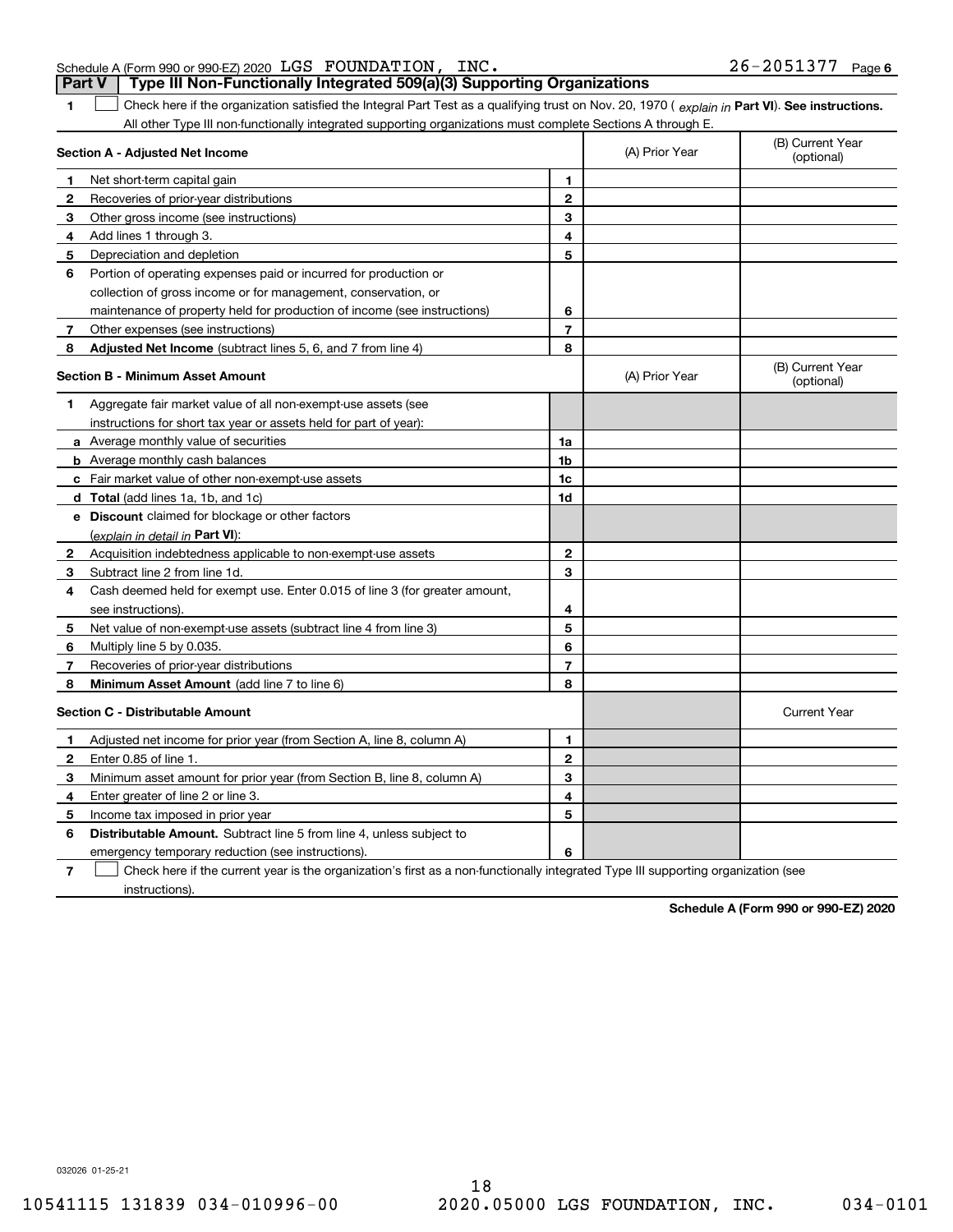| Schedule A (Form 990 or 990-EZ) 2020 $\,$ LGS $\,$ FOUNDATION , |  | INC. | 26-2051377 | Page, |
|-----------------------------------------------------------------|--|------|------------|-------|
|                                                                 |  |      |            |       |

|    | Type III Non-Functionally Integrated 509(a)(3) Supporting Organizations<br><b>Part V</b><br>(continued) |                             |                                       |    |                                         |  |  |  |
|----|---------------------------------------------------------------------------------------------------------|-----------------------------|---------------------------------------|----|-----------------------------------------|--|--|--|
|    | <b>Section D - Distributions</b>                                                                        |                             |                                       |    | <b>Current Year</b>                     |  |  |  |
| 1  | Amounts paid to supported organizations to accomplish exempt purposes                                   |                             | 1                                     |    |                                         |  |  |  |
| 2  | Amounts paid to perform activity that directly furthers exempt purposes of supported                    |                             |                                       |    |                                         |  |  |  |
|    | organizations, in excess of income from activity                                                        |                             | 2                                     |    |                                         |  |  |  |
| 3  | Administrative expenses paid to accomplish exempt purposes of supported organizations                   |                             |                                       | 3  |                                         |  |  |  |
| 4  | Amounts paid to acquire exempt-use assets                                                               |                             |                                       | 4  |                                         |  |  |  |
| 5  | Qualified set-aside amounts (prior IRS approval required - provide details in Part VI)                  |                             |                                       | 5  |                                         |  |  |  |
| 6  | Other distributions (describe in Part VI). See instructions.                                            |                             |                                       | 6  |                                         |  |  |  |
| 7  | Total annual distributions. Add lines 1 through 6.                                                      |                             |                                       | 7  |                                         |  |  |  |
| 8  | Distributions to attentive supported organizations to which the organization is responsive              |                             |                                       |    |                                         |  |  |  |
|    | (provide details in Part VI). See instructions.                                                         |                             |                                       | 8  |                                         |  |  |  |
| 9  | Distributable amount for 2020 from Section C, line 6                                                    |                             |                                       | 9  |                                         |  |  |  |
| 10 | Line 8 amount divided by line 9 amount                                                                  |                             |                                       | 10 |                                         |  |  |  |
|    |                                                                                                         | (i)                         | (ii)                                  |    | (iii)                                   |  |  |  |
|    | <b>Section E - Distribution Allocations</b> (see instructions)                                          | <b>Excess Distributions</b> | <b>Underdistributions</b><br>Pre-2020 |    | <b>Distributable</b><br>Amount for 2020 |  |  |  |
| 1  | Distributable amount for 2020 from Section C, line 6                                                    |                             |                                       |    |                                         |  |  |  |
| 2  | Underdistributions, if any, for years prior to 2020 (reason-                                            |                             |                                       |    |                                         |  |  |  |
|    | able cause required - explain in Part VI). See instructions.                                            |                             |                                       |    |                                         |  |  |  |
| 3  | Excess distributions carryover, if any, to 2020                                                         |                             |                                       |    |                                         |  |  |  |
|    | <b>a</b> From 2015                                                                                      |                             |                                       |    |                                         |  |  |  |
|    | <b>b</b> From 2016                                                                                      |                             |                                       |    |                                         |  |  |  |
|    | c From 2017                                                                                             |                             |                                       |    |                                         |  |  |  |
|    | <b>d</b> From 2018                                                                                      |                             |                                       |    |                                         |  |  |  |
|    | e From 2019                                                                                             |                             |                                       |    |                                         |  |  |  |
|    | f Total of lines 3a through 3e                                                                          |                             |                                       |    |                                         |  |  |  |
|    | g Applied to underdistributions of prior years                                                          |                             |                                       |    |                                         |  |  |  |
|    | <b>h</b> Applied to 2020 distributable amount                                                           |                             |                                       |    |                                         |  |  |  |
|    | Carryover from 2015 not applied (see instructions)                                                      |                             |                                       |    |                                         |  |  |  |
|    | Remainder. Subtract lines 3g, 3h, and 3i from line 3f.                                                  |                             |                                       |    |                                         |  |  |  |
| 4  | Distributions for 2020 from Section D,                                                                  |                             |                                       |    |                                         |  |  |  |
|    | line $7:$                                                                                               |                             |                                       |    |                                         |  |  |  |
|    | a Applied to underdistributions of prior years                                                          |                             |                                       |    |                                         |  |  |  |
|    | <b>b</b> Applied to 2020 distributable amount                                                           |                             |                                       |    |                                         |  |  |  |
|    | c Remainder. Subtract lines 4a and 4b from line 4.                                                      |                             |                                       |    |                                         |  |  |  |
| 5  | Remaining underdistributions for years prior to 2020, if                                                |                             |                                       |    |                                         |  |  |  |
|    | any. Subtract lines 3g and 4a from line 2. For result greater                                           |                             |                                       |    |                                         |  |  |  |
|    | than zero, explain in Part VI. See instructions.                                                        |                             |                                       |    |                                         |  |  |  |
| 6  | Remaining underdistributions for 2020. Subtract lines 3h                                                |                             |                                       |    |                                         |  |  |  |
|    | and 4b from line 1. For result greater than zero, explain in                                            |                             |                                       |    |                                         |  |  |  |
|    | Part VI. See instructions.                                                                              |                             |                                       |    |                                         |  |  |  |
| 7  | Excess distributions carryover to 2021. Add lines 3j                                                    |                             |                                       |    |                                         |  |  |  |
|    | and 4c.                                                                                                 |                             |                                       |    |                                         |  |  |  |
| 8  | Breakdown of line 7:                                                                                    |                             |                                       |    |                                         |  |  |  |
|    | a Excess from 2016                                                                                      |                             |                                       |    |                                         |  |  |  |
|    | <b>b</b> Excess from 2017                                                                               |                             |                                       |    |                                         |  |  |  |
|    | c Excess from 2018                                                                                      |                             |                                       |    |                                         |  |  |  |
|    | d Excess from 2019                                                                                      |                             |                                       |    |                                         |  |  |  |
|    | e Excess from 2020                                                                                      |                             |                                       |    |                                         |  |  |  |

**Schedule A (Form 990 or 990-EZ) 2020**

032027 01-25-21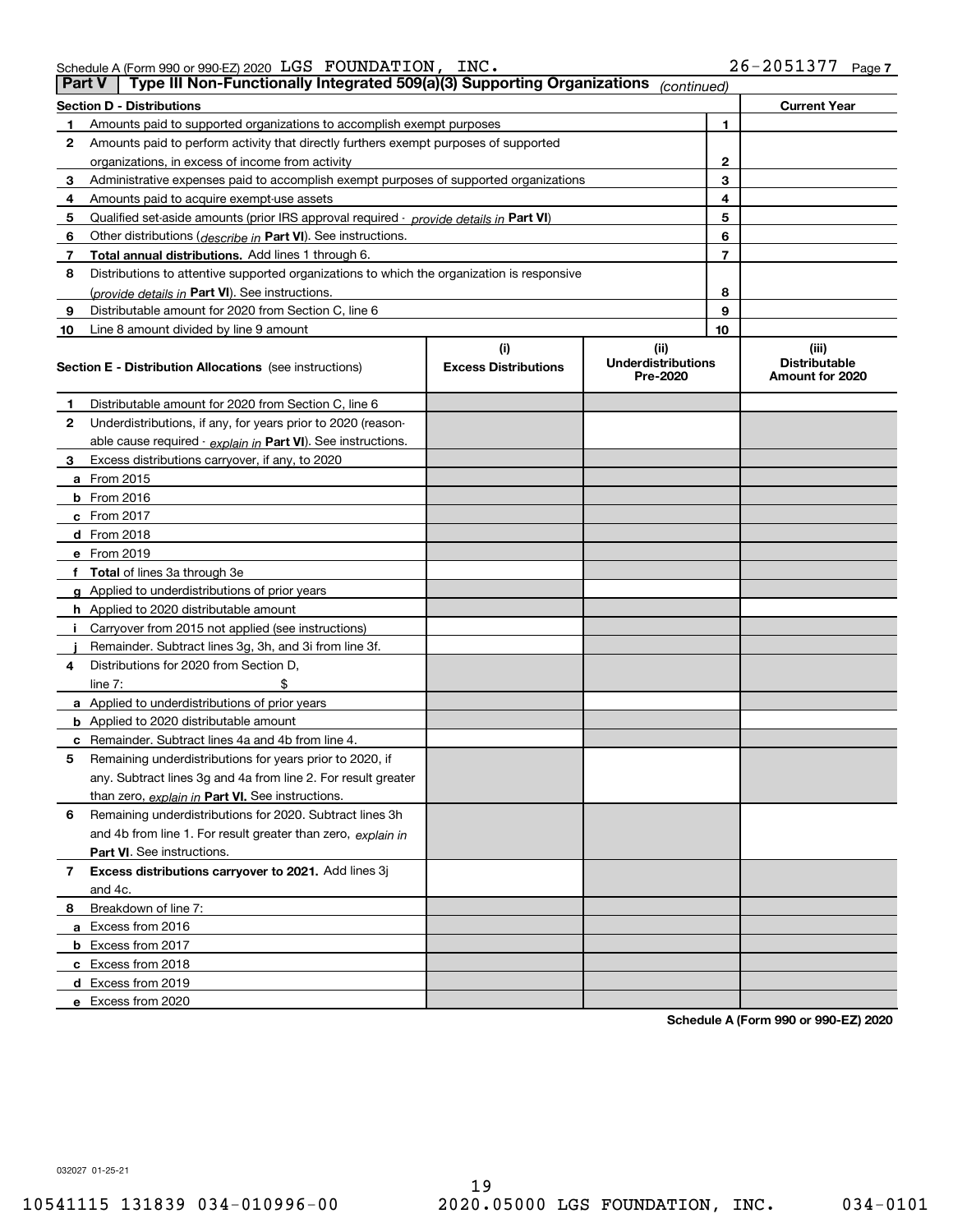| Schedule A (Form 990 or 990-EZ) 2020 LGS FOUNDATION,                                                                                 | INC. | 2051377<br>$26 -$ | Page 8 |
|--------------------------------------------------------------------------------------------------------------------------------------|------|-------------------|--------|
| $Dovt$ $Ml$ $Q1$ and $Q2$ and $Q1$ and $Q2$ and $Q2$ and $Q3$ and $Q4$ and $Q5$ and $Q6$ and $Q7$ and $Q8$ and $Q9$ and $Q1$ and $Q$ |      |                   |        |

| (See instructions.)           | line 1; Part IV, Section D, lines 2 and 3; Part IV, Section E, lines 1c, 2a, 2b, 3a, and 3b; Part V, line 1; Part V, Section B, line 1e; Part V,<br>Section D, lines 5, 6, and 8; and Part V, Section E, lines 2, 5, and 6. Also complete this part for any additional information. |
|-------------------------------|-------------------------------------------------------------------------------------------------------------------------------------------------------------------------------------------------------------------------------------------------------------------------------------|
|                               |                                                                                                                                                                                                                                                                                     |
|                               |                                                                                                                                                                                                                                                                                     |
|                               |                                                                                                                                                                                                                                                                                     |
|                               |                                                                                                                                                                                                                                                                                     |
|                               |                                                                                                                                                                                                                                                                                     |
|                               |                                                                                                                                                                                                                                                                                     |
|                               |                                                                                                                                                                                                                                                                                     |
|                               |                                                                                                                                                                                                                                                                                     |
|                               |                                                                                                                                                                                                                                                                                     |
|                               |                                                                                                                                                                                                                                                                                     |
|                               |                                                                                                                                                                                                                                                                                     |
|                               |                                                                                                                                                                                                                                                                                     |
|                               |                                                                                                                                                                                                                                                                                     |
|                               |                                                                                                                                                                                                                                                                                     |
|                               |                                                                                                                                                                                                                                                                                     |
|                               |                                                                                                                                                                                                                                                                                     |
|                               |                                                                                                                                                                                                                                                                                     |
|                               |                                                                                                                                                                                                                                                                                     |
|                               |                                                                                                                                                                                                                                                                                     |
|                               |                                                                                                                                                                                                                                                                                     |
|                               |                                                                                                                                                                                                                                                                                     |
|                               |                                                                                                                                                                                                                                                                                     |
|                               |                                                                                                                                                                                                                                                                                     |
|                               |                                                                                                                                                                                                                                                                                     |
|                               |                                                                                                                                                                                                                                                                                     |
|                               |                                                                                                                                                                                                                                                                                     |
|                               |                                                                                                                                                                                                                                                                                     |
|                               |                                                                                                                                                                                                                                                                                     |
|                               |                                                                                                                                                                                                                                                                                     |
|                               |                                                                                                                                                                                                                                                                                     |
|                               |                                                                                                                                                                                                                                                                                     |
|                               |                                                                                                                                                                                                                                                                                     |
|                               |                                                                                                                                                                                                                                                                                     |
|                               |                                                                                                                                                                                                                                                                                     |
|                               |                                                                                                                                                                                                                                                                                     |
| 032028 01-25-21               | Schedule A (Form 990 or 990-EZ) 2020                                                                                                                                                                                                                                                |
| 10541115 131839 034-010996-00 | 20<br>2020.05000 LGS FOUNDATION, INC.<br>$034 - 0101$                                                                                                                                                                                                                               |
|                               |                                                                                                                                                                                                                                                                                     |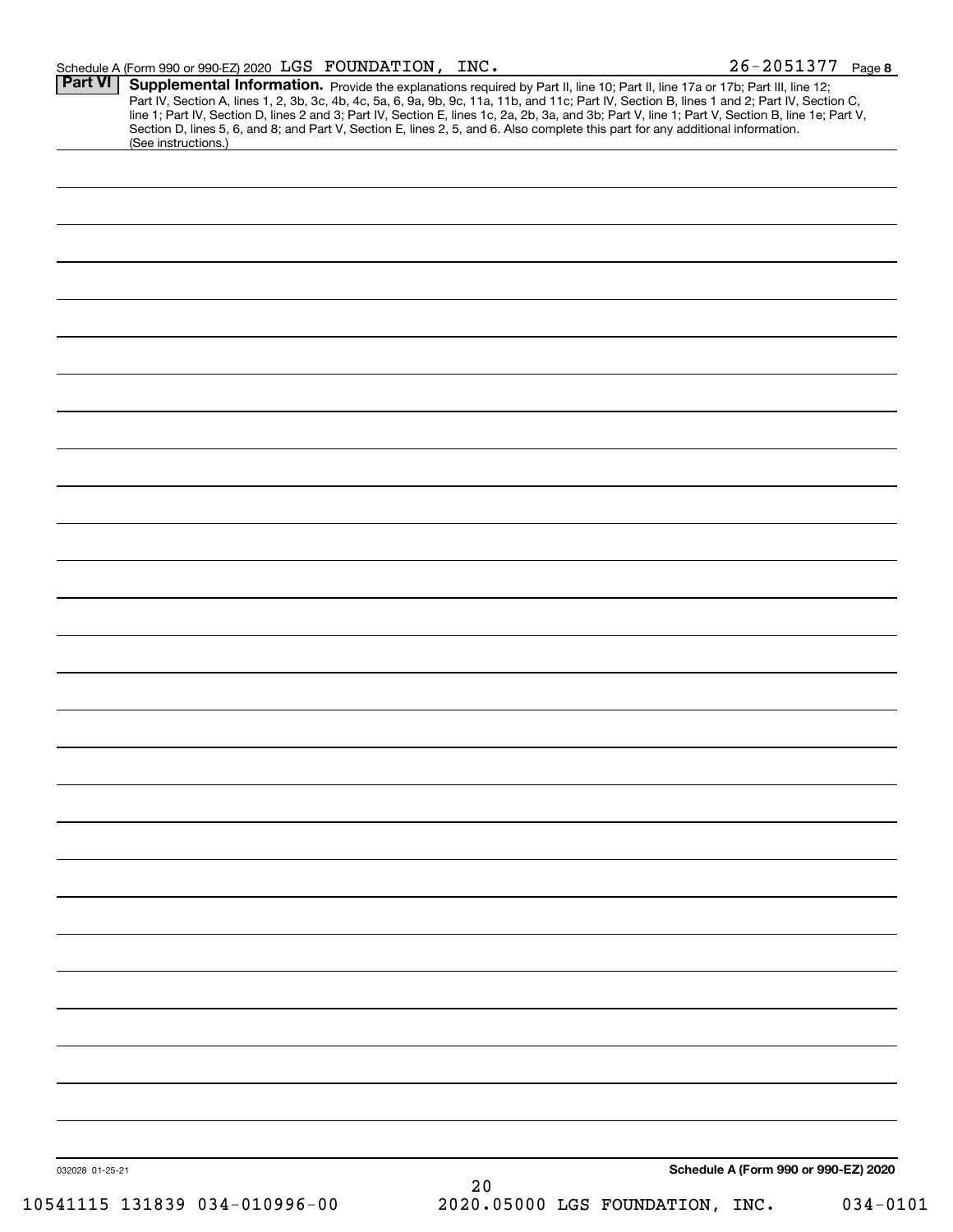Department of the Treasury Internal Revenue Service **(Form 990, 990-EZ, or 990-PF)**

\*\* PUBLIC DISCLOSURE COPY \*\*

# **Schedule B Schedule of Contributors**

**| Attach to Form 990, Form 990-EZ, or Form 990-PF. | Go to www.irs.gov/Form990 for the latest information.** OMB No. 1545-0047

**2020**

**Employer identification number**

26-2051377

| (LAIII 220' 220-ET'<br>or 990-PF)                      |
|--------------------------------------------------------|
| Department of the Treasury<br>Internal Revenue Service |
| Name of the organization                               |

**Organization type** (check one):

| LGS FOUNDATION, INC. |  |
|----------------------|--|
|                      |  |

| Filers of:         | Section:                                                                    |
|--------------------|-----------------------------------------------------------------------------|
| Form 990 or 990-EZ | $\lfloor x \rfloor$ 501(c)( 3) (enter number) organization                  |
|                    | $4947(a)(1)$ nonexempt charitable trust not treated as a private foundation |
|                    | 527 political organization                                                  |
| Form 990-PF        | 501(c)(3) exempt private foundation                                         |
|                    | 4947(a)(1) nonexempt charitable trust treated as a private foundation       |
|                    | 501(c)(3) taxable private foundation                                        |

Check if your organization is covered by the **General Rule** or a **Special Rule. Note:**  Only a section 501(c)(7), (8), or (10) organization can check boxes for both the General Rule and a Special Rule. See instructions.

## **General Rule**

 $\boxed{\textbf{X}}$  For an organization filing Form 990, 990-EZ, or 990-PF that received, during the year, contributions totaling \$5,000 or more (in money or property) from any one contributor. Complete Parts I and II. See instructions for determining a contributor's total contributions.

### **Special Rules**

 $\sqrt{ }$ 

| For an organization described in section 501(c)(3) filing Form 990 or 990-EZ that met the 33 1/3% support test of the regulations under               |
|-------------------------------------------------------------------------------------------------------------------------------------------------------|
| sections 509(a)(1) and 170(b)(1)(A)(vi), that checked Schedule A (Form 990 or 990-EZ), Part II, line 13, 16a, or 16b, and that received from          |
| any one contributor, during the year, total contributions of the greater of (1) \$5,000; or (2) 2% of the amount on (i) Form 990, Part VIII, line 1h; |
| or (ii) Form 990-EZ, line 1. Complete Parts I and II.                                                                                                 |

For an organization described in section 501(c)(7), (8), or (10) filing Form 990 or 990-EZ that received from any one contributor, during the year, total contributions of more than \$1,000 exclusively for religious, charitable, scientific, literary, or educational purposes, or for the prevention of cruelty to children or animals. Complete Parts I (entering "N/A" in column (b) instead of the contributor name and address), II, and III.  $\mathcal{L}^{\text{max}}$ 

purpose. Don't complete any of the parts unless the **General Rule** applies to this organization because it received *nonexclusively* year, contributions <sub>exclusively</sub> for religious, charitable, etc., purposes, but no such contributions totaled more than \$1,000. If this box is checked, enter here the total contributions that were received during the year for an  $\;$ exclusively religious, charitable, etc., For an organization described in section 501(c)(7), (8), or (10) filing Form 990 or 990-EZ that received from any one contributor, during the religious, charitable, etc., contributions totaling \$5,000 or more during the year  $\Box$ — $\Box$  =  $\Box$  $\mathcal{L}^{\text{max}}$ 

**Caution:**  An organization that isn't covered by the General Rule and/or the Special Rules doesn't file Schedule B (Form 990, 990-EZ, or 990-PF),  **must** but it answer "No" on Part IV, line 2, of its Form 990; or check the box on line H of its Form 990-EZ or on its Form 990-PF, Part I, line 2, to certify that it doesn't meet the filing requirements of Schedule B (Form 990, 990-EZ, or 990-PF).

**For Paperwork Reduction Act Notice, see the instructions for Form 990, 990-EZ, or 990-PF. Schedule B (Form 990, 990-EZ, or 990-PF) (2020)** LHA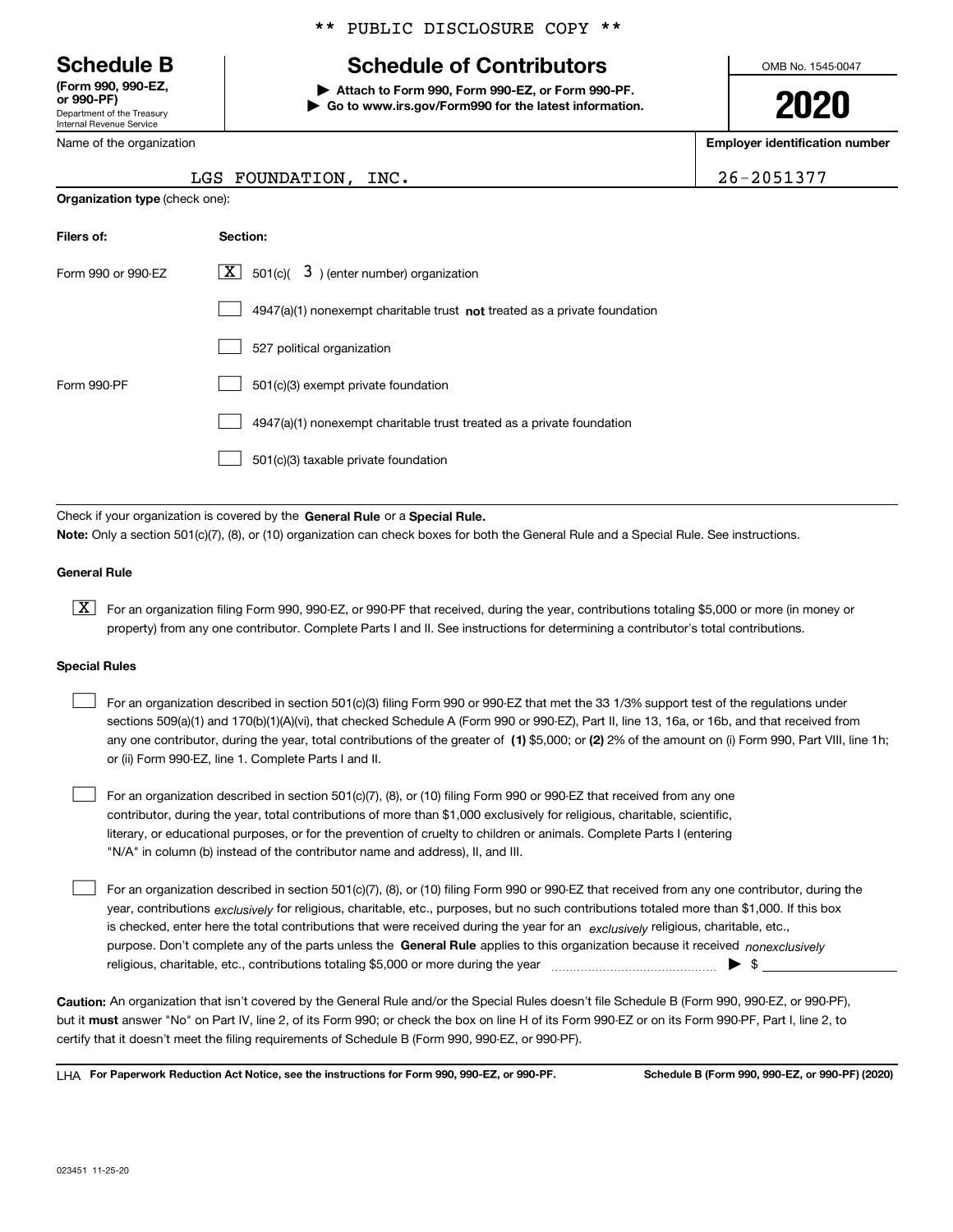|                  | Schedule B (Form 990, 990-EZ, or 990-PF) (2020)                                                |                                   | Page 2                                                                                                      |  |
|------------------|------------------------------------------------------------------------------------------------|-----------------------------------|-------------------------------------------------------------------------------------------------------------|--|
|                  | Vame of organization                                                                           |                                   | <b>Employer identification number</b>                                                                       |  |
|                  | LGS FOUNDATION, INC.                                                                           |                                   | 26-2051377                                                                                                  |  |
| Part I           | Contributors (see instructions). Use duplicate copies of Part I if additional space is needed. |                                   |                                                                                                             |  |
| (a)<br>No.       | (b)<br>Name, address, and ZIP + 4                                                              | (c)<br><b>Total contributions</b> | (d)<br>Type of contribution                                                                                 |  |
| 1                |                                                                                                | 25,000.<br>\$                     | $\mathbf{X}$<br>Person<br>Payroll<br>Noncash<br>(Complete Part II for<br>noncash contributions.)            |  |
| (a)<br>No.       | (b)<br>Name, address, and ZIP + 4                                                              | (c)<br><b>Total contributions</b> | (d)<br>Type of contribution                                                                                 |  |
| $\boldsymbol{2}$ |                                                                                                | 301,730.<br>\$                    | $\overline{\mathbf{X}}$<br>Person<br>Payroll<br>Noncash<br>(Complete Part II for<br>noncash contributions.) |  |
| (a)<br>No.       | (b)<br>Name, address, and ZIP + 4                                                              | (c)<br><b>Total contributions</b> | (d)<br>Type of contribution                                                                                 |  |
| $\mathsf 3$      |                                                                                                | 20,000.<br>\$                     | $\overline{\mathbf{X}}$<br>Person<br>Payroll<br>Noncash<br>(Complete Part II for<br>noncash contributions.) |  |
| (a)<br>No.       | (b)<br>Name, address, and ZIP + 4                                                              | (c)<br><b>Total contributions</b> | (d)<br>Type of contribution                                                                                 |  |
| 4                |                                                                                                | 14,000.<br>\$                     | $\mathbf{X}$<br>Person<br>Payroll<br>Noncash<br>(Complete Part II for<br>noncash contributions.)            |  |
| (a)<br>No.       | (b)<br>Name, address, and ZIP + 4                                                              | (c)<br><b>Total contributions</b> | (d)<br>Type of contribution                                                                                 |  |
| 5                |                                                                                                | 15,333.<br>\$                     | $\boxed{\text{X}}$<br>Person<br>Payroll<br>Noncash<br>(Complete Part II for<br>noncash contributions.)      |  |
| (a)<br>No.       | (b)<br>Name, address, and ZIP + 4                                                              | (c)<br><b>Total contributions</b> | (d)<br>Type of contribution                                                                                 |  |
| 6                |                                                                                                | 16,967.<br>\$                     | $\boxed{\text{X}}$<br>Person<br>Payroll<br>Noncash<br>(Complete Part II for<br>noncash contributions.)      |  |

023452 11-25-20 **Schedule B (Form 990, 990-EZ, or 990-PF) (2020)**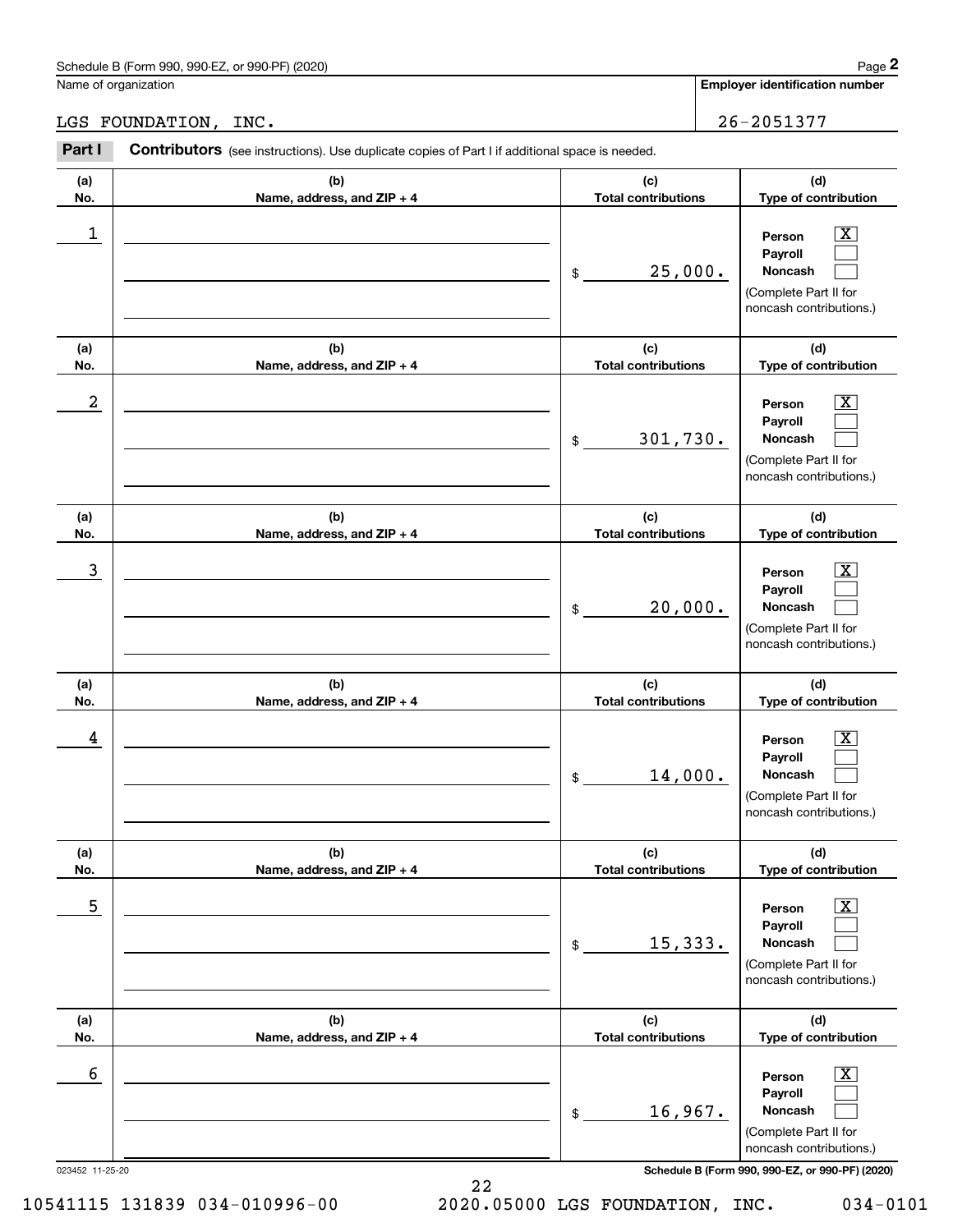|                      | Schedule B (Form 990, 990-EZ, or 990-PF) (2020)                                                |                                   | Page 2                                                                                                                              |
|----------------------|------------------------------------------------------------------------------------------------|-----------------------------------|-------------------------------------------------------------------------------------------------------------------------------------|
| Name of organization |                                                                                                |                                   | <b>Employer identification number</b>                                                                                               |
|                      | LGS FOUNDATION, INC.                                                                           |                                   | 26-2051377                                                                                                                          |
| Part I               | Contributors (see instructions). Use duplicate copies of Part I if additional space is needed. |                                   |                                                                                                                                     |
| (a)<br>No.           | (b)<br>Name, address, and ZIP + 4                                                              | (c)<br><b>Total contributions</b> | (d)<br>Type of contribution                                                                                                         |
| 7                    |                                                                                                | 36,812.<br>\$                     | $\overline{\mathbf{X}}$<br>Person<br>Payroll<br>Noncash<br>(Complete Part II for<br>noncash contributions.)                         |
| (a)<br>No.           | (b)<br>Name, address, and ZIP + 4                                                              | (c)<br><b>Total contributions</b> | (d)<br>Type of contribution                                                                                                         |
| 8                    |                                                                                                | 15,000.<br>\$                     | $\overline{\mathbf{X}}$<br>Person<br>Payroll<br>Noncash<br>(Complete Part II for<br>noncash contributions.)                         |
| (a)<br>No.           | (b)<br>Name, address, and ZIP + 4                                                              | (c)<br><b>Total contributions</b> | (d)<br>Type of contribution                                                                                                         |
| 9                    |                                                                                                | 465,000.<br>\$                    | $\overline{\mathbf{X}}$<br>Person<br>Payroll<br>Noncash<br>(Complete Part II for<br>noncash contributions.)                         |
| (a)<br>No.           | (b)<br>Name, address, and ZIP + 4                                                              | (c)<br><b>Total contributions</b> | (d)<br>Type of contribution                                                                                                         |
|                      |                                                                                                | \$                                | Person<br>Payroll<br>Noncash<br>(Complete Part II for<br>noncash contributions.)                                                    |
| (a)<br>No.           | (b)<br>Name, address, and ZIP + 4                                                              | (c)<br><b>Total contributions</b> | (d)<br>Type of contribution                                                                                                         |
|                      |                                                                                                | \$                                | Person<br>Payroll<br>Noncash<br>(Complete Part II for<br>noncash contributions.)                                                    |
| (a)<br>No.           | (b)<br>Name, address, and ZIP + 4                                                              | (c)<br><b>Total contributions</b> | (d)<br>Type of contribution                                                                                                         |
|                      |                                                                                                | \$                                | Person<br>Payroll<br>Noncash<br>(Complete Part II for<br>noncash contributions.)<br>Schedule B (Form 990, 990-EZ, or 990-PF) (2020) |

10541115 131839 034-010996-00 2020.05000 LGS FOUNDATION, INC. 034-0101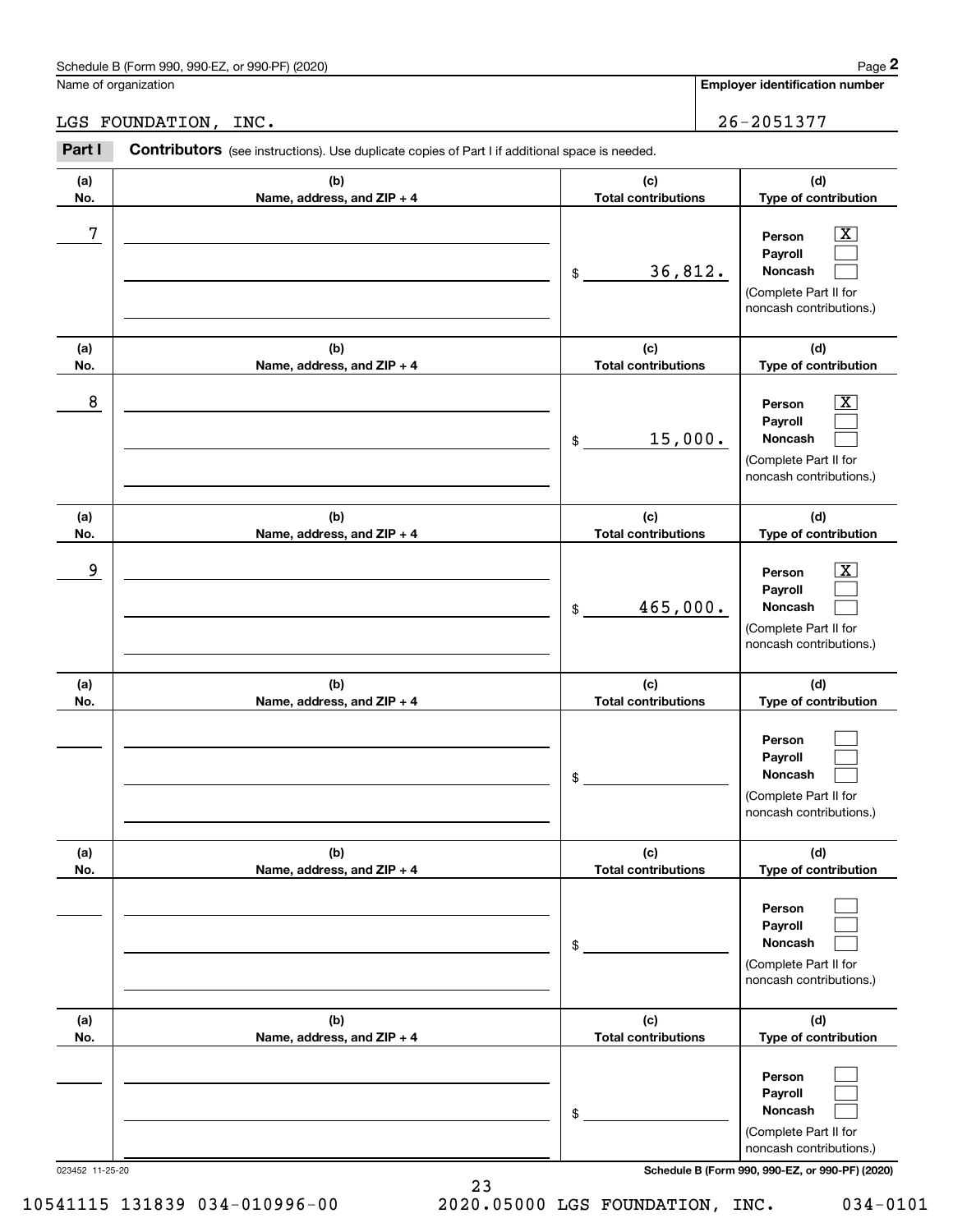**Employer identification number**

# LGS FOUNDATION, INC. 26-2051377

Chedule B (Form 990, 990-EZ, or 990-PF) (2020)<br>
lame of organization<br> **3Part II if additional space is needed.**<br> **Part II Noncash Property** (see instructions). Use duplicate copies of Part II if additional space is needed.

| (a)<br>No.<br>from<br>Part I | (b)<br>Description of noncash property given | (c)<br>FMV (or estimate)<br>(See instructions.) | (d)<br>Date received |
|------------------------------|----------------------------------------------|-------------------------------------------------|----------------------|
|                              |                                              | $\frac{1}{2}$                                   |                      |
| (a)<br>No.<br>from<br>Part I | (b)<br>Description of noncash property given | (c)<br>FMV (or estimate)<br>(See instructions.) | (d)<br>Date received |
|                              |                                              | $\frac{1}{2}$                                   |                      |
| (a)<br>No.<br>from<br>Part I | (b)<br>Description of noncash property given | (c)<br>FMV (or estimate)<br>(See instructions.) | (d)<br>Date received |
|                              |                                              | $\sim$                                          |                      |
| (a)<br>No.<br>from<br>Part I | (b)<br>Description of noncash property given | (c)<br>FMV (or estimate)<br>(See instructions.) | (d)<br>Date received |
|                              |                                              | $\frac{1}{2}$                                   |                      |
| (a)<br>No.<br>from<br>Part I | (b)<br>Description of noncash property given | (c)<br>FMV (or estimate)<br>(See instructions.) | (d)<br>Date received |
|                              |                                              | \$                                              |                      |
| (a)<br>No.<br>from<br>Part I | (b)<br>Description of noncash property given | (c)<br>FMV (or estimate)<br>(See instructions.) | (d)<br>Date received |
|                              |                                              | \$                                              |                      |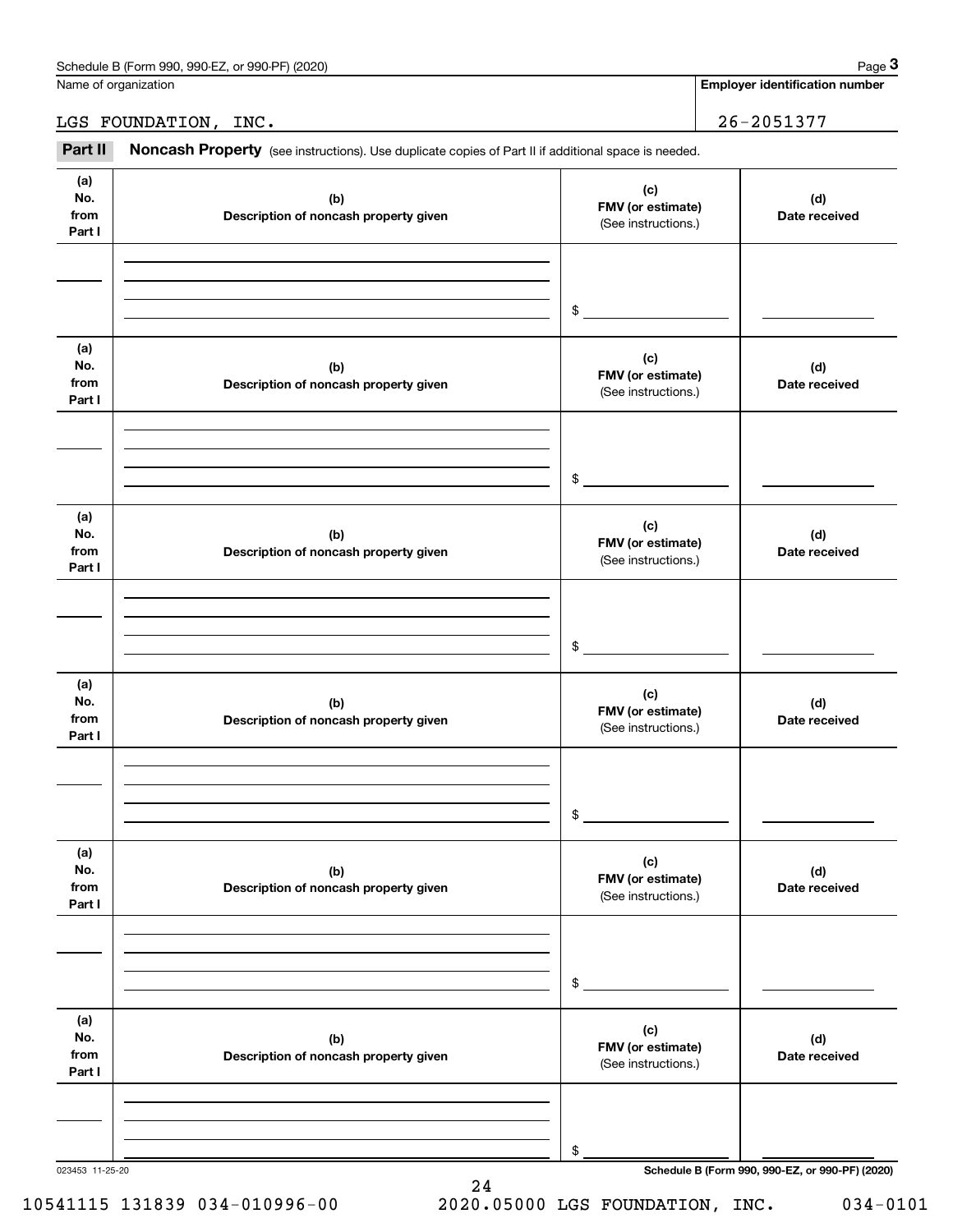|                           | Schedule B (Form 990, 990-EZ, or 990-PF) (2020)                                                                                                                                   |                      | Page 4                                                                                                                                                         |  |  |  |  |  |
|---------------------------|-----------------------------------------------------------------------------------------------------------------------------------------------------------------------------------|----------------------|----------------------------------------------------------------------------------------------------------------------------------------------------------------|--|--|--|--|--|
|                           | Name of organization                                                                                                                                                              |                      | <b>Employer identification number</b>                                                                                                                          |  |  |  |  |  |
|                           | LGS FOUNDATION, INC.                                                                                                                                                              |                      | 26-2051377                                                                                                                                                     |  |  |  |  |  |
| Part III                  | from any one contributor. Complete columns (a) through (e) and the following line entry. For organizations                                                                        |                      | Exclusively religious, charitable, etc., contributions to organizations described in section 501(c)(7), (8), or (10) that total more than \$1,000 for the year |  |  |  |  |  |
|                           | completing Part III, enter the total of exclusively religious, charitable, etc., contributions of \$1,000 or less for the year. (Enter this info. once.) $\blacktriangleright$ \$ |                      |                                                                                                                                                                |  |  |  |  |  |
|                           | Use duplicate copies of Part III if additional space is needed.                                                                                                                   |                      |                                                                                                                                                                |  |  |  |  |  |
| (a) No.<br>from<br>Part I | (b) Purpose of gift                                                                                                                                                               | (c) Use of gift      | (d) Description of how gift is held                                                                                                                            |  |  |  |  |  |
|                           |                                                                                                                                                                                   |                      |                                                                                                                                                                |  |  |  |  |  |
|                           |                                                                                                                                                                                   | (e) Transfer of gift |                                                                                                                                                                |  |  |  |  |  |
|                           | Transferee's name, address, and ZIP + 4                                                                                                                                           |                      | Relationship of transferor to transferee                                                                                                                       |  |  |  |  |  |
|                           |                                                                                                                                                                                   |                      |                                                                                                                                                                |  |  |  |  |  |
|                           |                                                                                                                                                                                   |                      |                                                                                                                                                                |  |  |  |  |  |
| (a) No.<br>from<br>Part I | (b) Purpose of gift                                                                                                                                                               | (c) Use of gift      | (d) Description of how gift is held                                                                                                                            |  |  |  |  |  |
|                           |                                                                                                                                                                                   |                      |                                                                                                                                                                |  |  |  |  |  |
|                           |                                                                                                                                                                                   | (e) Transfer of gift |                                                                                                                                                                |  |  |  |  |  |
|                           | Transferee's name, address, and ZIP + 4                                                                                                                                           |                      | Relationship of transferor to transferee                                                                                                                       |  |  |  |  |  |
|                           |                                                                                                                                                                                   |                      |                                                                                                                                                                |  |  |  |  |  |
|                           |                                                                                                                                                                                   |                      |                                                                                                                                                                |  |  |  |  |  |
| (a) No.<br>from<br>Part I | (b) Purpose of gift                                                                                                                                                               | (c) Use of gift      | (d) Description of how gift is held                                                                                                                            |  |  |  |  |  |
|                           |                                                                                                                                                                                   |                      |                                                                                                                                                                |  |  |  |  |  |
|                           | (e) Transfer of gift                                                                                                                                                              |                      |                                                                                                                                                                |  |  |  |  |  |
|                           | Transferee's name, address, and ZIP + 4                                                                                                                                           |                      | Relationship of transferor to transferee                                                                                                                       |  |  |  |  |  |
|                           |                                                                                                                                                                                   |                      |                                                                                                                                                                |  |  |  |  |  |
|                           |                                                                                                                                                                                   |                      |                                                                                                                                                                |  |  |  |  |  |
| (a) No.<br>from<br>Part I | (b) Purpose of gift                                                                                                                                                               | (c) Use of gift      | (d) Description of how gift is held                                                                                                                            |  |  |  |  |  |
|                           |                                                                                                                                                                                   |                      |                                                                                                                                                                |  |  |  |  |  |
|                           | (e) Transfer of gift                                                                                                                                                              |                      |                                                                                                                                                                |  |  |  |  |  |
|                           |                                                                                                                                                                                   |                      |                                                                                                                                                                |  |  |  |  |  |
|                           | Transferee's name, address, and ZIP + 4                                                                                                                                           |                      | Relationship of transferor to transferee                                                                                                                       |  |  |  |  |  |
|                           |                                                                                                                                                                                   |                      |                                                                                                                                                                |  |  |  |  |  |
| 023454 11-25-20           |                                                                                                                                                                                   |                      | Schedule B (Form 990, 990-EZ, or 990-PF) (2020)                                                                                                                |  |  |  |  |  |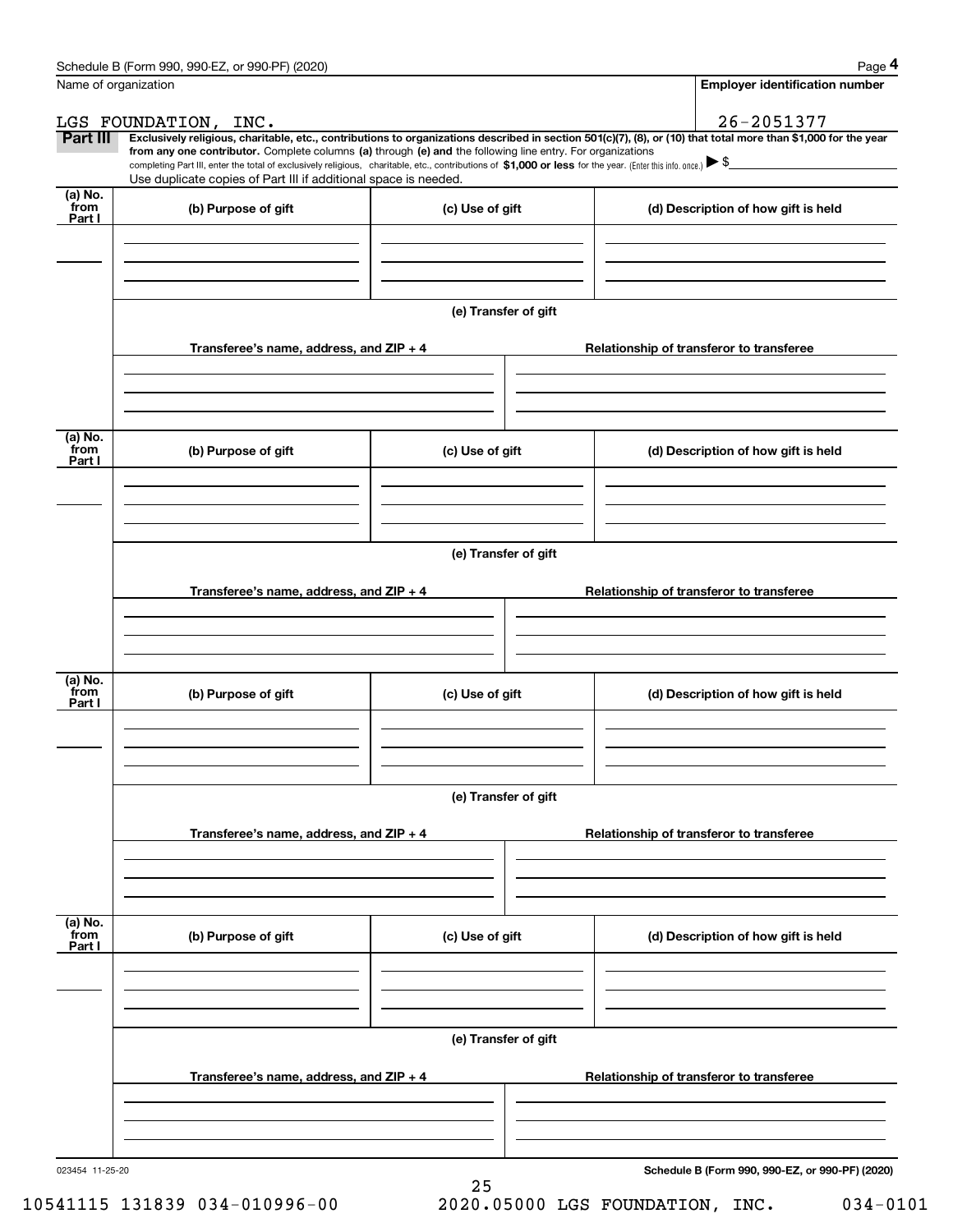| <b>SCHEDULE G</b>                                                                                                                                                                                                                                                                                                                                                                                             | <b>Supplemental Information Regarding Fundraising or Gaming Activities</b>                                                                                          |                      |                                           |                                                                            |    |                                                                                                                                                                                           |  | OMB No. 1545-0047                                                          |                                                         |
|---------------------------------------------------------------------------------------------------------------------------------------------------------------------------------------------------------------------------------------------------------------------------------------------------------------------------------------------------------------------------------------------------------------|---------------------------------------------------------------------------------------------------------------------------------------------------------------------|----------------------|-------------------------------------------|----------------------------------------------------------------------------|----|-------------------------------------------------------------------------------------------------------------------------------------------------------------------------------------------|--|----------------------------------------------------------------------------|---------------------------------------------------------|
| (Form 990 or 990-EZ)                                                                                                                                                                                                                                                                                                                                                                                          | Complete if the organization answered "Yes" on Form 990, Part IV, line 17, 18, or 19, or if the<br>organization entered more than \$15,000 on Form 990-EZ, line 6a. |                      |                                           |                                                                            |    |                                                                                                                                                                                           |  |                                                                            |                                                         |
|                                                                                                                                                                                                                                                                                                                                                                                                               |                                                                                                                                                                     |                      | <b>Open to Public</b>                     |                                                                            |    |                                                                                                                                                                                           |  |                                                                            |                                                         |
| Department of the Treasury<br>Internal Revenue Service                                                                                                                                                                                                                                                                                                                                                        | Attach to Form 990 or Form 990-EZ.<br>Inspection<br>Go to www.irs.gov/Form990 for instructions and the latest information.                                          |                      |                                           |                                                                            |    |                                                                                                                                                                                           |  |                                                                            |                                                         |
| Name of the organization                                                                                                                                                                                                                                                                                                                                                                                      |                                                                                                                                                                     | LGS FOUNDATION, INC. |                                           |                                                                            |    |                                                                                                                                                                                           |  | 26-2051377                                                                 | <b>Employer identification number</b>                   |
| Part I                                                                                                                                                                                                                                                                                                                                                                                                        |                                                                                                                                                                     |                      |                                           |                                                                            |    | Fundraising Activities. Complete if the organization answered "Yes" on Form 990, Part IV, line 17. Form 990-EZ filers are not                                                             |  |                                                                            |                                                         |
|                                                                                                                                                                                                                                                                                                                                                                                                               | required to complete this part.                                                                                                                                     |                      |                                           |                                                                            |    |                                                                                                                                                                                           |  |                                                                            |                                                         |
| 1 Indicate whether the organization raised funds through any of the following activities. Check all that apply.<br>$X$ Mail solicitations<br>a<br>$\lfloor x \rfloor$<br>b<br>$\boxed{\textbf{X}}$ Phone solicitations<br>c<br>$\lfloor x \rfloor$ In-person solicitations<br>d<br>2 a Did the organization have a written or oral agreement with any individual (including officers, directors, trustees, or | Internet and email solicitations                                                                                                                                    |                      | e<br>f<br>Special fundraising events<br>g |                                                                            |    | Solicitation of non-government grants<br>Solicitation of government grants<br>key employees listed in Form 990, Part VII) or entity in connection with professional fundraising services? |  | Yes                                                                        | $\boxed{\text{X}}$ No                                   |
| <b>b</b> If "Yes," list the 10 highest paid individuals or entities (fundraisers) pursuant to agreements under which the fundraiser is to be                                                                                                                                                                                                                                                                  |                                                                                                                                                                     |                      |                                           |                                                                            |    |                                                                                                                                                                                           |  |                                                                            |                                                         |
| compensated at least \$5,000 by the organization.<br>(i) Name and address of individual<br>or entity (fundraiser)                                                                                                                                                                                                                                                                                             |                                                                                                                                                                     | (ii) Activity        |                                           | (iii) Did<br>fundraiser<br>have custody<br>or control of<br>contributions? |    | (iv) Gross receipts<br>from activity                                                                                                                                                      |  | (v) Amount paid<br>to (or retained by)<br>fundraiser<br>listed in col. (i) | (vi) Amount paid<br>to (or retained by)<br>organization |
|                                                                                                                                                                                                                                                                                                                                                                                                               |                                                                                                                                                                     |                      |                                           | Yes                                                                        | No |                                                                                                                                                                                           |  |                                                                            |                                                         |
|                                                                                                                                                                                                                                                                                                                                                                                                               |                                                                                                                                                                     |                      |                                           |                                                                            |    |                                                                                                                                                                                           |  |                                                                            |                                                         |
|                                                                                                                                                                                                                                                                                                                                                                                                               |                                                                                                                                                                     |                      |                                           |                                                                            |    |                                                                                                                                                                                           |  |                                                                            |                                                         |
|                                                                                                                                                                                                                                                                                                                                                                                                               |                                                                                                                                                                     |                      |                                           |                                                                            |    |                                                                                                                                                                                           |  |                                                                            |                                                         |
|                                                                                                                                                                                                                                                                                                                                                                                                               |                                                                                                                                                                     |                      |                                           |                                                                            |    |                                                                                                                                                                                           |  |                                                                            |                                                         |
|                                                                                                                                                                                                                                                                                                                                                                                                               |                                                                                                                                                                     |                      |                                           |                                                                            |    |                                                                                                                                                                                           |  |                                                                            |                                                         |
|                                                                                                                                                                                                                                                                                                                                                                                                               |                                                                                                                                                                     |                      |                                           |                                                                            |    |                                                                                                                                                                                           |  |                                                                            |                                                         |
|                                                                                                                                                                                                                                                                                                                                                                                                               |                                                                                                                                                                     |                      |                                           |                                                                            |    |                                                                                                                                                                                           |  |                                                                            |                                                         |
|                                                                                                                                                                                                                                                                                                                                                                                                               |                                                                                                                                                                     |                      |                                           |                                                                            |    |                                                                                                                                                                                           |  |                                                                            |                                                         |
|                                                                                                                                                                                                                                                                                                                                                                                                               |                                                                                                                                                                     |                      |                                           |                                                                            |    |                                                                                                                                                                                           |  |                                                                            |                                                         |
|                                                                                                                                                                                                                                                                                                                                                                                                               |                                                                                                                                                                     |                      |                                           |                                                                            |    |                                                                                                                                                                                           |  |                                                                            |                                                         |
|                                                                                                                                                                                                                                                                                                                                                                                                               |                                                                                                                                                                     |                      |                                           |                                                                            |    |                                                                                                                                                                                           |  |                                                                            |                                                         |
| Total<br>3 List all states in which the organization is registered or licensed to solicit contributions or has been notified it is exempt from registration                                                                                                                                                                                                                                                   |                                                                                                                                                                     |                      |                                           |                                                                            |    |                                                                                                                                                                                           |  |                                                                            |                                                         |
| or licensing.                                                                                                                                                                                                                                                                                                                                                                                                 |                                                                                                                                                                     |                      |                                           |                                                                            |    |                                                                                                                                                                                           |  |                                                                            |                                                         |
|                                                                                                                                                                                                                                                                                                                                                                                                               |                                                                                                                                                                     |                      |                                           |                                                                            |    |                                                                                                                                                                                           |  |                                                                            |                                                         |
|                                                                                                                                                                                                                                                                                                                                                                                                               |                                                                                                                                                                     |                      |                                           |                                                                            |    |                                                                                                                                                                                           |  |                                                                            |                                                         |
|                                                                                                                                                                                                                                                                                                                                                                                                               |                                                                                                                                                                     |                      |                                           |                                                                            |    |                                                                                                                                                                                           |  |                                                                            |                                                         |
|                                                                                                                                                                                                                                                                                                                                                                                                               |                                                                                                                                                                     |                      |                                           |                                                                            |    |                                                                                                                                                                                           |  |                                                                            |                                                         |
|                                                                                                                                                                                                                                                                                                                                                                                                               |                                                                                                                                                                     |                      |                                           |                                                                            |    |                                                                                                                                                                                           |  |                                                                            |                                                         |
|                                                                                                                                                                                                                                                                                                                                                                                                               |                                                                                                                                                                     |                      |                                           |                                                                            |    |                                                                                                                                                                                           |  |                                                                            |                                                         |
| LHA For Paperwork Reduction Act Notice, see the Instructions for Form 990 or 990-EZ.                                                                                                                                                                                                                                                                                                                          |                                                                                                                                                                     |                      |                                           |                                                                            |    |                                                                                                                                                                                           |  |                                                                            | Schedule G (Form 990 or 990-EZ) 2020                    |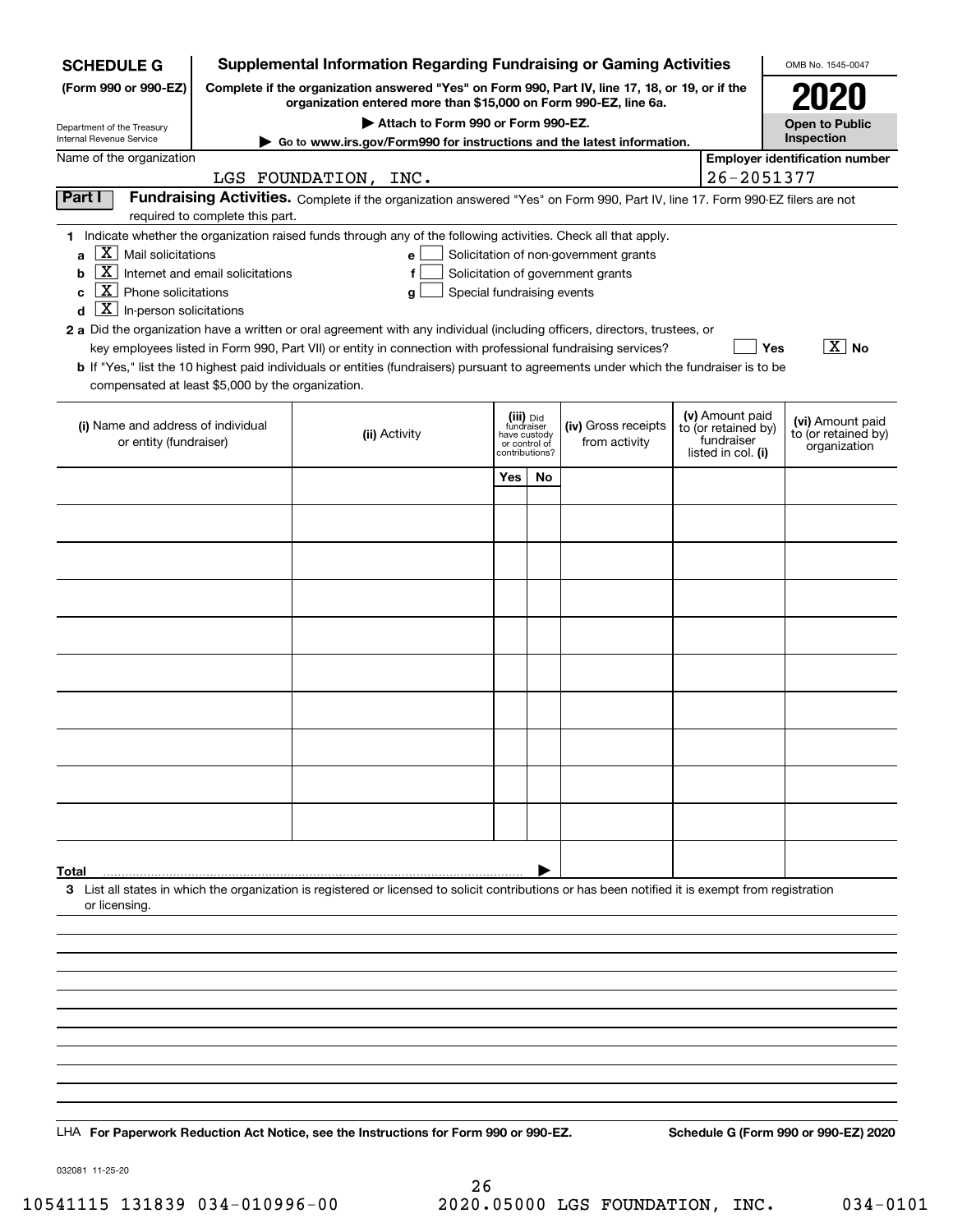### Schedule G (Form 990 or 990-EZ) 2020 Page LGS FOUNDATION, INC. 26-2051377

**Part II** | Fundraising Events. Complete if the organization answered "Yes" on Form 990, Part IV, line 18, or reported more than \$15,000 of fundraising event contributions and gross income on Form 990-EZ, lines 1 and 6b. List events with gross receipts greater than \$5,000.

|                 |              | of fundraising event contributions and gross income on Form 990-EZ, lines 1 and 6b. List events with gross receipts greater than \$5,000.                                                                                                 |                |                         |                  |                                      |
|-----------------|--------------|-------------------------------------------------------------------------------------------------------------------------------------------------------------------------------------------------------------------------------------------|----------------|-------------------------|------------------|--------------------------------------|
|                 |              |                                                                                                                                                                                                                                           | (a) Event $#1$ | (b) Event #2            | (c) Other events | (d) Total events                     |
|                 |              |                                                                                                                                                                                                                                           | LGS VIRTUAL    | LGS                     |                  | (add col. (a) through                |
|                 |              |                                                                                                                                                                                                                                           | CONFERENCE     | <b>AWARENESS DA</b>     | 1                | col. (c)                             |
|                 |              |                                                                                                                                                                                                                                           | (event type)   | (event type)            | (total number)   |                                      |
| Revenue         | 1            |                                                                                                                                                                                                                                           | 161,997.       | 131,889.                | 63,282.          | 357,168.                             |
|                 |              |                                                                                                                                                                                                                                           | 161,997.       | 131,889.                | 63,282.          | 357,168.                             |
|                 |              |                                                                                                                                                                                                                                           |                |                         |                  |                                      |
|                 | 3            | Gross income (line 1 minus line 2)                                                                                                                                                                                                        |                |                         |                  |                                      |
|                 |              |                                                                                                                                                                                                                                           |                |                         |                  |                                      |
|                 | 5            |                                                                                                                                                                                                                                           |                |                         |                  |                                      |
|                 | 6            |                                                                                                                                                                                                                                           |                |                         |                  |                                      |
| Direct Expenses |              | 7 Food and beverages                                                                                                                                                                                                                      |                |                         |                  |                                      |
|                 | 8            |                                                                                                                                                                                                                                           |                |                         |                  |                                      |
|                 | 9            |                                                                                                                                                                                                                                           | 34, 476.       | 10,897.                 | 5,668.           | 51,041.                              |
|                 | 10           | Direct expense summary. Add lines 4 through 9 in column (d)                                                                                                                                                                               |                |                         | ▶                | $\overline{51}$ , 041.               |
|                 | 11           | Net income summary. Subtract line 10 from line 3, column (d)                                                                                                                                                                              |                |                         |                  | $\overline{-51}$ ,041.               |
|                 | Part III     | Gaming. Complete if the organization answered "Yes" on Form 990, Part IV, line 19, or reported more than                                                                                                                                  |                |                         |                  |                                      |
|                 |              | \$15,000 on Form 990-EZ, line 6a.                                                                                                                                                                                                         |                |                         |                  |                                      |
|                 |              |                                                                                                                                                                                                                                           | (a) Bingo      | (b) Pull tabs/instant   | (c) Other gaming | (d) Total gaming (add                |
| Revenue         |              |                                                                                                                                                                                                                                           |                | bingo/progressive bingo |                  | col. (a) through col. (c))           |
|                 |              |                                                                                                                                                                                                                                           |                |                         |                  |                                      |
|                 | 1            |                                                                                                                                                                                                                                           |                |                         |                  |                                      |
|                 | $\mathbf{2}$ |                                                                                                                                                                                                                                           |                |                         |                  |                                      |
| Direct Expenses | 3            |                                                                                                                                                                                                                                           |                |                         |                  |                                      |
|                 | 4            |                                                                                                                                                                                                                                           |                |                         |                  |                                      |
|                 |              | 5 Other direct expenses                                                                                                                                                                                                                   |                |                         |                  |                                      |
|                 |              |                                                                                                                                                                                                                                           | %<br>Yes       | Yes<br>%                | Yes<br>%         |                                      |
|                 | 6.           | Volunteer labor                                                                                                                                                                                                                           | No             | No                      | No               |                                      |
|                 | 7            | Direct expense summary. Add lines 2 through 5 in column (d)                                                                                                                                                                               |                |                         |                  |                                      |
|                 |              |                                                                                                                                                                                                                                           |                |                         |                  |                                      |
|                 |              |                                                                                                                                                                                                                                           |                |                         |                  |                                      |
| 9               |              | Enter the state(s) in which the organization conducts gaming activities:                                                                                                                                                                  |                |                         |                  |                                      |
|                 |              |                                                                                                                                                                                                                                           |                |                         |                  | Yes<br>No                            |
|                 |              | <b>b</b> If "No," explain: <u>International Contract Constantine Contract Constanting Constanting Constanting Constanting Constanting Constanting Constanting Constanting Constanting Constanting Constanting Constanting Constanting</u> |                |                         |                  |                                      |
|                 |              |                                                                                                                                                                                                                                           |                |                         |                  |                                      |
|                 |              |                                                                                                                                                                                                                                           |                |                         |                  |                                      |
|                 |              |                                                                                                                                                                                                                                           |                |                         |                  | Yes<br>No                            |
|                 |              |                                                                                                                                                                                                                                           |                |                         |                  |                                      |
|                 |              |                                                                                                                                                                                                                                           |                |                         |                  |                                      |
|                 |              |                                                                                                                                                                                                                                           |                |                         |                  |                                      |
|                 |              | 032082 11-25-20                                                                                                                                                                                                                           |                |                         |                  | Schedule G (Form 990 or 990-EZ) 2020 |

**Schedule G (Form 990 or 990-EZ) 2020**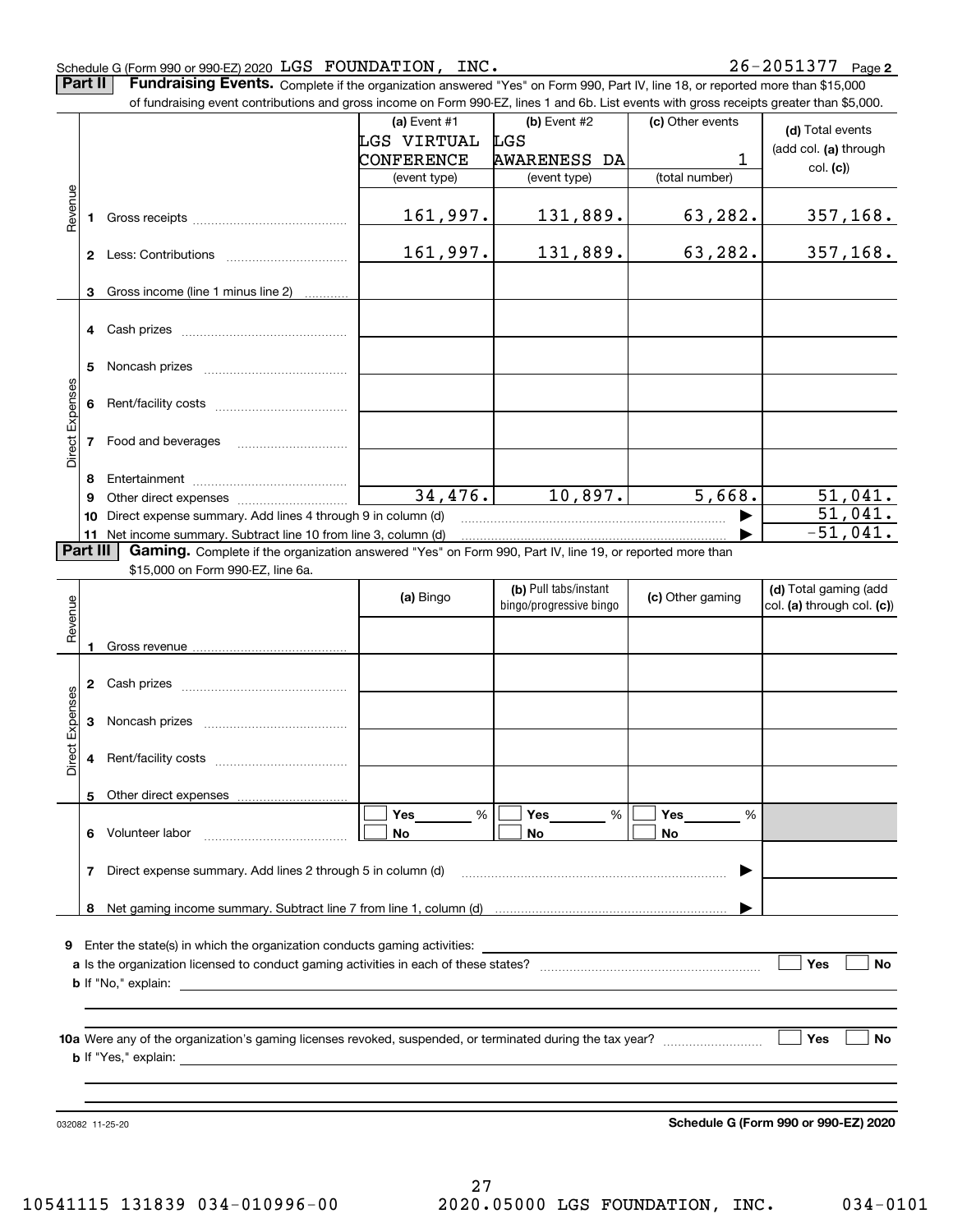|    | Schedule G (Form 990 or 990-EZ) 2020 LGS FOUNDATION, INC.                                                                                                     | 26-2051377      | Page 3    |
|----|---------------------------------------------------------------------------------------------------------------------------------------------------------------|-----------------|-----------|
| 11 |                                                                                                                                                               | Yes             | No        |
|    | 12 Is the organization a grantor, beneficiary or trustee of a trust, or a member of a partnership or other entity formed                                      |                 |           |
|    |                                                                                                                                                               | Yes             | No        |
|    | 13 Indicate the percentage of gaming activity conducted in:                                                                                                   |                 |           |
|    |                                                                                                                                                               | <u>13a</u>      | %         |
|    | <b>b</b> An outside facility <i>www.communicality www.communicality.communicality www.communicality www.communicality.communicality www.communicality.com</i> | 13 <sub>b</sub> | %         |
|    | 14 Enter the name and address of the person who prepares the organization's gaming/special events books and records:                                          |                 |           |
|    |                                                                                                                                                               |                 |           |
|    |                                                                                                                                                               |                 |           |
|    |                                                                                                                                                               |                 |           |
|    |                                                                                                                                                               |                 |           |
|    |                                                                                                                                                               |                 |           |
|    |                                                                                                                                                               | Yes             | <b>No</b> |
|    |                                                                                                                                                               |                 |           |
|    |                                                                                                                                                               |                 |           |
|    | b If "Yes," enter the amount of gaming revenue received by the organization > \$ ____________________ and the amount                                          |                 |           |
|    |                                                                                                                                                               |                 |           |
|    | c If "Yes," enter name and address of the third party:                                                                                                        |                 |           |
|    |                                                                                                                                                               |                 |           |
|    | Name $\blacktriangleright$ $\bot$                                                                                                                             |                 |           |
|    |                                                                                                                                                               |                 |           |
|    |                                                                                                                                                               |                 |           |
|    |                                                                                                                                                               |                 |           |
| 16 | Gaming manager information:                                                                                                                                   |                 |           |
|    |                                                                                                                                                               |                 |           |
|    | Name $\blacktriangleright$ $\frac{1}{\sqrt{1-\frac{1}{2}}\left(1-\frac{1}{2}\right)}$                                                                         |                 |           |
|    |                                                                                                                                                               |                 |           |
|    | Gaming manager compensation > \$                                                                                                                              |                 |           |
|    |                                                                                                                                                               |                 |           |
|    |                                                                                                                                                               |                 |           |
|    |                                                                                                                                                               |                 |           |
|    |                                                                                                                                                               |                 |           |
|    |                                                                                                                                                               |                 |           |
|    | Director/officer<br>Employee<br>Independent contractor                                                                                                        |                 |           |
|    |                                                                                                                                                               |                 |           |
|    | 17 Mandatory distributions:                                                                                                                                   |                 |           |
|    | a Is the organization required under state law to make charitable distributions from the gaming proceeds to                                                   |                 |           |
|    | $\Box$ Yes $\Box$ No<br>retain the state gaming license?                                                                                                      |                 |           |
|    | <b>b</b> Enter the amount of distributions required under state law to be distributed to other exempt organizations or spent in the                           |                 |           |
|    | organization's own exempt activities during the tax year $\triangleright$ \$                                                                                  |                 |           |
|    | Part IV<br>Supplemental Information. Provide the explanations required by Part I, line 2b, columns (iii) and (v); and Part III, lines 9, 9b, 10b,             |                 |           |
|    | 15b, 15c, 16, and 17b, as applicable. Also provide any additional information. See instructions.                                                              |                 |           |
|    |                                                                                                                                                               |                 |           |
|    |                                                                                                                                                               |                 |           |
|    |                                                                                                                                                               |                 |           |
|    |                                                                                                                                                               |                 |           |
|    |                                                                                                                                                               |                 |           |
|    |                                                                                                                                                               |                 |           |
|    |                                                                                                                                                               |                 |           |
|    |                                                                                                                                                               |                 |           |
|    |                                                                                                                                                               |                 |           |
|    |                                                                                                                                                               |                 |           |
|    |                                                                                                                                                               |                 |           |
|    |                                                                                                                                                               |                 |           |
|    |                                                                                                                                                               |                 |           |
|    |                                                                                                                                                               |                 |           |
|    |                                                                                                                                                               |                 |           |
|    |                                                                                                                                                               |                 |           |
|    |                                                                                                                                                               |                 |           |
|    |                                                                                                                                                               |                 |           |
|    | Schedule G (Form 990 or 990-EZ) 2020<br>032083 11-25-20<br>28                                                                                                 |                 |           |
|    |                                                                                                                                                               |                 |           |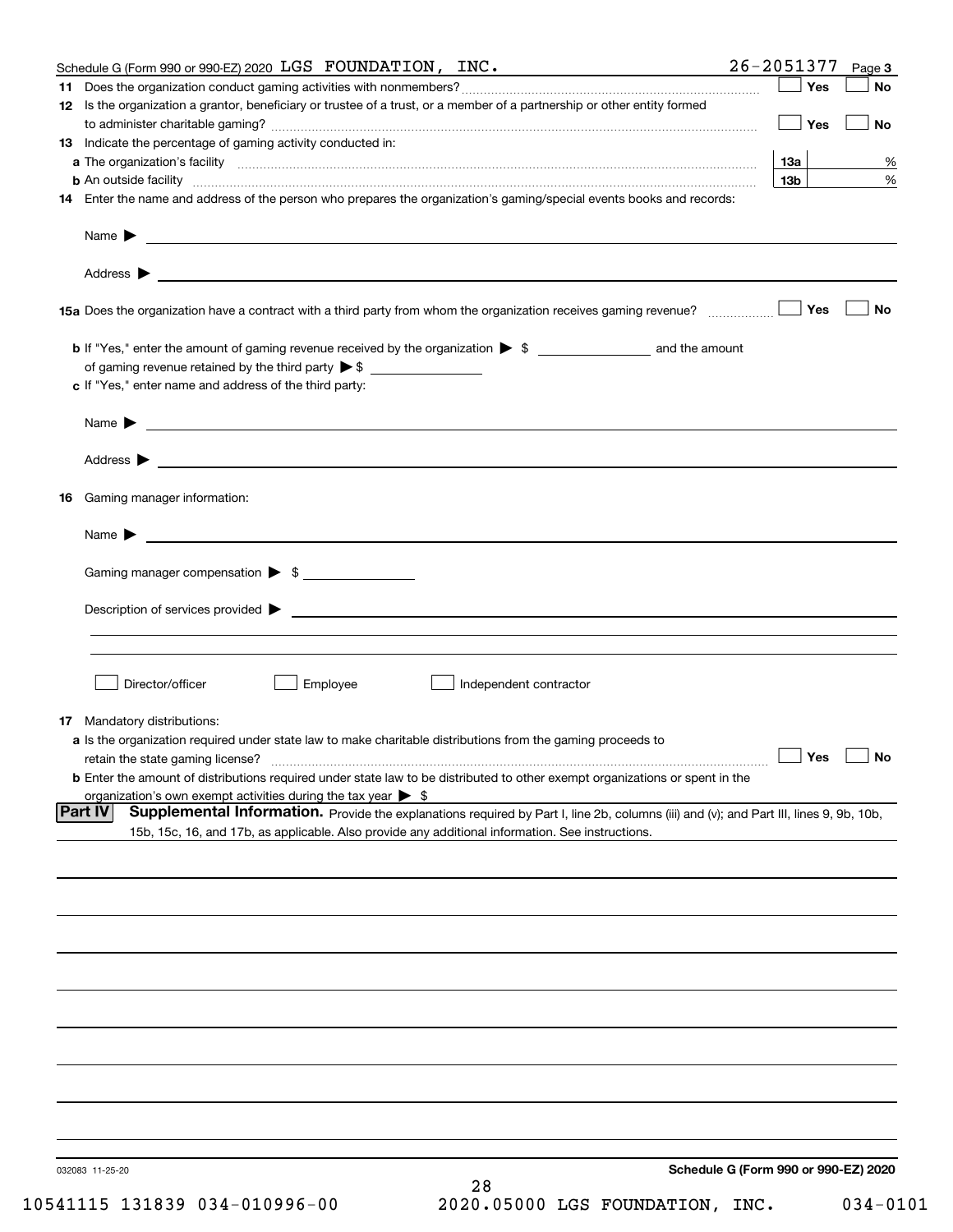| 032084 04-01-20 | Schedule G (Form 990 or 990-EZ) |
|-----------------|---------------------------------|
|                 |                                 |
|                 |                                 |
|                 |                                 |
|                 |                                 |
|                 |                                 |
|                 |                                 |
|                 |                                 |
|                 |                                 |
|                 |                                 |
|                 |                                 |
|                 |                                 |
|                 |                                 |
|                 |                                 |
|                 |                                 |
|                 |                                 |
|                 |                                 |
|                 |                                 |
|                 |                                 |
|                 |                                 |
|                 |                                 |
|                 |                                 |
|                 |                                 |
|                 |                                 |
|                 |                                 |
|                 |                                 |
|                 |                                 |
|                 |                                 |
|                 |                                 |
|                 |                                 |
|                 |                                 |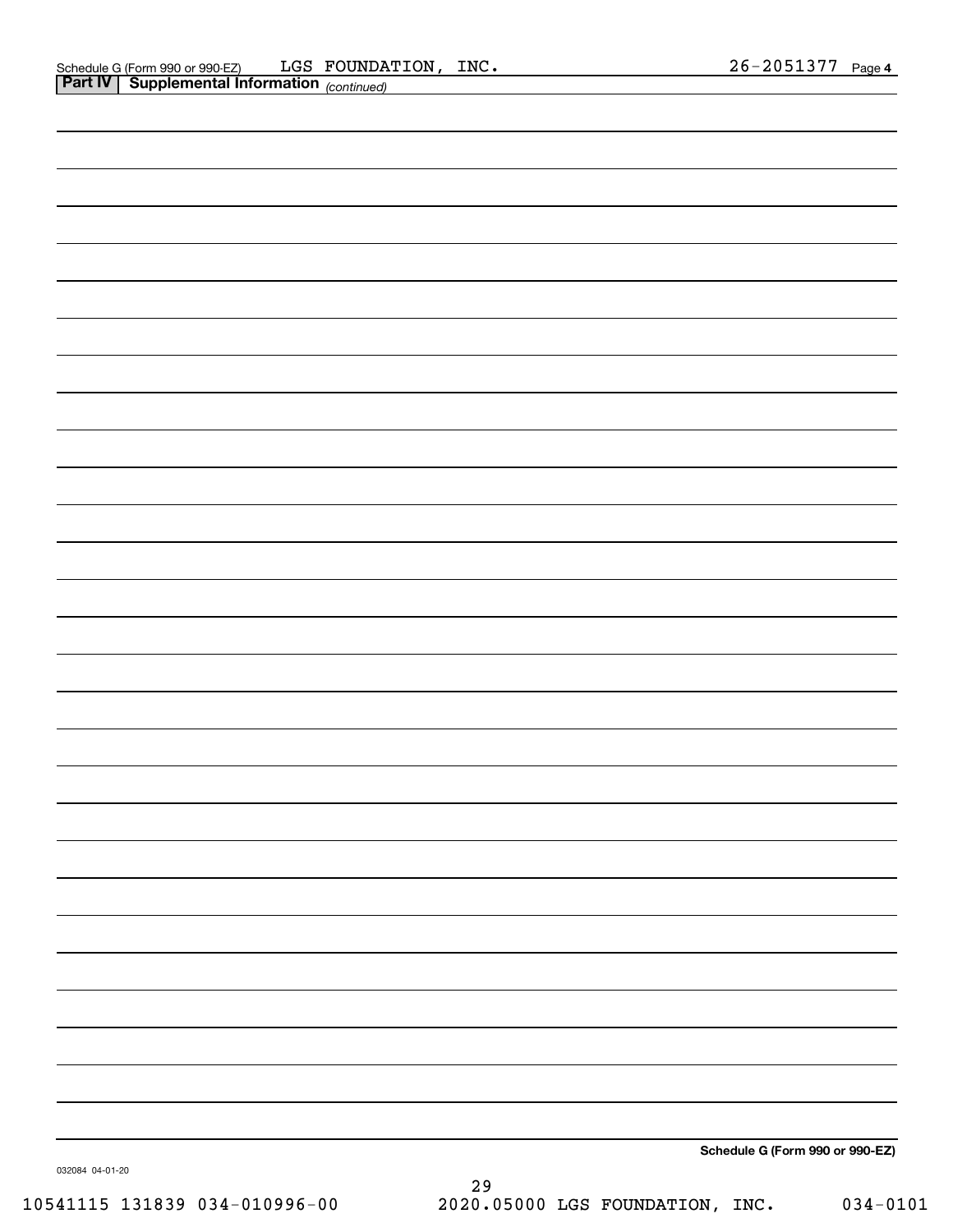| <b>SCHEDULE I</b><br>(Form 990)                                                           | <b>Grants and Other Assistance to Organizations,</b><br>Governments, and Individuals in the United States<br>Complete if the organization answered "Yes" on Form 990, Part IV, line 21 or 22. |            |                                                                                                                                                                                                                                                                           |                             |                                         |                                                                |                                          | OMB No. 1545-0047<br>2020                           |
|-------------------------------------------------------------------------------------------|-----------------------------------------------------------------------------------------------------------------------------------------------------------------------------------------------|------------|---------------------------------------------------------------------------------------------------------------------------------------------------------------------------------------------------------------------------------------------------------------------------|-----------------------------|-----------------------------------------|----------------------------------------------------------------|------------------------------------------|-----------------------------------------------------|
| Department of the Treasury                                                                |                                                                                                                                                                                               |            |                                                                                                                                                                                                                                                                           | Attach to Form 990.         |                                         |                                                                |                                          | <b>Open to Public</b>                               |
| Internal Revenue Service<br>Go to www.irs.gov/Form990 for the latest information.         |                                                                                                                                                                                               |            |                                                                                                                                                                                                                                                                           |                             |                                         |                                                                |                                          | Inspection                                          |
| Name of the organization                                                                  | LGS FOUNDATION, INC.                                                                                                                                                                          |            |                                                                                                                                                                                                                                                                           |                             |                                         |                                                                |                                          | <b>Employer identification number</b><br>26-2051377 |
| Part I                                                                                    | <b>General Information on Grants and Assistance</b>                                                                                                                                           |            |                                                                                                                                                                                                                                                                           |                             |                                         |                                                                |                                          |                                                     |
| $\mathbf 1$                                                                               |                                                                                                                                                                                               |            | Does the organization maintain records to substantiate the amount of the grants or assistance, the grantees' eligibility for the grants or assistance, and the selection                                                                                                  |                             |                                         |                                                                |                                          | $\boxed{\text{X}}$ Yes<br>_l No                     |
| $\mathbf{2}$<br>Part II                                                                   |                                                                                                                                                                                               |            | Describe in Part IV the organization's procedures for monitoring the use of grant funds in the United States.                                                                                                                                                             |                             |                                         |                                                                |                                          |                                                     |
|                                                                                           |                                                                                                                                                                                               |            | Grants and Other Assistance to Domestic Organizations and Domestic Governments. Complete if the organization answered "Yes" on Form 990, Part IV, line 21, for any<br>recipient that received more than \$5,000. Part II can be duplicated if additional space is needed. |                             |                                         |                                                                |                                          |                                                     |
| 1 (a) Name and address of organization<br>or government                                   |                                                                                                                                                                                               | $(b)$ EIN  | (c) IRC section<br>(if applicable)                                                                                                                                                                                                                                        | (d) Amount of<br>cash grant | (e) Amount of<br>non-cash<br>assistance | (f) Method of<br>valuation (book,<br>FMV, appraisal,<br>other) | (g) Description of<br>noncash assistance | (h) Purpose of grant<br>or assistance               |
| UNIVERSITY OF CALIFORNIA SAN<br>FRANCISCO                                                 |                                                                                                                                                                                               | 68-0000845 | 501(C)(3)                                                                                                                                                                                                                                                                 | 25,000.                     | $\mathbf{0}$                            |                                                                |                                          | RESEARCH TO STUDY LGS                               |
| CHILDREN'S HOSPITAL OF ORANGE<br><b>COUNTY</b>                                            |                                                                                                                                                                                               | 95-2321786 | 501(C)(3)                                                                                                                                                                                                                                                                 | 25,000.                     | 0.                                      |                                                                |                                          | RESEARCH TO STUDY LGS                               |
|                                                                                           |                                                                                                                                                                                               |            |                                                                                                                                                                                                                                                                           |                             |                                         |                                                                |                                          |                                                     |
|                                                                                           |                                                                                                                                                                                               |            |                                                                                                                                                                                                                                                                           |                             |                                         |                                                                |                                          |                                                     |
|                                                                                           |                                                                                                                                                                                               |            |                                                                                                                                                                                                                                                                           |                             |                                         |                                                                |                                          |                                                     |
|                                                                                           |                                                                                                                                                                                               |            |                                                                                                                                                                                                                                                                           |                             |                                         |                                                                |                                          |                                                     |
|                                                                                           |                                                                                                                                                                                               |            | Enter total number of section $501(c)(3)$ and government organizations listed in the line 1 table                                                                                                                                                                         |                             |                                         |                                                                |                                          | 2.                                                  |
| $\mathbf{2}$<br>Enter total number of other organizations listed in the line 1 table<br>3 |                                                                                                                                                                                               |            |                                                                                                                                                                                                                                                                           |                             |                                         |                                                                |                                          | О.                                                  |
| LHA For Paperwork Reduction Act Notice, see the Instructions for Form 990.                |                                                                                                                                                                                               |            |                                                                                                                                                                                                                                                                           |                             |                                         |                                                                |                                          | Schedule I (Form 990) 2020                          |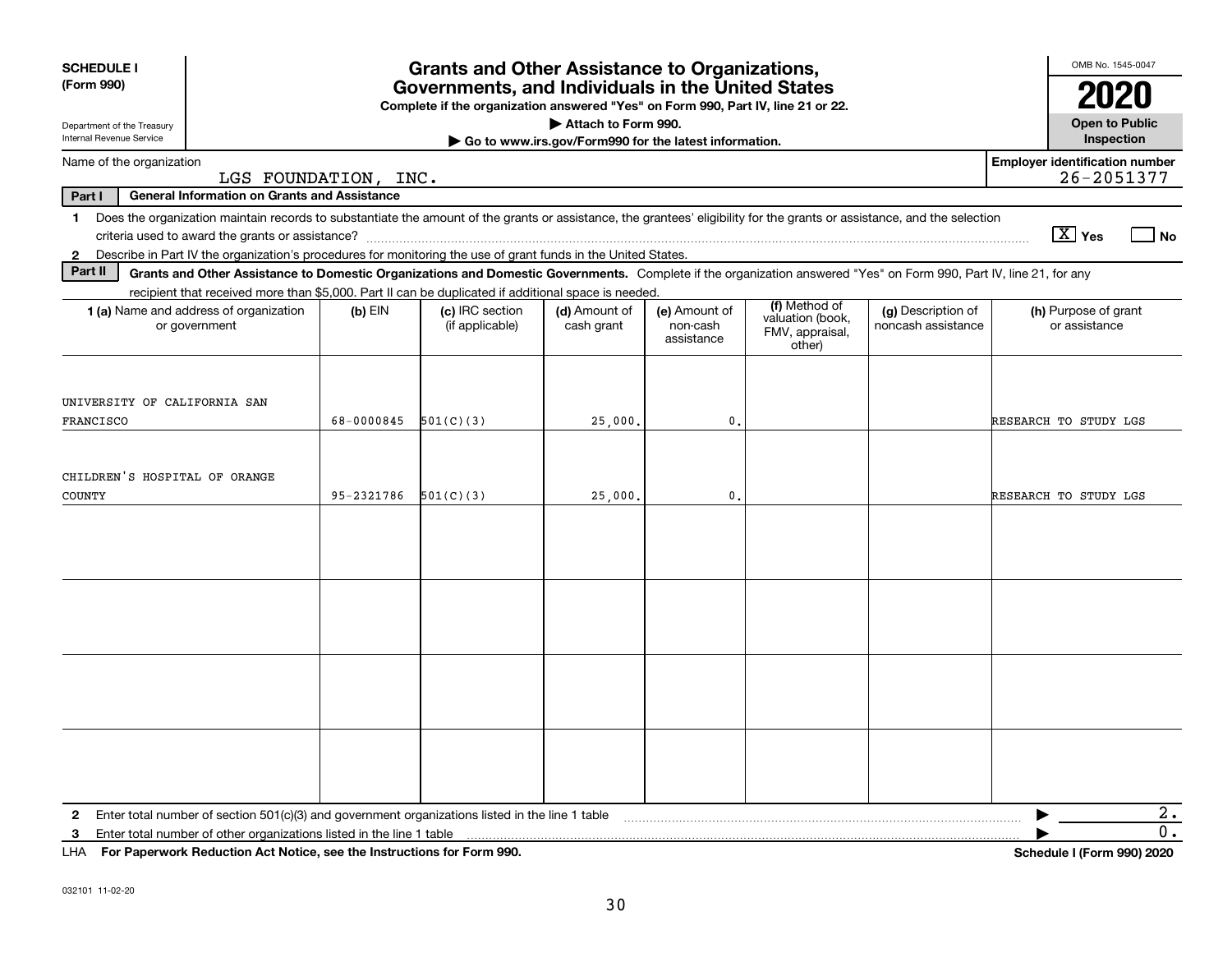Part IV | Supplemental Information. Provide the information required in Part I, line 2; Part III, column (b); and any other additional information. PART I, LINE 2: GRANT APPLICATIONS ARE RECEIVED ANNUAL AND QUALIFIED APPLICANTS AFFILIATED WITH AN ACCREDITED UNIVERSITY ARE REVIEWED BY AN EXTERNAL REVIEW PANEL OF SCIENTIFIC EXPERTS. SCIENTIFIC SCORING IS BASED ON THE NIH RO1 GRANT SCORING SYSTEM AND FINAL SCIENTIFIC SCORES ARE SHARED WITH THE BOARD OF DIRECTORS (BOD). THE LGSF BOD THEN CONSIDERS THE SCIENTIFIC MERIT OF EACH GRANT IN THE CONTEXT OF ORGANIZATIONAL GOALS AND VOTES TO FUND APPROVED RESEARCH GRANTS ON AN ANNUAL BASIS. GRANTEES PROVIDE PROGRESS REPORTS EVERY 6 MONTHS, WHICH ALLOWS ALLOCATION OF FUNDS FOR THE NEXT GRANT PERIOD, AND

31

**Part III | Grants and Other Assistance to Domestic Individuals. Complete if the organization answered "Yes" on Form 990, Part IV, line 22.** Schedule I (Form 990) 2020  ${\rm LGS}$   ${\rm FOUNDATION}$  ,  ${\rm INC.}$   ${\rm NCC.}$ Part III can be duplicated if additional space is needed.

recipients

(a) Type of grant or assistance **Audity Commet Audio Commet Commet Commet Commet Commet Commet Commet Commet Comme** 

(c) Amount of cash grant

(d) Amount of noncash assistance

**(f)** Description of noncash assistance

(e) Method of valuation (book, FMV, appraisal, other)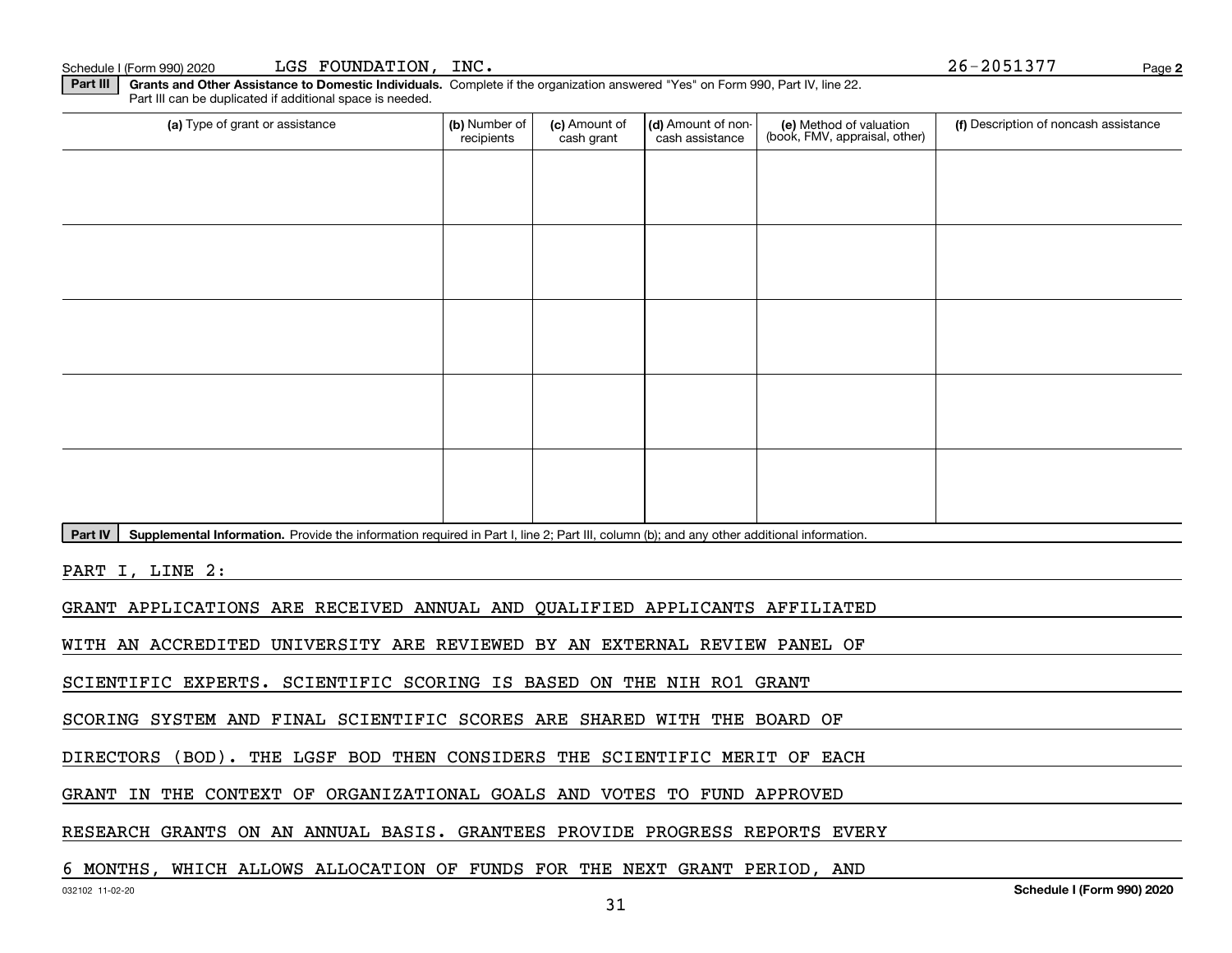| Schedule I (Form 990)                     | LGS FOUNDATION, | INC. | 26-2051377 | Page 2 |
|-------------------------------------------|-----------------|------|------------|--------|
| <b>Part IV   Supplemental Information</b> |                 |      |            |        |

PROVIDE FINAL PROGRESS REPORTS AT THE END OF THE PROJECT.

**Schedule I (Form 990)**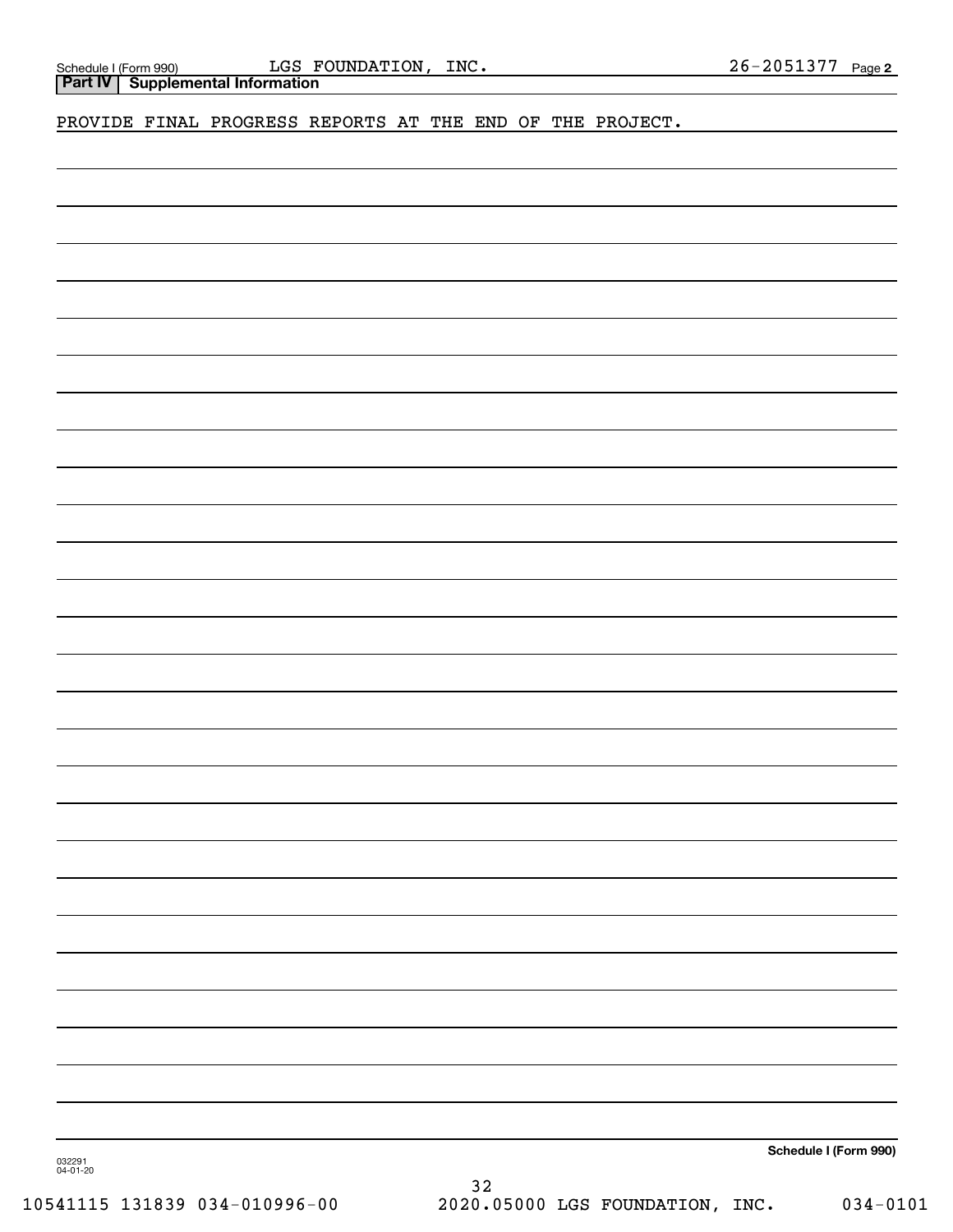**(Form 990 or 990-EZ)**

Department of the Treasury Internal Revenue Service Name of the organization

**Complete to provide information for responses to specific questions on Form 990 or 990-EZ or to provide any additional information. | Attach to Form 990 or 990-EZ. | Go to www.irs.gov/Form990 for the latest information. SCHEDULE O Supplemental Information to Form 990 or 990-EZ**



LGS FOUNDATION, INC.  $\vert$  26-2051377

**Employer identification number**

FORM 990, PART I, LINE 1, DESCRIPTION OF ORGANIZATION MISSION:

LENNOX-GASTAUT SYNDROME THROUGH ADVANCING RESEARCH, AWARENESS,

EDUCATION, AND FAMILY SUPPORT.

FORM 990, PART III, LINE 4A, PROGRAM SERVICE ACCOMPLISHMENTS:

THAT ALSO HAS A PH.D. IN NEUROSCIENCE. THE ED SERVES AS A PEER BETWEEN

THE PATIENT, SCIENTIFIC/MEDICAL COMMUNITY, DEVELOPS STRATEGIES TO FIND

THE CURES, PREPARES ORIGINAL MANUSCRIPTS, AND HELPS CATALYZE AND

SYNERGIES EFFORTS BETWEEN PATIENTS, FAMILIES, FOUNDATIONS, THE NIH,

FDA, PHARMA, AND BIOTECH.

PART V LINE 2B

BOARD MEMBERS ARE NOT COMPENSATED. ANY WORK OR ASSISTANCE DONE ON

BEHALF OF THE ORGANIZATION IS DONE SO THROUGH INDEPENDENT CONTRACTORS.

INDEPENDENT CONTRACTORS ARE COMPENSATED ACCORDING TO INDUSTRY STANDARDS

AND THE FAIR MARKET VALUE OF THE SERVICES THEY PROVIDE TO LGSF.

FORM 990, PART VI, SECTION A, LINE 3:

CONTRACTORS ARE HIRED TO PERFORM RESEARCH CONSULTING TO L.G.S. FOUNDATION

IN ORDER TO HELP ROVIDE ADDITIONAL RESEARCH AND RESOURCES FOR EXPLANATION

IN RELATION TO LENNOX-GASTAUT SYNDROME.

FORM 990, PART VI, SECTION B, LINE 11B:

A COPY OF FORM 990 AND ALL RELATED SCHEDULES IS PROVIDED TO THE EXECUTIVE

COMMITTEE OF THE BOARD OF DIRECTORS AND THE FULL BOARD OF DIRECTORS FOR

REVIEW PRIOR TO FILING WITH THE INTERNAL REVENUE SERVICE.

032211 11-20-20 LHA For Paperwork Reduction Act Notice, see the Instructions for Form 990 or 990-EZ. Schedule O (Form 990 or 990-EZ) 2020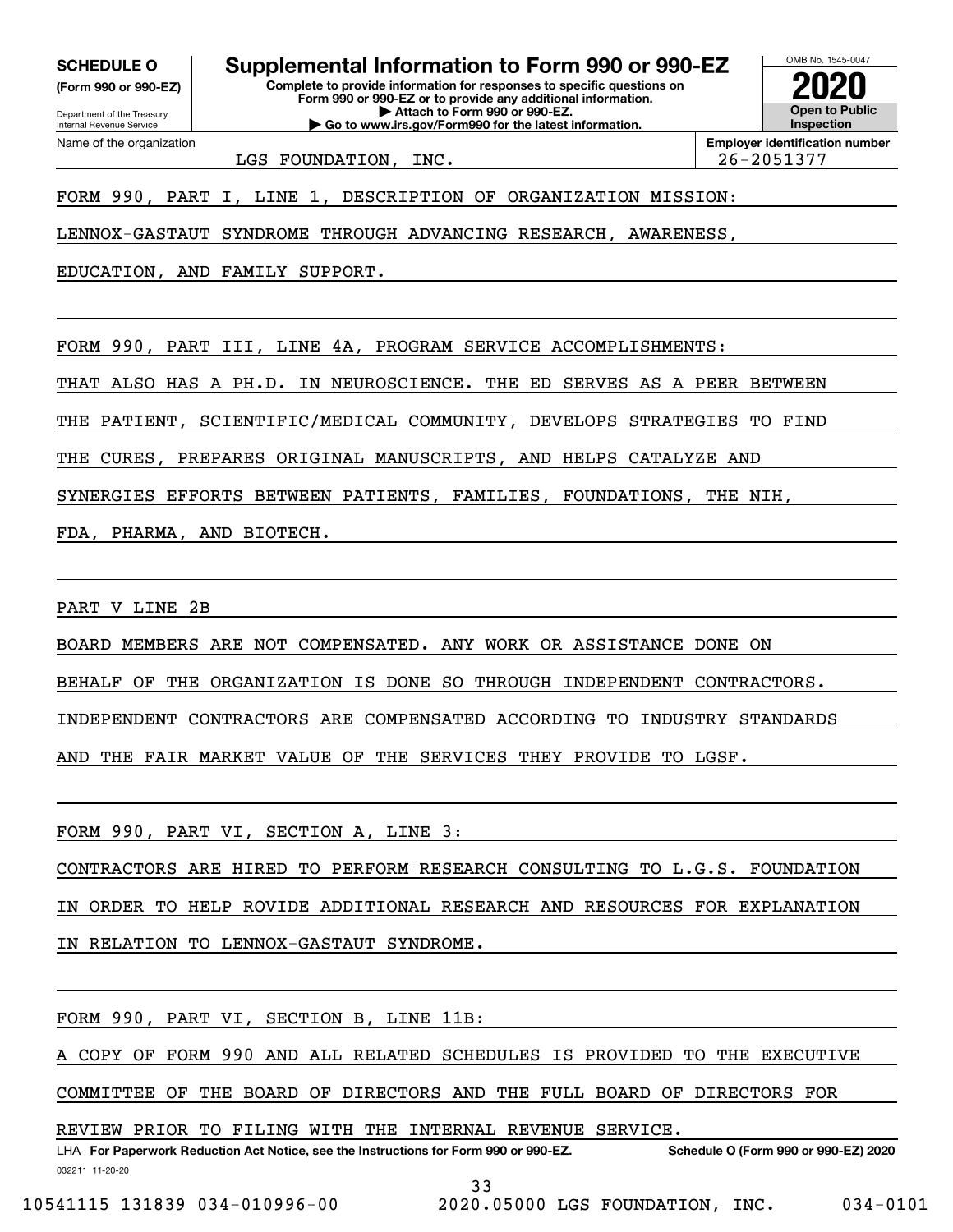| Schedule O (Form 990 or 990-EZ) 2020 |  |  |  |  |
|--------------------------------------|--|--|--|--|
|--------------------------------------|--|--|--|--|

LGS FOUNDATION, INC. 26-2051377

FORM 990, PART VI, SECTION B, LINE 12C:

A CONFLICT OF INTEREST DISCLOSURES STATEMENT IS DISTRIBUTED AND SIGNED BY

EACH BOARD MEMBER ANNUALLY. CONFLICTS ARE DEALT WITH ON A CASE-BY-CASE

BASIS.

FORM 990, PART VI, SECTION C, LINE 19:

LGSF MAKES ITS GOVERNING DOCUMENTS AND CONFLICT OF INTEREST POLICY

AVAILABLE TO THE PUBLIC UPON PRIOR WRITTEN REQUEST FROM THE PRESIDENT.

FINANCIAL STATEMENTS ARE AVAILABLE FOR PUBLIC VIEW ON THE ORGANIZATION'S

WEBSITE.

PART XII LINE 2C

THE FINANCE COMMITTEE IS RESPONSIBLE FOR OVERSEEING THE AUDIT.

032212 11-20-20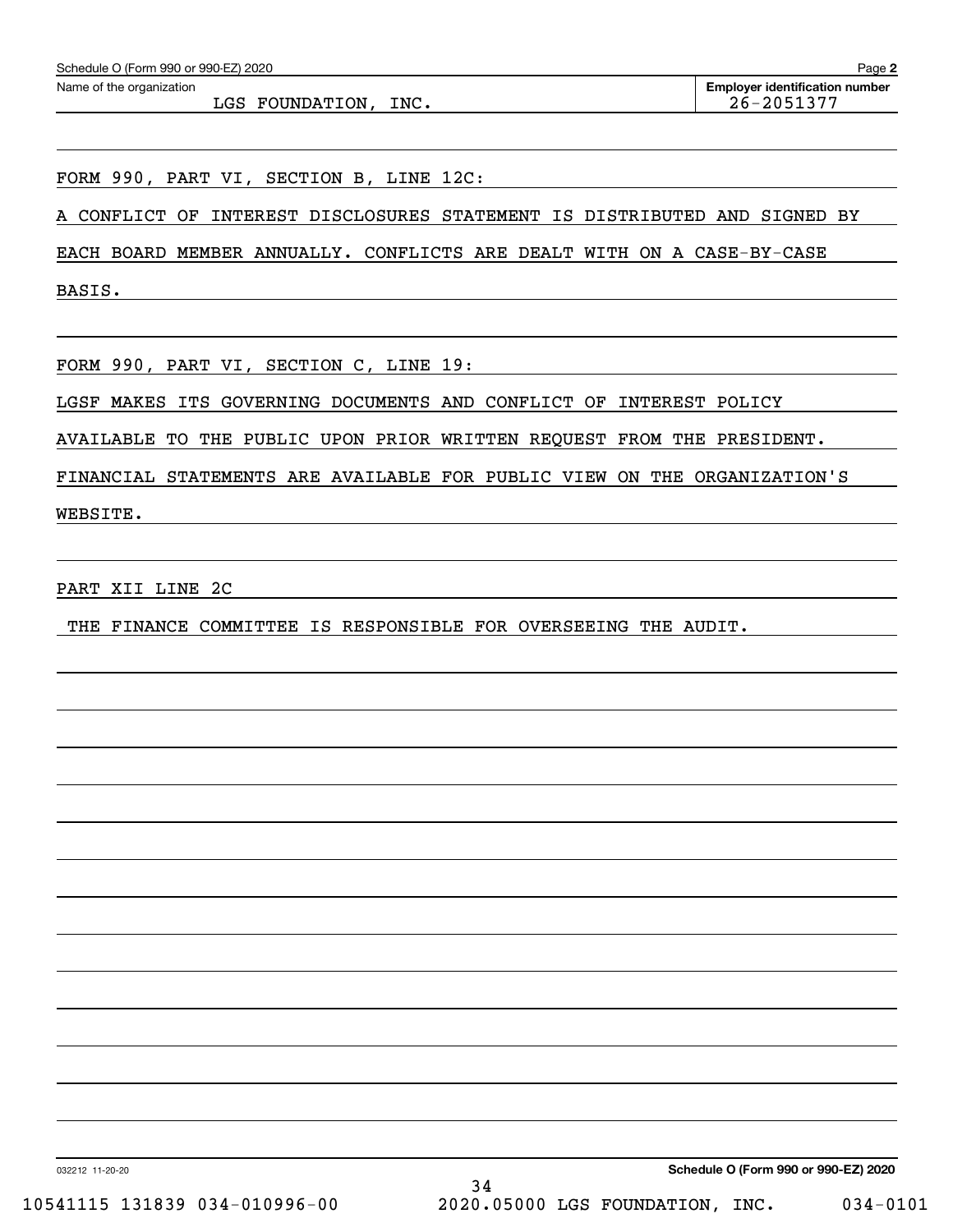NYS Annual Filing for Charitable Organizations www.CharitiesNYS.com

**Open to Public Inspection**

| <b>1.General Information</b>                                                                                                                                                                                                                                                                                                                                                                                                                                                                                                                                                                                                                                                                                                                                                                                                                                                                                                                                                                         |                                                                                                                     |                      |                                           |                                                                                                                                                            |  |  |  |
|------------------------------------------------------------------------------------------------------------------------------------------------------------------------------------------------------------------------------------------------------------------------------------------------------------------------------------------------------------------------------------------------------------------------------------------------------------------------------------------------------------------------------------------------------------------------------------------------------------------------------------------------------------------------------------------------------------------------------------------------------------------------------------------------------------------------------------------------------------------------------------------------------------------------------------------------------------------------------------------------------|---------------------------------------------------------------------------------------------------------------------|----------------------|-------------------------------------------|------------------------------------------------------------------------------------------------------------------------------------------------------------|--|--|--|
| For Fiscal Year Beginning (mm/dd/yyyy)                                                                                                                                                                                                                                                                                                                                                                                                                                                                                                                                                                                                                                                                                                                                                                                                                                                                                                                                                               | 01/01/2020                                                                                                          |                      | and Ending (mm/dd/yyyy) $12/31/2020$      |                                                                                                                                                            |  |  |  |
| Check if Applicable:<br>$\overline{\mathbf{X}}$ Address Change                                                                                                                                                                                                                                                                                                                                                                                                                                                                                                                                                                                                                                                                                                                                                                                                                                                                                                                                       | Name of Organization:<br>LGS FOUNDATION, INC.                                                                       |                      |                                           | Employer Identification Number (EIN):<br>26-2051377                                                                                                        |  |  |  |
| Name Change<br><b>Initial Filing</b>                                                                                                                                                                                                                                                                                                                                                                                                                                                                                                                                                                                                                                                                                                                                                                                                                                                                                                                                                                 | Mailing Address:<br>NY Registration Number:<br>6030 SANTO ROAD, STE 1, NO. 420878                                   |                      |                                           |                                                                                                                                                            |  |  |  |
| <b>Final Filing</b><br><b>Amended Filing</b>                                                                                                                                                                                                                                                                                                                                                                                                                                                                                                                                                                                                                                                                                                                                                                                                                                                                                                                                                         | City / State / ZIP:<br>SAN DIEGO, CA 92142                                                                          |                      |                                           | Telephone:<br>718 374-3800                                                                                                                                 |  |  |  |
| Reg ID Pending                                                                                                                                                                                                                                                                                                                                                                                                                                                                                                                                                                                                                                                                                                                                                                                                                                                                                                                                                                                       | Website:<br>WWW.LGSFOUNDATION.ORG                                                                                   |                      |                                           | Email:                                                                                                                                                     |  |  |  |
| Check your organization's                                                                                                                                                                                                                                                                                                                                                                                                                                                                                                                                                                                                                                                                                                                                                                                                                                                                                                                                                                            |                                                                                                                     |                      |                                           |                                                                                                                                                            |  |  |  |
| registration category:                                                                                                                                                                                                                                                                                                                                                                                                                                                                                                                                                                                                                                                                                                                                                                                                                                                                                                                                                                               | EPTL only<br>7A only                                                                                                | $X$ DUAL (7A & EPTL) | EXEMPT*                                   | Confirm your Registration Category in the<br>Charities Registry at www.CharitiesNYS.com.                                                                   |  |  |  |
| 2. Certification                                                                                                                                                                                                                                                                                                                                                                                                                                                                                                                                                                                                                                                                                                                                                                                                                                                                                                                                                                                     |                                                                                                                     |                      |                                           |                                                                                                                                                            |  |  |  |
| two signatories.                                                                                                                                                                                                                                                                                                                                                                                                                                                                                                                                                                                                                                                                                                                                                                                                                                                                                                                                                                                     |                                                                                                                     |                      |                                           | See instructions for certification requirements. Improper certification is a violation of law that may be subject to penalties. The certification requires |  |  |  |
|                                                                                                                                                                                                                                                                                                                                                                                                                                                                                                                                                                                                                                                                                                                                                                                                                                                                                                                                                                                                      | they are true, correct and complete in accordance with the laws of the State of New York applicable to this report. |                      |                                           | We certify under penalties of perjury that we reviewed this report, including all attachments, and to the best of our knowledge and belief,                |  |  |  |
| President or Authorized Officer:                                                                                                                                                                                                                                                                                                                                                                                                                                                                                                                                                                                                                                                                                                                                                                                                                                                                                                                                                                     |                                                                                                                     |                      | TRACY DIXON-SALAZAR<br>EXECUTIVE DIRECTOR |                                                                                                                                                            |  |  |  |
|                                                                                                                                                                                                                                                                                                                                                                                                                                                                                                                                                                                                                                                                                                                                                                                                                                                                                                                                                                                                      | Signature                                                                                                           |                      | Print Name and Title                      | Date                                                                                                                                                       |  |  |  |
| Chief Financial Officer or Treasurer:                                                                                                                                                                                                                                                                                                                                                                                                                                                                                                                                                                                                                                                                                                                                                                                                                                                                                                                                                                |                                                                                                                     |                      |                                           |                                                                                                                                                            |  |  |  |
|                                                                                                                                                                                                                                                                                                                                                                                                                                                                                                                                                                                                                                                                                                                                                                                                                                                                                                                                                                                                      | Signature                                                                                                           |                      | Print Name and Title                      | Date                                                                                                                                                       |  |  |  |
| 3. Annual Reporting Exemption                                                                                                                                                                                                                                                                                                                                                                                                                                                                                                                                                                                                                                                                                                                                                                                                                                                                                                                                                                        |                                                                                                                     |                      |                                           |                                                                                                                                                            |  |  |  |
| Check the exemption(s) that apply to your filing. If your organization is claiming an exemption under one category (7A or EPTL only filers) or both<br>categories (DUAL filers) that apply to your registration, complete only parts 1, 2, and 3, and submit the certified Char500. No fee, schedules, or<br>additional attachments are required. If you cannot claim an exemption or are a DUAL filer that claims only one exemption, you must file applicable<br>schedules and attachments and pay applicable fees.<br>3a. 7A filing exemption: Total contributions from NY State including residents, foundations, government agencies, etc. did not<br>exceed \$25,000 and the organization did not engage a professional fund raiser (PFR) or fund raising counsel (FRC) to solicit<br>contributions during the fiscal year.<br>3b. EPTL filing exemption: Gross receipts did not exceed \$25,000 and the market value of assets did not exceed \$25,000 at any time<br>during the fiscal year. |                                                                                                                     |                      |                                           |                                                                                                                                                            |  |  |  |
| 4. Schedules and Attachments                                                                                                                                                                                                                                                                                                                                                                                                                                                                                                                                                                                                                                                                                                                                                                                                                                                                                                                                                                         |                                                                                                                     |                      |                                           |                                                                                                                                                            |  |  |  |
| See the following page<br>$\boxed{\textbf{X}}$ No 4a. Did your organization use a professional fund raiser, fund raising counsel or commercial co-venturer<br>Yes<br>for a checklist of<br>for fund raising activity in NY State? If yes, complete Schedule 4a.<br>schedules and<br>attachments to<br>$X$ No<br>4b. Did the organization receive government grants? If yes, complete Schedule 4b.<br>Yes<br>complete your filing.                                                                                                                                                                                                                                                                                                                                                                                                                                                                                                                                                                    |                                                                                                                     |                      |                                           |                                                                                                                                                            |  |  |  |
| 5. Fee                                                                                                                                                                                                                                                                                                                                                                                                                                                                                                                                                                                                                                                                                                                                                                                                                                                                                                                                                                                               |                                                                                                                     |                      |                                           |                                                                                                                                                            |  |  |  |
| See the checklist on the<br>next page to calculate your<br>fee(s). Indicate fee(s) you                                                                                                                                                                                                                                                                                                                                                                                                                                                                                                                                                                                                                                                                                                                                                                                                                                                                                                               | 7A filing fee:                                                                                                      | EPTL filing fee:     | Total fee:                                | Make a single check or money order<br>payable to:                                                                                                          |  |  |  |
| are submitting here:                                                                                                                                                                                                                                                                                                                                                                                                                                                                                                                                                                                                                                                                                                                                                                                                                                                                                                                                                                                 | 25.<br>\$                                                                                                           | \$<br>250.           | \$<br>275.                                | "Department of Law"                                                                                                                                        |  |  |  |
| CHAR500 Annual Filing for Charitable Organizations (Updated January 2021)<br>*The "Exempt" category refers to an organization's NYS registration status. It does not refer to its IRS tax designation.                                                                                                                                                                                                                                                                                                                                                                                                                                                                                                                                                                                                                                                                                                                                                                                               |                                                                                                                     |                      |                                           |                                                                                                                                                            |  |  |  |

1

068451 01-07-21 1019

Page 1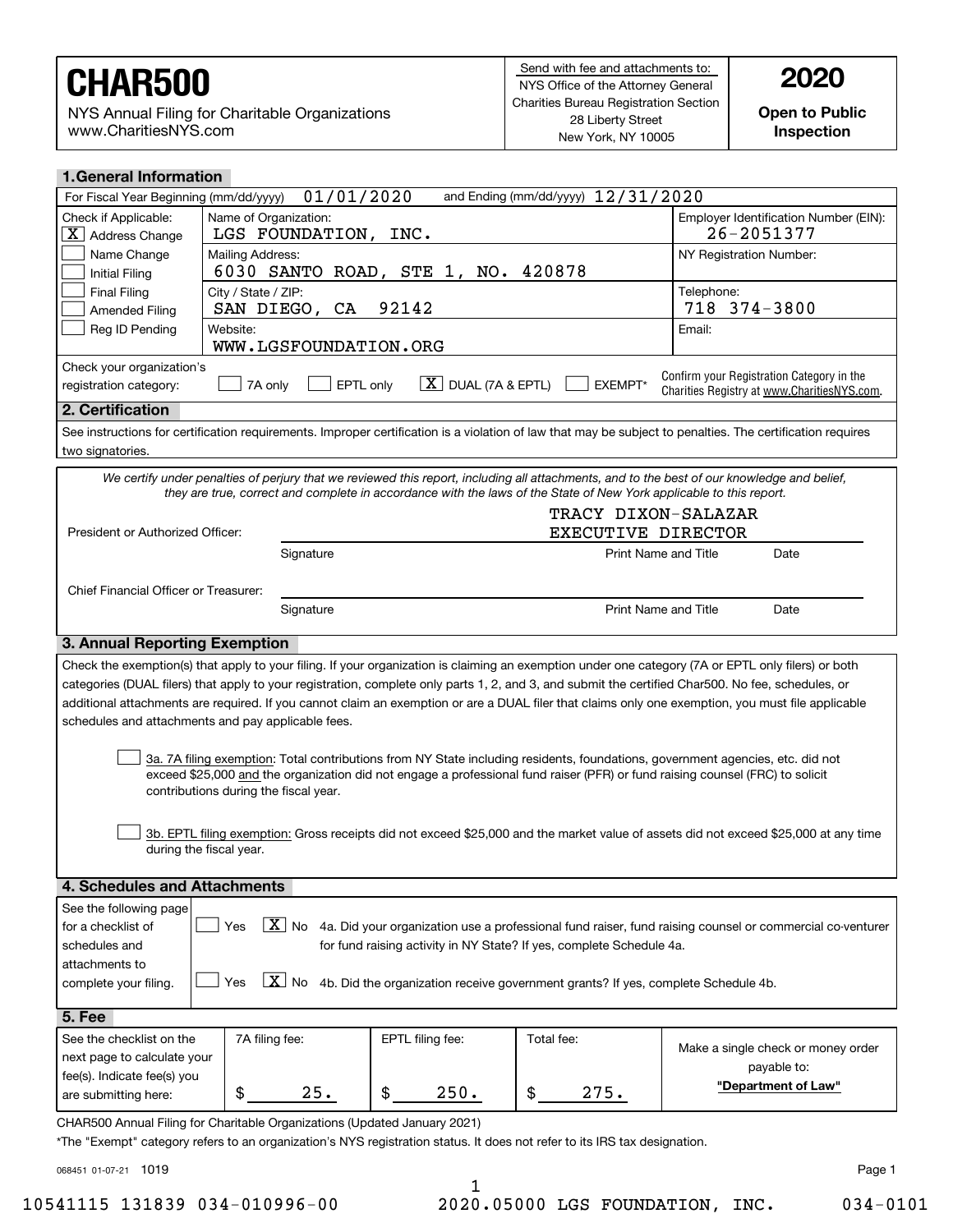# LGS FOUNDATION, INC.



Simply submit the certified CHAR500 with no fee, schedule, or additional attachments IF:

- Your organization is registered as 7A only and you marked the 7A filing exemption in Part 3.

- Your organization is registered as EPTL only and you marked the EPTL filing exemption in Part 3.

- Your organization is registered as DUAL and you marked both the 7A and EPTL filing exemption in Part 3.

### **Checklist of Schedules and Attachments**

Check the schedules you must submit with your CHAR500 as described in Part 4:

- If you answered "yes" in Part 4a, submit Schedule 4a: Professional Fund Raisers (PFR), Fund Raising Counsel (FRC), Commercial Co-Venturers (CCV)  $\mathcal{L}^{\text{max}}$
- If you answered "yes" in Part 4b, submit Schedule 4b: Government Grants

Check the financial attachments you must submit with your CHAR500:

 $\boxed{\textbf{X}}$  IRS Form 990, 990-EZ, or 990-PF, and 990-T if applicable

 $\boxed{\textbf{X}}$  All additional IRS Form 990 Schedules, including Schedule B (Schedule of Contributors). Schedule B of public charities is exempt from disclosure and will not be available for public review.

Our organization was eligible for and filed an IRS 990-N e-postcard. Our revenue exceeded \$25,000 and/or our assets exceeded \$25,000 in the filing year. We have included an IRS Form 990-EZ for state purposes only.  $\mathcal{L}^{\text{max}}$ 

If you are a 7A only or DUAL filer, submit the applicable independent Certified Public Accountant's Review or Audit Report:

Review Report if you received total revenue and support greater than \$250,000 and up to \$750,000.

 $\boxed{\textbf{X}}$  Audit Report if you received total revenue and support greater than \$750,000

No Review Report or Audit Report is required because total revenue and support is less than \$250,000  $\mathcal{L}^{\text{max}}$ 

We are a DUAL filer and checked box 3a, no Review Report or Audit Report is required  $\mathcal{L}^{\text{max}}$ 

### **Calculate Your Fee**

For 7A and DUAL filers, calculate the 7A fee:

\$0, if you checked the 7A exemption in Part 3a  $\mathcal{L}^{\text{max}}$ 

 $\boxed{\textbf{X}}$  \$25, if you did not check the 7A exemption in Part 3a

For EPTL and DUAL filers, calculate the EPTL fee:

| $\Box$ \$0, if you checked the EPTL exemption in Part 3b                          | activities for charitable purposes in NY.<br><b>DUAL</b> filers are registered under both 7A and EPTL. |  |  |  |
|-----------------------------------------------------------------------------------|--------------------------------------------------------------------------------------------------------|--|--|--|
| $\Box$ \$25, if the NET WORTH is less than \$50,000                               |                                                                                                        |  |  |  |
| $\Box$ \$50, if the NET WORTH is \$50,000 or more but less than \$250,000         | <b>EXEMPT</b> filers have registered with the NY Charities Bureau                                      |  |  |  |
| $\Box$ \$100, if the NET WORTH is \$250,000 or more but less than \$1,000,000     | and meet conditions in Schedule E - Registration                                                       |  |  |  |
| $X$ \$250, if the NET WORTH is \$1,000,000 or more but less than \$10,000,000     | <b>Exemption for Charitable Organizations</b> . These                                                  |  |  |  |
| $\Box$ \$750, if the NET WORTH is \$10,000,000 or more but less than \$50,000,000 | organizations are not required to file annual financial reports                                        |  |  |  |
| $\rfloor$ \$1500, if the NET WORTH is \$50,000,000 or more                        | but may do so voluntarily.                                                                             |  |  |  |

### **Send Your Filing**

Send your CHAR500, all schedules and attachments, and total fee to:

NYS Office of the Attorney General Charities Bureau Registration Section 28 Liberty Street New York, NY 10005

*Need Assistance?*

Visit:Call:Email:Charities.Bureau@ag.ny.gov www.CharitiesNYS.com(212) 416-8401

Organizations are assigned a Registration Category upon registration with the NY Charities Bureau: *Is my Registration Category 7A, EPTL, DUAL or EXEMPT?* 

**7A** filers are registered to solicit contributions in New York under Article 7-A of the Executive Law ("7A")

**EPTL** filers are registered under the Estates, Powers & Trusts Law ("EPTL") because they hold assets and/or conduct activities for charitable purposes in NY.

Confirm your Registration Category and learn more about NY law at www.CharitiesNYS.com.

NET WORTH for fee purposes is calculated on: *Where do I find my organization's NET WORTH?*

- IRS Form 990 Part I, line 22
- IRS Form 990 EZ Part I, line 21
- IRS Form 990 PF, calculate the difference between Total Assets at Fair Market Value (Part II, line 16(c)) and Total Liabilities (Part II, line 23(b)).

068461 01-07-21 1019 CHAR500 Annual Filing for Charitable Organizations (Updated January 2021) Page 2